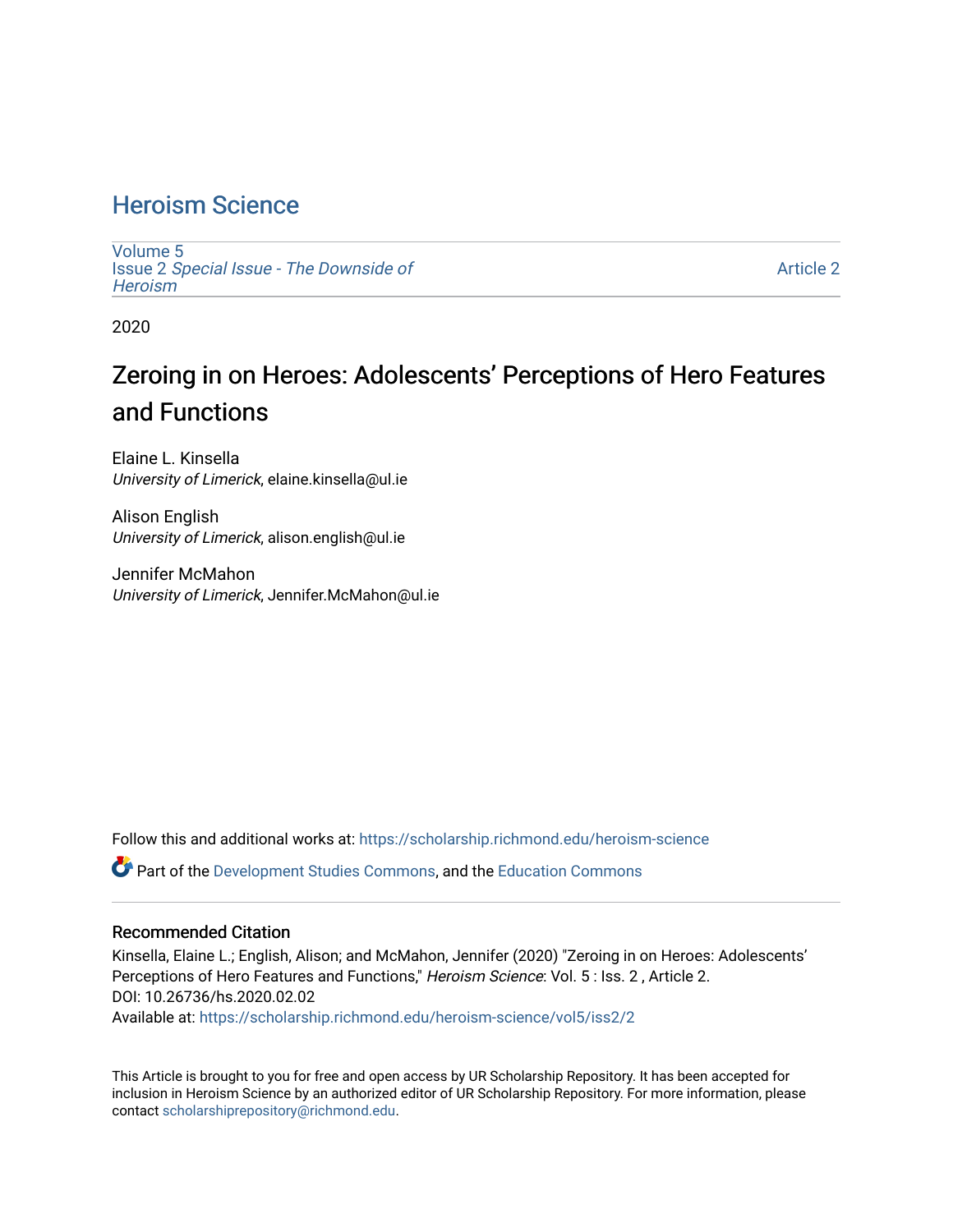**Heroism Science: An Interdisciplinary Journal** (ISSN 2573-7120) https://scholarship.richmond.edu/heroism-science/

**Vol. 5 No. 2 (2020) pp. 1-45**

# Zeroing in on Heroes: Adolescents' Perceptions of Hero Features and Functions

*ELAINE L. KINSELLA<sup>1</sup> ALISON ENGLISH JENNIFER MCMAHON University of Limerick elaine.kinsella@ul.ie*



**ABSTRACT**: Recent research has revealed that having a personal hero can offer psychological resources to adults, particularly during challenging times. Yet we know little about the role that heroes play in the lives of adolescents – a period of human development when challenges are plentiful, and adolescents are increasingly open to the influence of others outside the family unit. In the present study, adolescent perspectives were sought on types and characteristics of heroes, and the psychological and social functions provided by heroes for young people. Four focus groups were conducted with adolescents  $(N = 22)$  aged 15 to 17 years at two urban, co-educational public secondary (high) schools in Ireland. Four themes of hero functions were identified: 1) Heroes uplift others (inspire, offer hope, remind about the good in the world) but they can also disappoint; 2) Heroes model good (or moral) behaviour but they can also model bad behaviour; 3) Heroes protect others and help others to cope (provide emotional and social support, boost self-efficacy, provide social control) but young people may over-rely on their heroes on occasion; 4) Heroes provide an important role in support of identity exploration and formation – often representing the 'ideal self' but at times may offer an unrealistic standard of comparison. These findings provide a nuanced view of the role of heroes in the lives of adolescents, and a novel perspective of both the positive and negative consequences of having heroes during adolescence.

**KEYWORDS:** heroes, social influence, mental health, role models, resilience, identity

#### **Article history**

*Received: August 10, 2019 Received in revised form: November 1, 2019 Accepted: February 1, 2020 Available online: March 3, 2020*

<sup>1</sup> Copyright Heroism Science 2020

ISSN: 2573-7120 | Licensed under the Creative Commons, Attribution-NonCommercial-NoDerivs (CC By-NC-ND)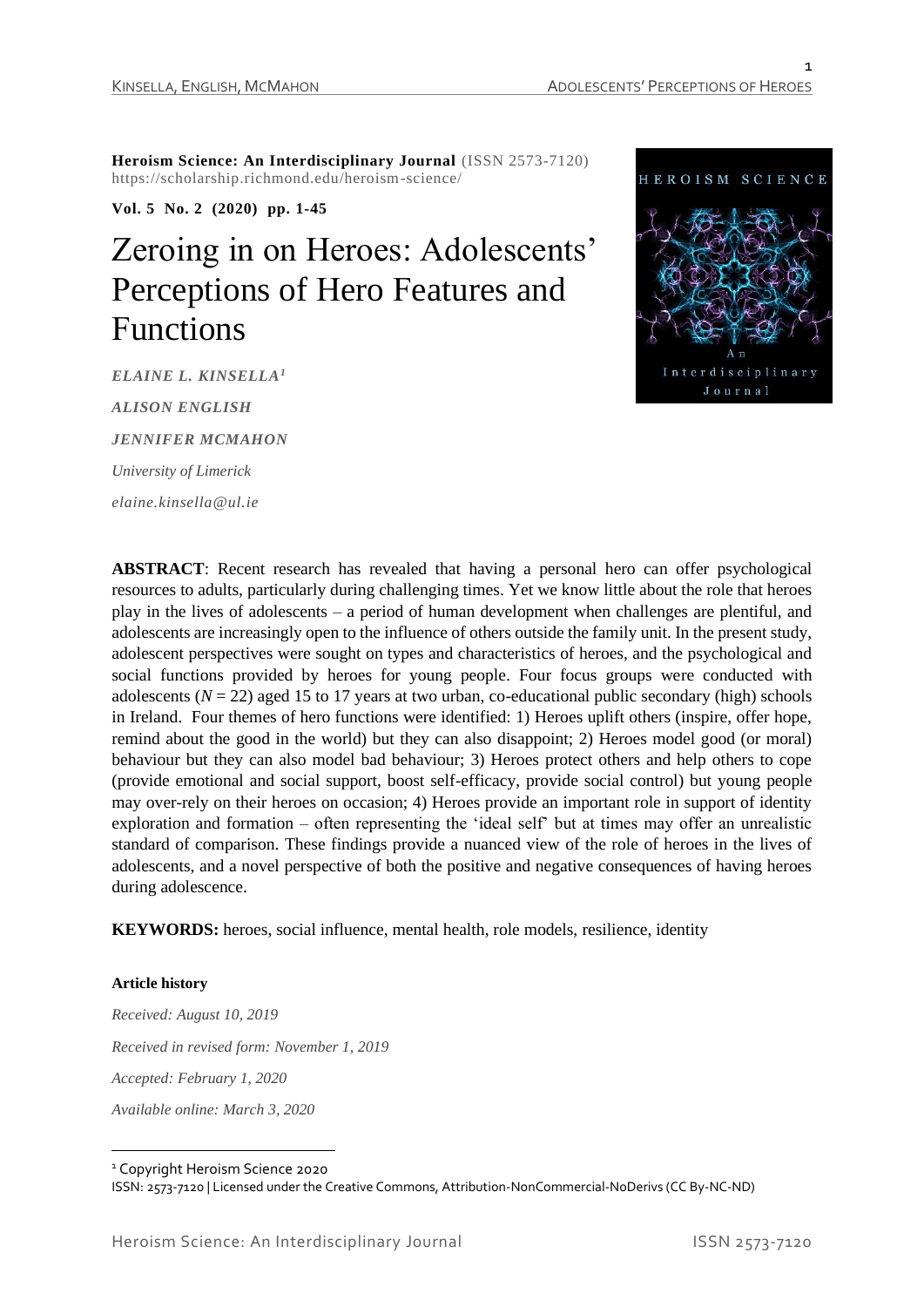# **1 ZEROING IN ON HEROES: ADOLESCENTS' PERCEPTIONS OF HERO FEATURES AND FUNCTIONS**

The concept of *hero* has existed in mythology and folklore since the 14<sup>th</sup> century. Conceptions of heroes have evolved and expanded over time — the meaning of the term hero has changed over time. Over the past ten years, researchers have successfully unpacked implicit conceptions of hero features and functions held by adult samples in Europe and the USA (Franco, Blau & Zimbardo, 2011; Allison & Goethals, 2011; Allison & Goethals, 2013; Kinsella, Ritchie, & Igou, 2015a; Kinsella, Ritchie, & Igou, 2015b). Empirical studies have demonstrated that heroes are viewed as social categories that are distinct from role models and leaders (Kinsella et al., 2015a; Kinsella et al., 2015b). Recent research in psychology has noted approximately two-thirds of adults have a personal hero (Kinsella, Ritchie, & Igou, 2017), and most importantly, that heroes provide a number of positive psychological and social functions (Kinsella et al, 2015a). Given that adolescence is a critical time in human development where new challenges are negotiated and the foundations for positive mental health and wellbeing in adulthood are formed (Sawyer et al., 2012), examining the extent that thinking about and identifying with heroes may influence the developmental pathways of adolescence is likely to be important. At present, however, little is known about adolescents' views about heroes and heroic behaviour. Given that adolescents often differ to adults in terms of their cognitive, moral and emotional development (Yurgulum-Todd, 2007), as well as in their interests and motivations, we are keen to explore whether there are some perceptible differences in terms of how adolescents describe the characteristics and functions of heroes.

Heroism Science: An Interdisciplinary Journal ISSN 2573-7120 Adolescence is characterised by physical, cognitive and social changes. Indeed, adolescence is a critical stage in which cognitive abilities advance and begin to resemble those of adults (Steinberg & Morris, 2001). Theories of adolescent development abound. A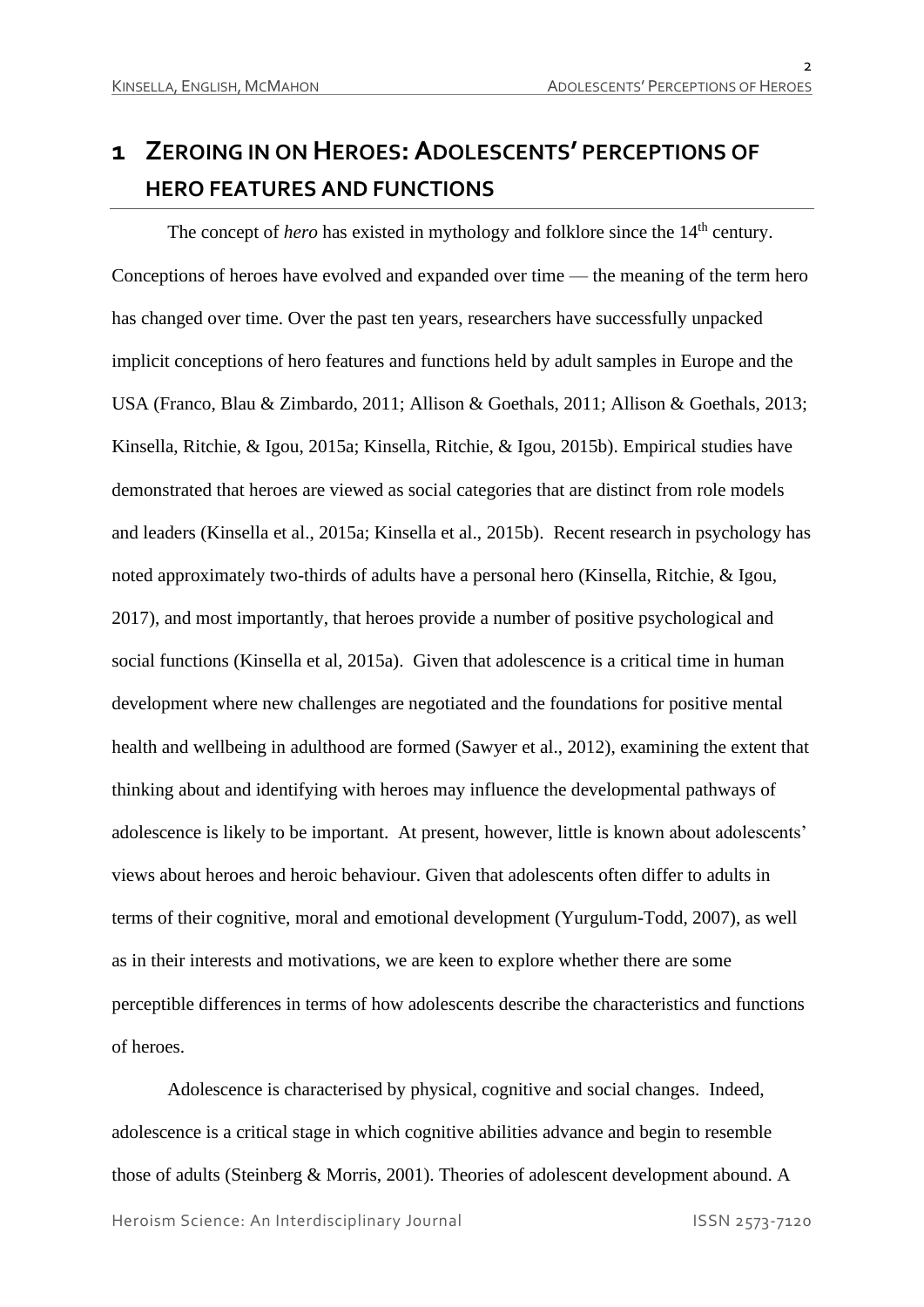considerable focus of adolescent development research is on the development of the self and morality during this period. Erikson (1968) proposed stages of human development, with adolescence entailing the identity-versus-role-confusion stage from 12-18-years of age. In essence, identity formation is the process by which adolescents develop a permanent sense of self through social relationships with others in addition to exploring various roles. During adolescence young people are eager to consider how they are unique to others in addition to the role they can play in shaping their futures in order to answer 'who am I?', a key question of this stage (Sampson & Chason, 2008). With identity formation as a key area of focus, adolescents are particularly likely to be influenced by the adults in their physical environment (Erikson, 1968) or more recently, in their virtual worlds (Perry & Singh, 2016). During adolescence the influence of external others (particularly peers) becomes stronger (Davies & Kandel, 1981) — reaffirming that adolescents are open to influences outside the family unit. Although heroes can be sourced within the family unit (e.g., parents, grandparents), heroes often take other forms that are less similar to traditional role models (e.g., humanitarians, whistleblowers, Good Samaritans) (Zimbardo, 2007). At present, we know little about the type of heroes that young people gravitate towards.

Theorists also propose that young people undergo a developmental transformation that enhances their moral thinking and reasoning (Kohlberg, 1978, Piaget, 1965) and prosocial behaviour (Solomon et al., 2001). It is this period of transformation that makes the role of heroes during adolescence particularly interesting to study. For instance, we know from previous work that young people are highly impressionable through social learning (Bandura, 1977, Gwon & Jeong, 2018), yet we know little about the influence of heroes during this formative period. Adolescents sometimes choose 'bad role models' and may be negatively influenced by those models (Brownhill, 2015). For example, Perry & Singh (2018) note that the rise in blogging and vlogging has created a new 'A-list' of celebrities that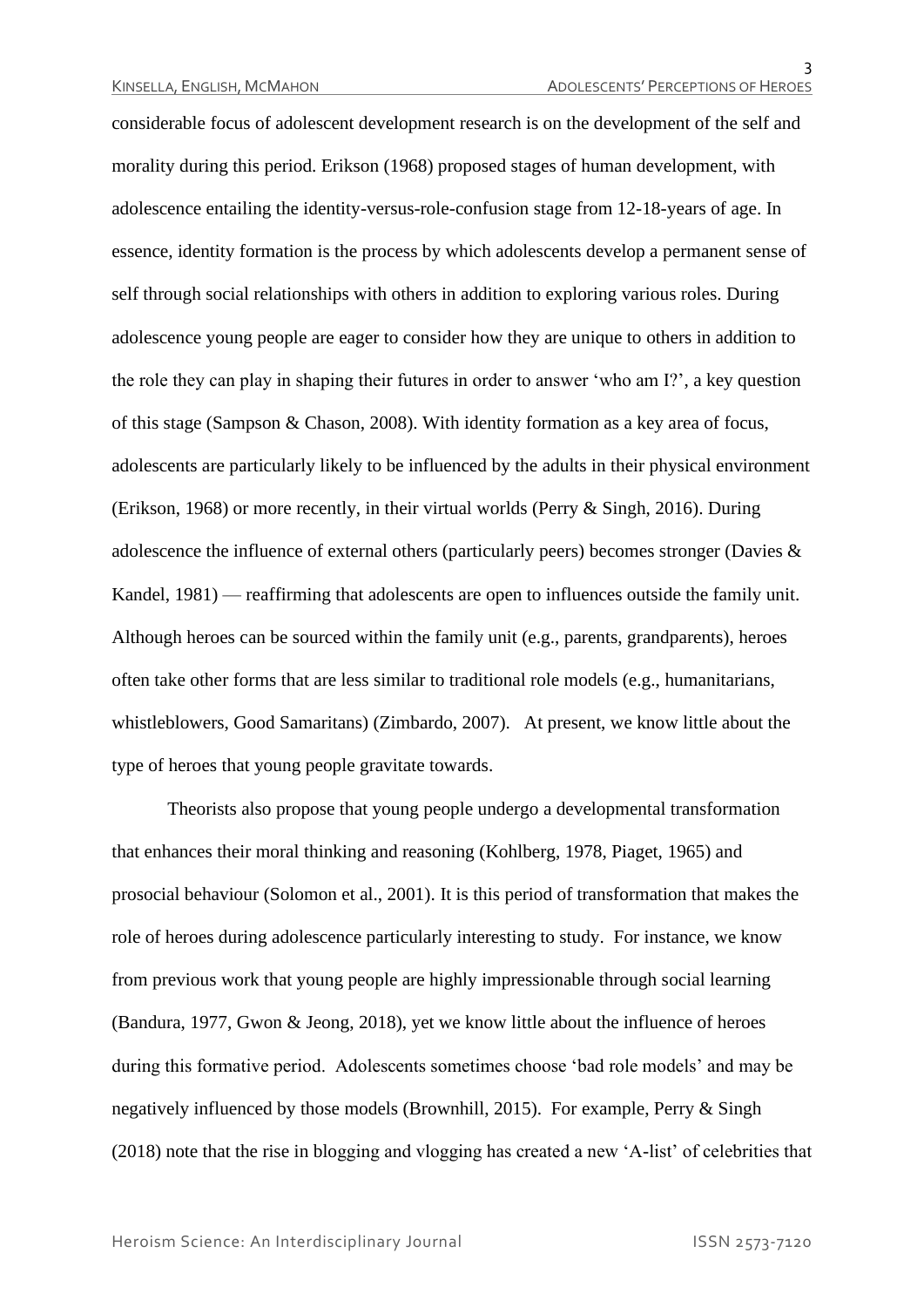boast millions of online followers which may sometimes adversely affect young people if the influencer's lifestyle or advice promotes harmful lifestyles. Thus, we wonder about the types of heroes that appeal to adolescents, and also, whether there are potentially negative effects of having (or becoming overly invested) in heroes at this early stage of life. To this end, we are curious about the potential downsides (as well as the upsides) of having heroes during adolescence.

Young people differ from adults on cognitive, moral, behavioural and emotional dimensions (Yurgulum-Todd, 2007) yet much of our current understandings of heroes and their functions derive from adult studies. In the present research, we embark on a detailed exploration of adolescents' views about heroes as a point of comparison with *adult* conceptions of heroes and the relationship to existing developmental theories relevant to adolescence. The present study may strengthen existing work regarding the characteristics (Kinsella et al., 2015a) and functions of heroes (Kinsella et al., 2015b), as well as bolster mainstream developmental theories, where the new data supports and further validates existing frameworks. Alternatively, this new data may highlight limitations of previous studies relating to heroes in terms of its generalisability to young people highlighting areas where adolescents differ to adults in terms of how they think about and use heroes in their everyday lives. Armed with greater insights into adolescent conceptions of heroes, we will be more informed about the ways that heroes currently influence young people in their daily lives, as well as better equipped to develop structured opportunities that support adolescents to effectively draw from their heroes as an additional psychological resource in times of need.

### **2 THE 'WHAT' AND 'WHY' OF HEROES**

The concept of hero is fuzzy and complicated, and like many other everyday concepts is difficult to articulate with a simple, definitional approach. Some authors have defined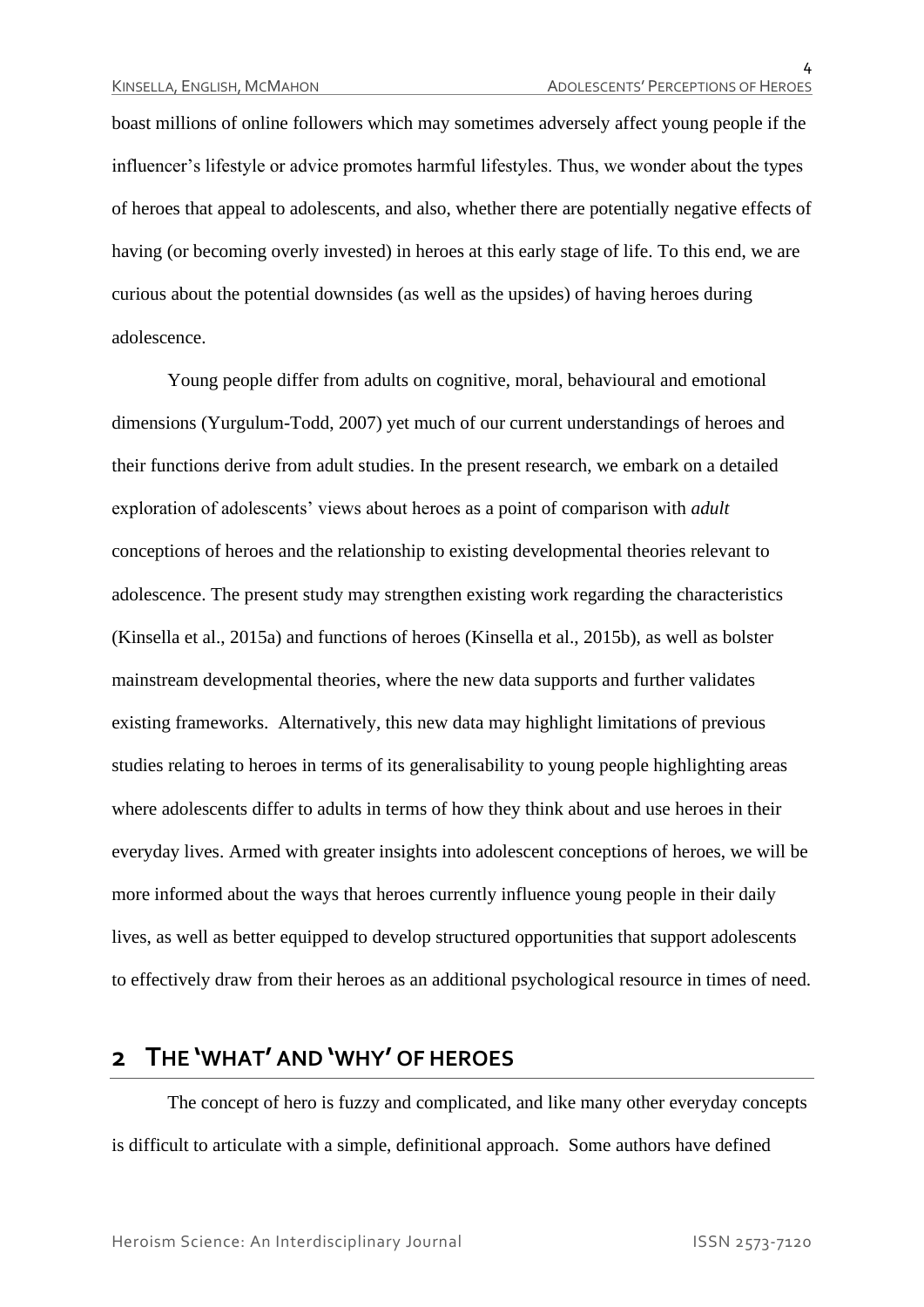heroes as persons who: persist in the face of failure (Ko, 2007); risk and to make sacrifices for others (Becker & Eagly, 2004); resist external pressures (Zimbardo, 2007); protect and promote the well-being of future generations (McAdams, 2008); and demonstrate the desire and the capacity to do the right thing in a particular situation (Schwartz, 2009). However, these definitions are probably too simplistic and narrow to encompass the multi-faceted meaning of the term 'hero' as it used in everyday talk. Although the selection of a personal hero is a subjective process (i.e., *your* personal hero, may not be *my* personal hero), in adult and Western samples it has been possible to identify a number of prototypical characteristics that are shared across most heroic figures (Kinsella et al., 2015a). Across seven studies with adult samples, prototype methods (see Cantor & Mischel, 1977) were employed to identify 26 of the most representative features of a hero, ranging from central characteristics (e.g., altruistic, brave, displaying conviction, being courageous, determined, helpful, honest, inspirational, having moral integrity, protects and saves others, is selfless and willing to selfsacrifice) to peripheral characteristics (e.g., humble, proactive, compassionate, powerful). The central features make heroes more easily identifiable, activate a person's schema of a hero, and are used in person perception to attribute heroic status to others (see Kinsella et al., 2015a). The peripheral features of heroes capture a more complete spectrum of lay conceptualisations of heroes but are perhaps not the first characteristics that a person considers when thinking about a hero. At this stage, it is not known whether these characteristics capture and represent adolescents' cognitive representations of heroes.

Most research on the topic of heroes has been conducted with (but not exclusively) adult samples. One study (White and O'Brien, 1999) conducted with children aged between five to 16 years of age in the USA revealed that older students acknowledged the wider role that heroes can play in society, whereas the talents of heroes were appreciated across the age range. The most frequently mentioned characteristics in that study were courageous, good,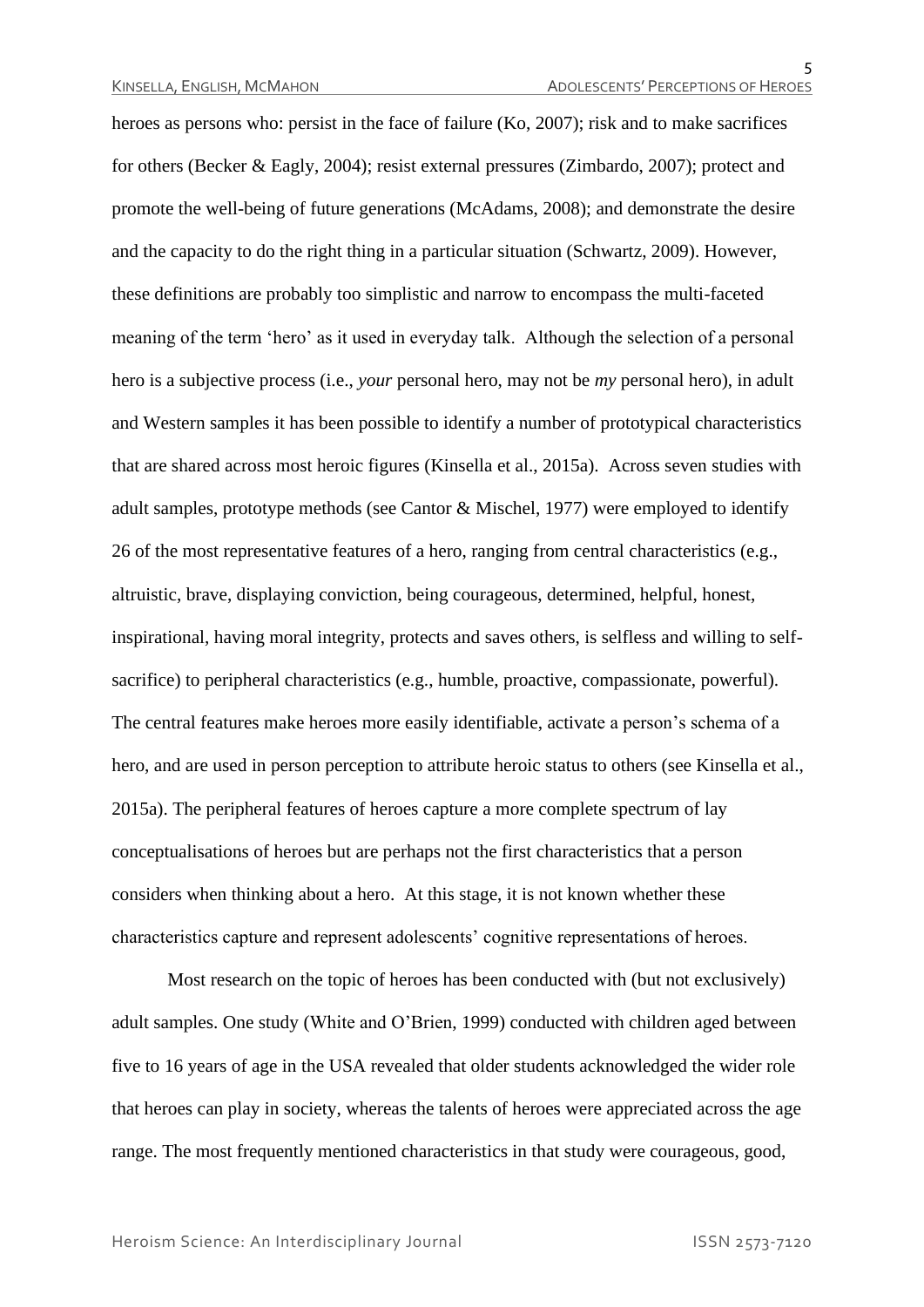nice and trustworthy. Elsewhere, data from fifteen-year-olds collected in Ireland, Slovakia, France and Spain (see Gash & Bajd, 2005; Gash & Dominguez, 2009) indicated that admired hero qualities include beautiful, brainy, brilliant, caring, confident, good, hardworking, helpful, honest, important, inventive, loving, skilful, strong and as a warrior-like. These findings suggest that adolescents rate physical appearance (e.g., beautiful) and individual competence (e.g., brainy, brilliant, inventive) as important hero characteristics to a greater extent than similar studies with adults (Allison & Goethals, 2011; Goethals & Allison, 2012; Kinsella et al., 2015a). It is worth noting that adults (but not adolescents) in previous studies described other-oriented characteristics such as altruistic, selfless, and self-sacrificing as central to the concept of a hero (Kinsella et al., 2015a). These apparent differences in thinking between adults and adolescents, along with the passage of a decade where many societal changes have occurred (e.g., economic turmoil, the birth of social media), reinforce the importance of conducting further research to explore young person's views about heroes.

With two thirds of people claiming a personal hero it begs the question: why? The existing literature indicates that heroes provide important functions to meet human needs such as being as a moral model (Schwartz & Schwartz, 2010), helping to protect physically (Becker & Eagly, 2004), act as a buffer against psychological threat (Becker, 1975; Kinsella, Ritchie & Igou, 2015b), act as an agent of social control (Klapp, 1954) or give meaning to one's life in the face of uncertainty (Kinsella et al., 2017). Existing studies have surveyed young person's attitudes and found that heroes *entertain, display a good example, and represent a model of how to do things well* (White & O'Brien, 1999; Gash & Bajd, 2005; Gash & Dominguez, 2009). These findings represent a departure from more recent findings that have been highlighted in multiple studies with adult samples exploring the reasons why adults have heroes. Indeed, lay conceptions among adults about the benefits of having a hero have been systematically grouped into three broad categories (hero functions framework;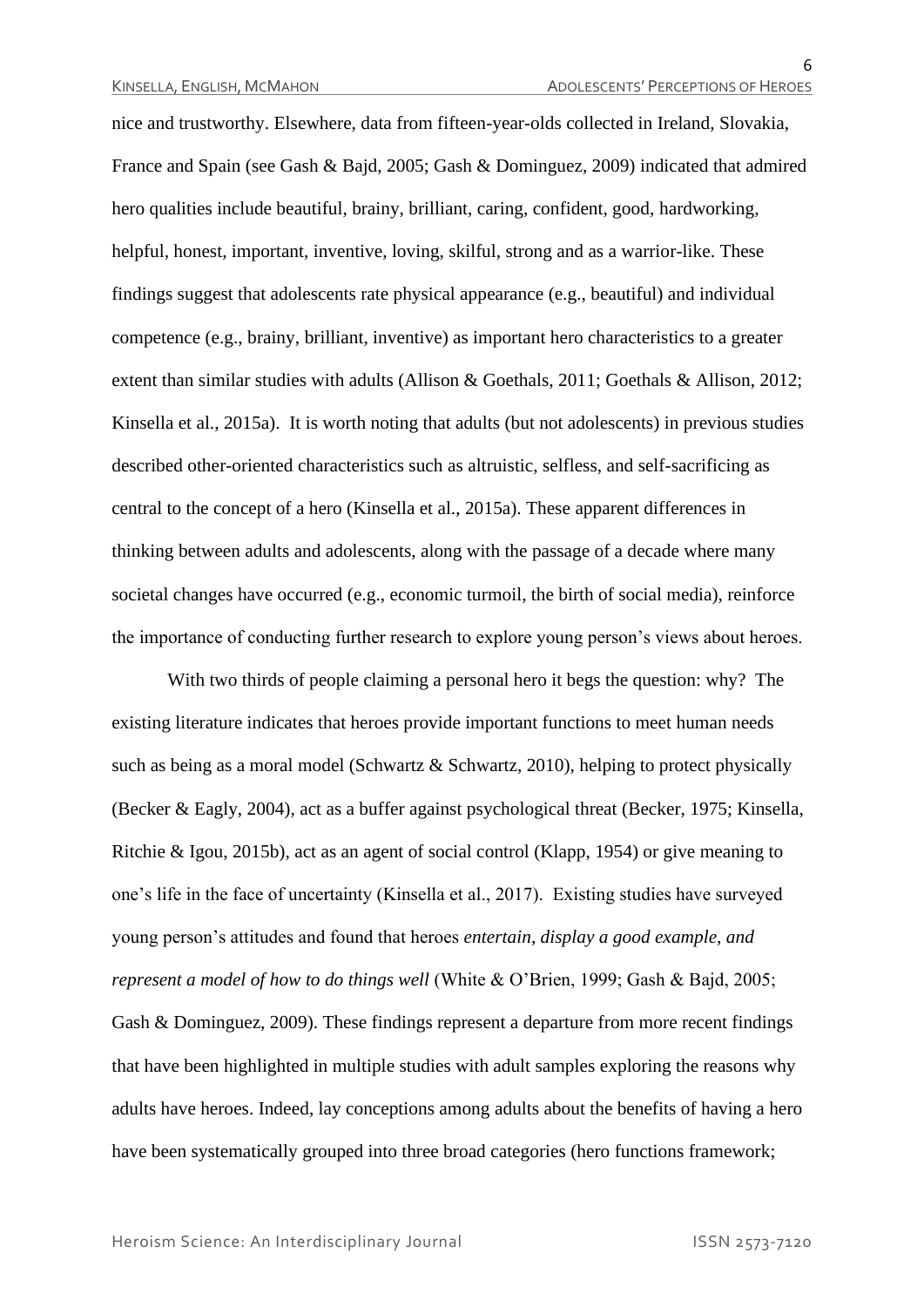Kinsella et al., 2015b). Firstly, heroes can *enhance* people's lives by inspiring others, being a role model, motivating others, instilling hope, boosting morale and camaraderie, and by providing guidance to others. Secondly, heroes can *model morals* by behaving in ways that are consistent with societal values and norms, challenging immoral actions, reminding others that there are 'good' people in the world, and proactively making the world a better place. Thirdly, heroes can *protect* by confronting evil or danger, by acting in situations when others are afraid, unable or unwilling, saving, helping, and protecting others from physical or psychological threat.

While previous research notes that having heroes is beneficial (e.g., Kinsella et al., 2015ab), Franco et al. (2011) have called into question whether heroism is always positive. Heroes may not consistently act as moral models of society. Heroic acts may be conducted by those who engage in non-moral behaviour who by chance do something of benefit (Franco & Zimbardo, 2006-07). Heroic acts performed by individuals for non-altruistic reasons may include the desire for acclaim or due to social/role expectations such as in a war zone environment (Zimbardo & Boyd, 1999). The extent that heroic gestures performed for the 'wrong' reasons negatively impacts on others is unknown. We do know, however, that comparing oneself to "superstars" has the potential to produce self-deflating results (Lockwood & Kunda, 1997). Yet, the potentially negative impact of having a hero has received very limited attention in research, and little is known about harmful consequences of reciprocal or parasocial relationships with heroes during adolescence.

A primary aim of the present research is to systematically analyse adolescents' perspectives about the social and psychological functions that heroes provide to others and assess those perspectives with adult conceptions of hero functions outlined in the hero functions framework (Kinsella et al., 2015b). Drawing from relevant psychological theory, we will evaluate the extent that young people believe that heroes play a role in fulfilling basic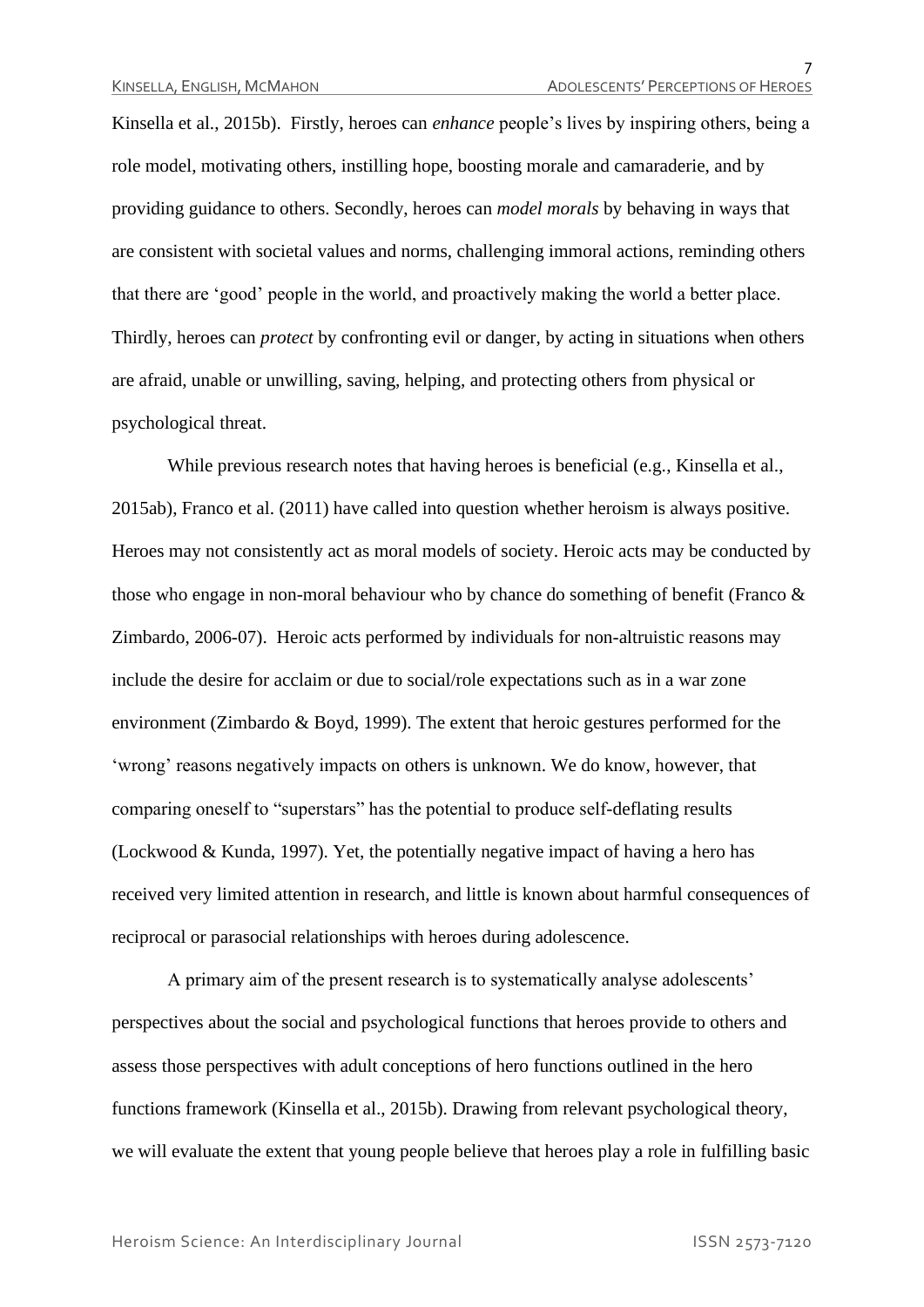human needs (see Fiske, 2008) as well as more specific, developmentally-appropriate needs during adolescence (Erikson, 1968). We will respond to the gap in the literature by asking adolescents about both the benefits and disadvantages of having heroes in an effort to obtain a balanced view of the topic. As such the present study builds on previous research and employs qualitative methods as a means to develop rich insights into young person's views on heroism including subtleties as to the positive and negatives aspects of having a hero.

### **3 THE PRESENT RESEARCH**

The purpose of this qualitative study was to understand adolescents' views about the characteristics and functions of heroes. The overarching research questions were as follows: *How do adolescents describe the characteristics of heroes? Who are the heroes that adolescents refer to? What psychological and social functions do heroes provide to young people?* The findings generated from this study may help to answer important questions about the processes around heroic influence during adolescence and provide information relevant to developing new interventions using heroes.

Focus groups aim to be natural and conversational in nature and facilitate interaction between members of the focus group. A focus group method was chosen for this study as a developmentally appropriate method to elicit rich and detailed data relating to how young people express, construct, defend and modify their views (Gibson, 2007) about heroes.

### **4 METHOD**

#### **4.1 DESIGN AND PARTICIPANTS**

This study followed a qualitative design guided by a phenomenological perspective. Qualitative focus groups  $(N = 4)$  were conducted with 22 students at two urban, co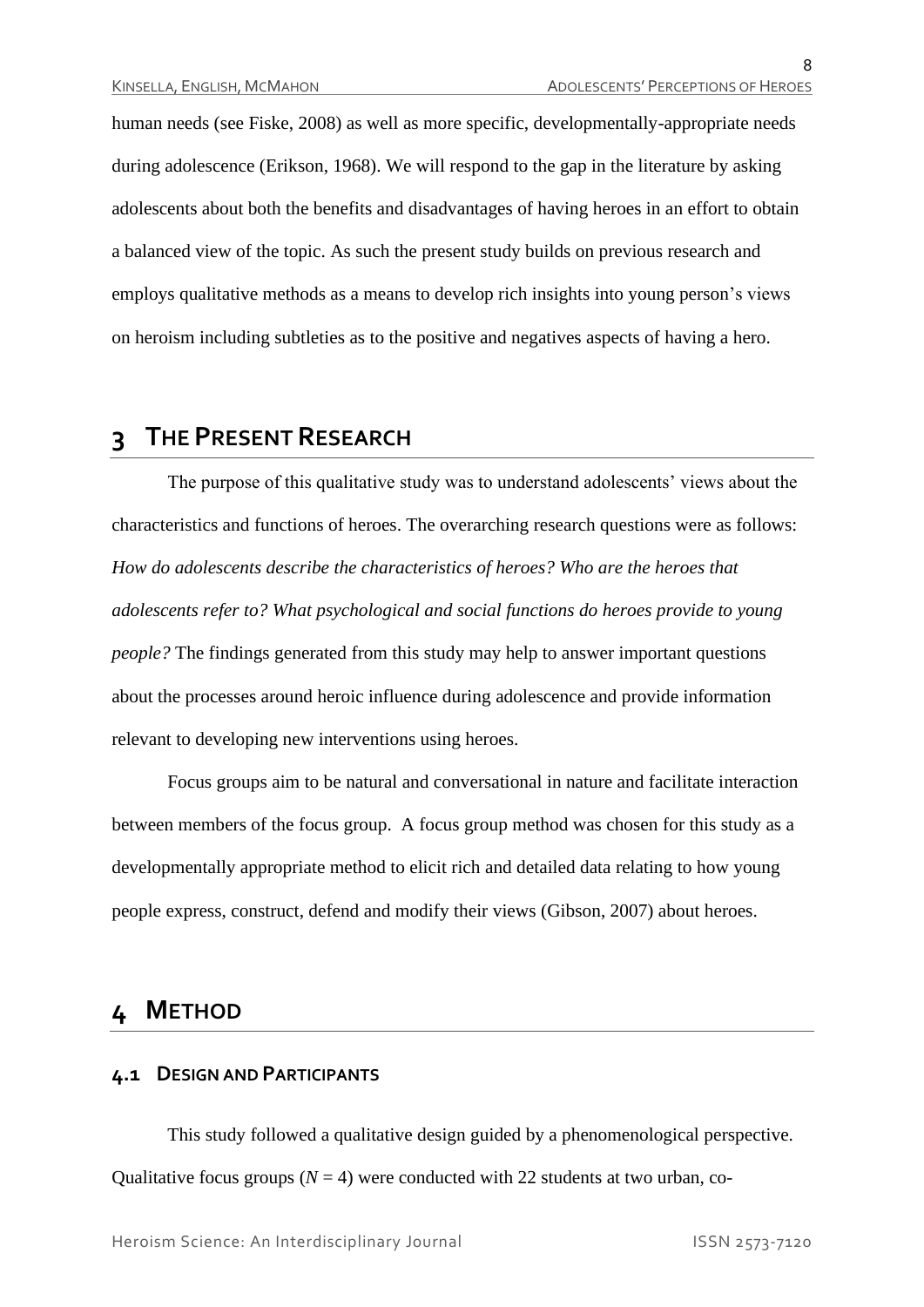educational secondary schools in Limerick, Ireland (6 males, 16 females, aged 15 to 17). A purposive sampling technique was employed and both schools have a diverse student body. Each focus group consisted of groups of either five or six students. Small focus group size was chosen to encourage all participants to voice their opinions (Green & Hart, 1999). All students aged between 12 and 18 years in the school were eligible to participate – no additional exclusion criteria was applied.

#### **4.2 PROCEDURE AND MATERIALS**

The University of Limerick ethics committee (ULREG) provided ethical approval for this research study (2017–02–37–EHS). Adolescents were approached via gatekeepers at targeted schools. Letters of information were sent to six schools identified through links with the primary and third author – two schools responded and agreed to participate. Once schools agreed to participate approaches to students were made in line with recommendations from the school principal (i.e. which academic year of study might be appropriate). Information sheets and parental/guardian consent forms were sent to the parents of children attending their fourth year of study, typically known as Transition Year (a year between the junior and senior school cycles where students can try alternative academic subjects, travel, and engage in more extra-curricular activities) in Ireland. Further to this informed consent was obtained from young people who had returned their parental consent forms and who were interested in taking part in the study. Telephone and email contact details of the primary researchers were provided to each participant and their parent/guardian. Between the two schools, 69 letters and consent forms were distributed and participation uptake was 32% (*N*=22).

In advance of the focus groups, participants, teachers and parents were sent information about the broad aims of the study. The focus groups took place in the classrooms of the secondary schools from where the participants were recruited at a time suitable to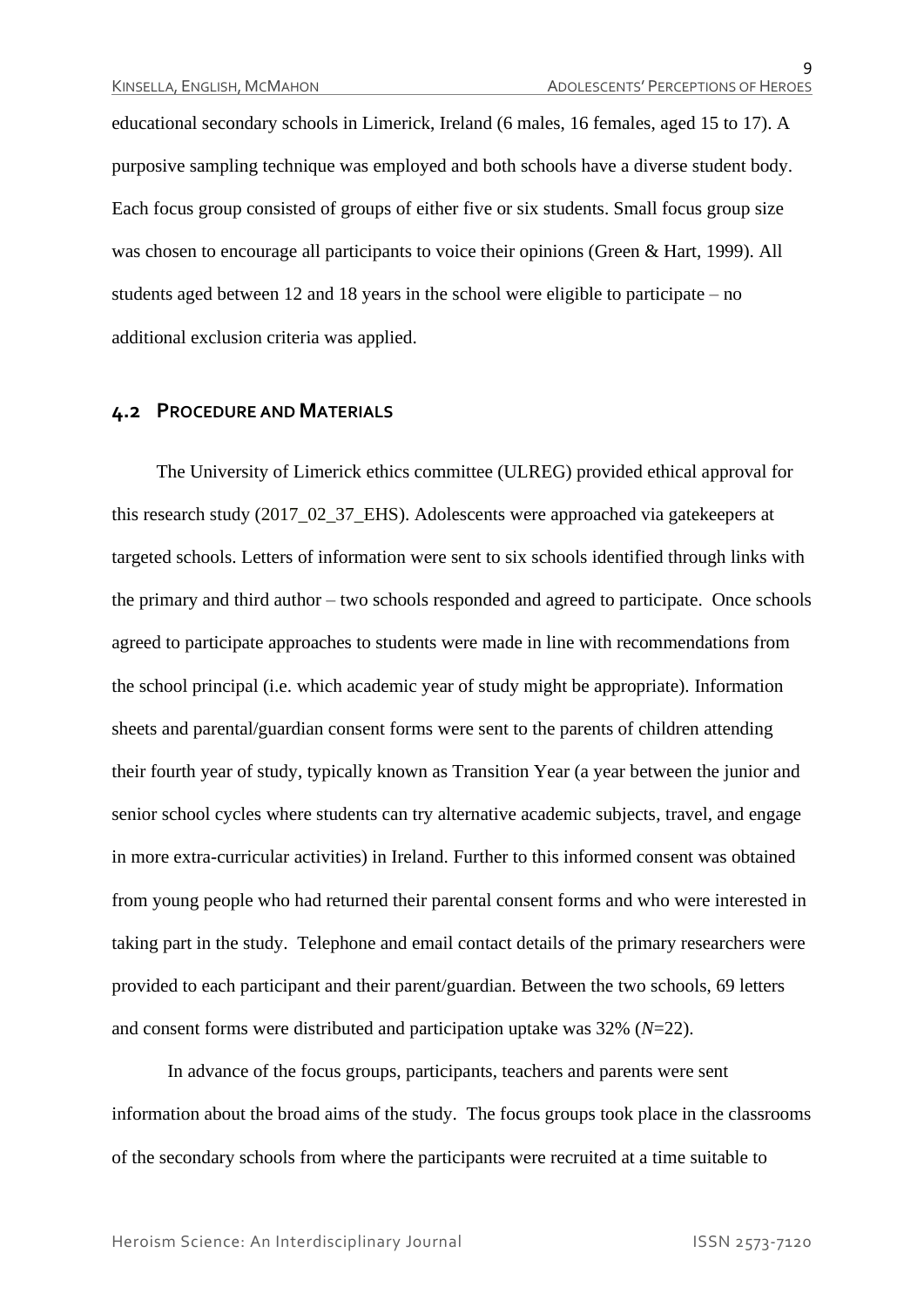participants and school personnel. The groups were led by one moderator (the second author), a trainee psychologist (Year 4 of study), and a non-participating observer, also a trainee psychologist (Year 3 of study).

#### **4.2.1 Data collection method**

The moderator followed a semi-structured guide developed by the researchers in consultation with previous research concerning lay conceptions of heroes (Gash & Conway, 1997; Goethals & Allison, 2012; Kinsella et al., 2015a & 2015b) which is provided in the supplementary material. At the start of each focus group, a statement to remind students that their participation was voluntary, that there were no right or wrong answers, and to remind them of confidentiality was read aloud (Gibson, 2007). Prior to the official discussion, an 'ice-breaker' discussion was initiated to help the students feel at ease (Gibson, Aslett, Levitt, & Richardson, 2005a). At the close of the focus group, students were offered a sweet treat as a token of appreciation and reminded that a written report of the group-level findings could be obtained on request from the researcher in the future. Each focus group discussion was audio recorded using dictaphones then later transcribed verbatim by one of the researchers.

#### **4.2.2 Data analysis**

Analysis of the qualitative data were conducted using thematic analysis (Braun & Clarke, 2006, 2012) due to its theoretical flexibility and because the goal of the current study was to identify patterns of understanding and perceived functions of heroes amongst participating adolescents. Using an inductive approach, the first and second author familiarised themselves with the data by conducting a line by line reading of the transcripts. Following this the coders met to reflect on the general patterns emerging from the data. The data was reread, initial nodes (15 nodes) were identified and fragments of text were coded accordingly using NVivo 12 (Nvivo, 2019). Through a process of analytic induction coders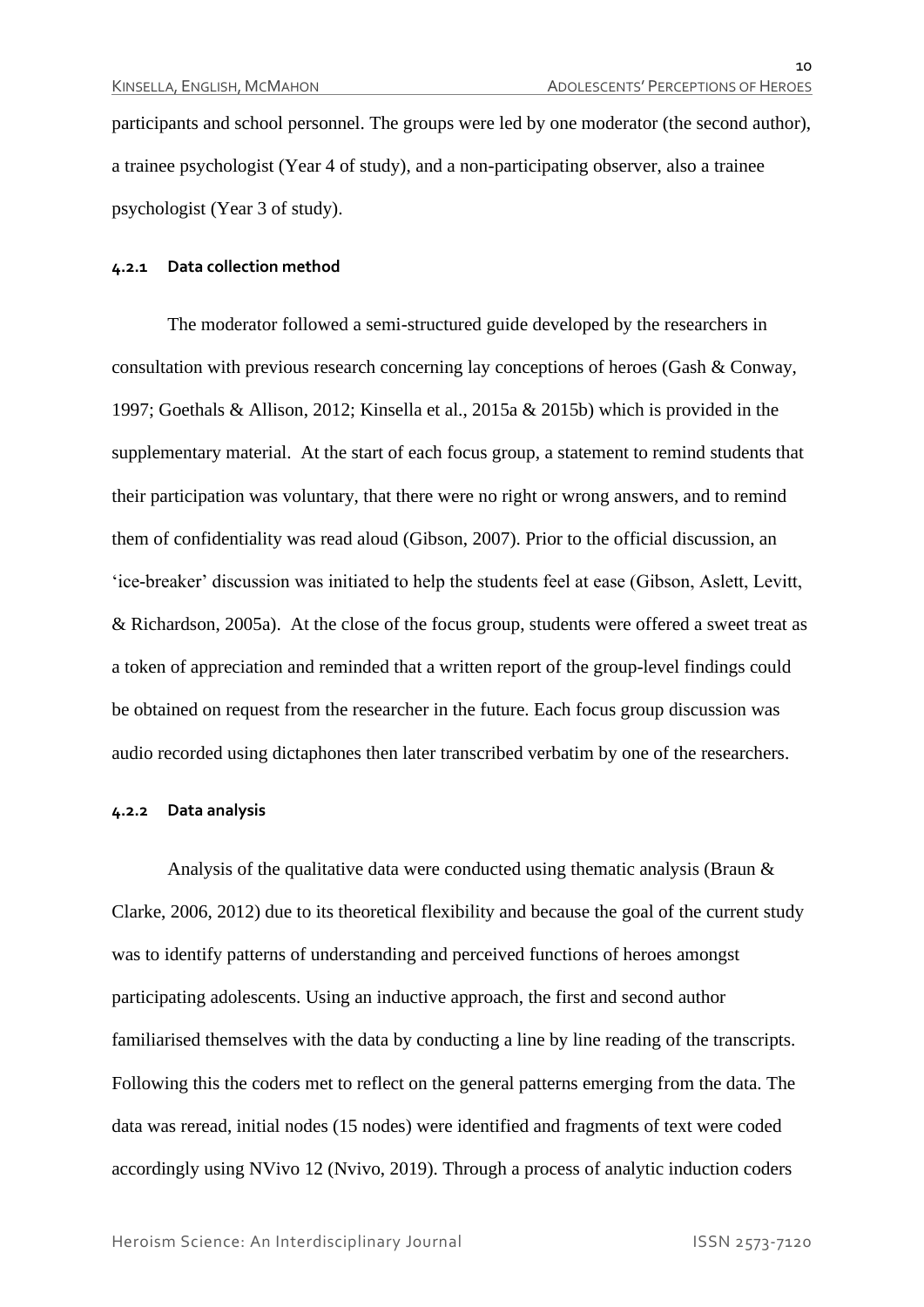searched for themes, examining the data for patterns and overlap. Themes were retained when both coders agreed they were relevant to the study. In an iterative process the coders reviewed the emerging themes and agreed the final themes to be written up. In line with previous work (e.g., Gash & Bajd, 2005; Gash & Dominguez, 2009), we focused on identifying themes that shed light on the primary research question. Four themes were agreed upon as being important in the representation of the adolescent's views on the provided by heroes.

### **5 RESULTS AND DISCUSSION**

In this section, we first present a descriptive analysis of the characteristics of heroes and the types of heroes outlined by the adolescents. Second, we present a thematic analysis of the functions of heroes as articulated by the adolescents.

#### **5.1 DESCRIPTIVE ANALYSIS OF HERO CHARACTERISTICS**

The hero characteristics most frequently described by adolescents were inspirational, helpful, protects others, selfless, altruistic, humble, saves others, personable and moral integrity. This finding is notable as it portrays that adolescents share similar representations of hero characteristics with adults sampled in previous studies (e.g., Kinsella et al., 2015a). Of the 26 characteristics from Kinsella et al.'s (2015a) hero characteristic framework, 25 of those characteristics were also mentioned by the young people. Interestingly, powerful was not cited as a characteristic of heroes by young people unlike adults. The adolescents noted that heroes are different from leaders as "*not all leaders are good*", however heroes were portrayed as capable of leading despite not having the same amount of power as a leader (consistent with the view that not all leaders are heroes but all heroes *are* indirect or direct leaders; Allison & Goethals, 2013).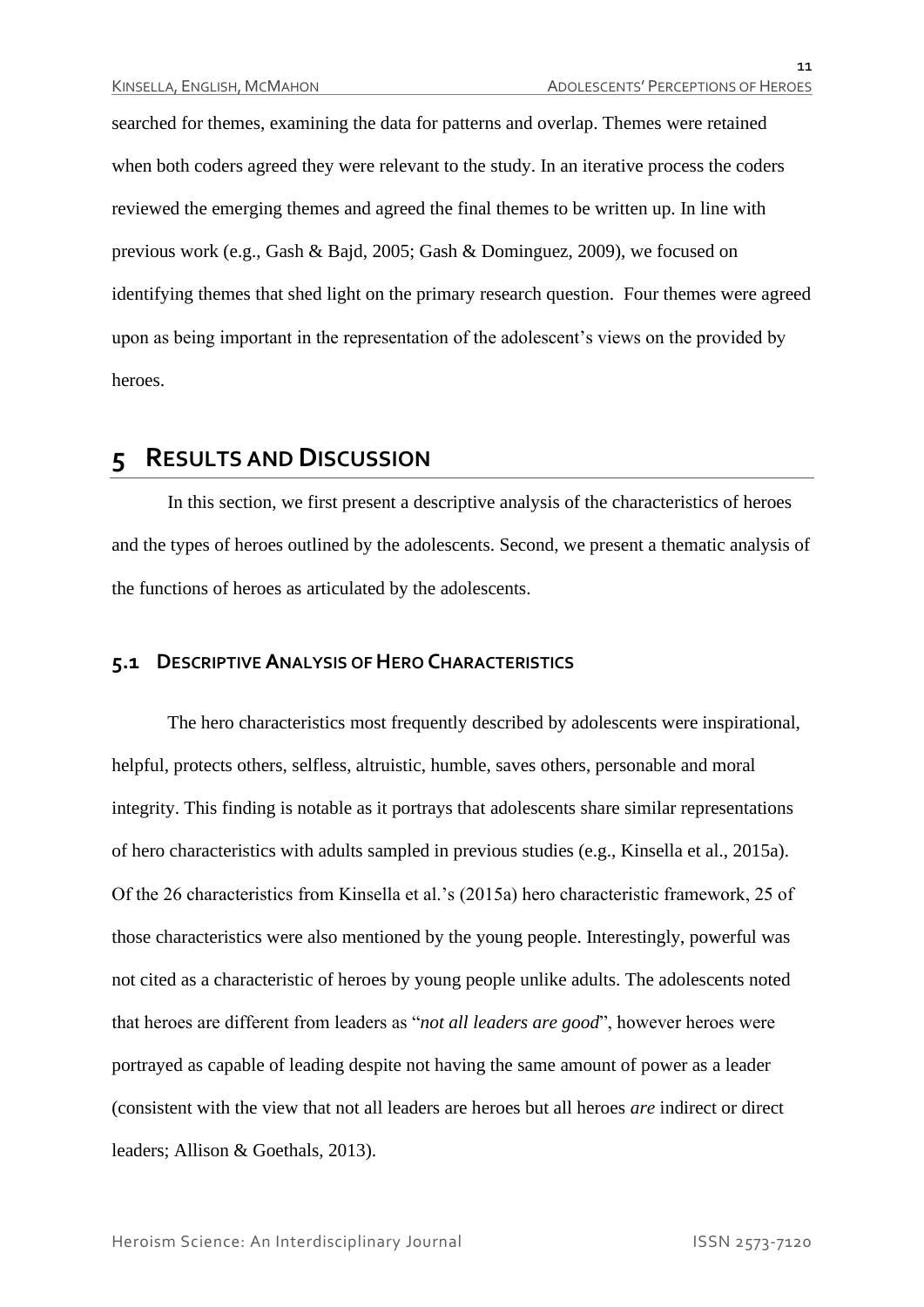Unlike the findings from White and O'Brien (1999), Gash and Bajd (2005) and Gash and Dominguez (2009), the adolescents sampled in the present research focused less on competence (e.g., brainy, brilliant, inventive) but more on prototypical hero attributes (protecting others, showing moral integrity, humility) and other-oriented characteristics (altruistic, selfless) in line with adult conceptions of heroes (cf. Kinsella et al., 2015a). These differences could be explained, in part, by Piaget's theory of cognitive development, where younger or less mature children have yet to develop their abilities to engage in more abstract reasoning (Piaget, 1952) and therefore, may be more likely to conceive of heroes in more concrete terms (such as firefighter or medical expert) rather than more abstract terms (inspirational model) resulting in different associated hero characteristics. Whereas late adolescence is characterised by greater mental capacity to engage in abstract thought (Marini & Case, 1994). Definitions of a hero are also likely to be influenced by societal changes that have occurred since previous research was conducted (White & O'Brien, 1999) as well as informed by broader cultural differences, which may account for these varying conceptions of heroes by adolescents. Thus, there may be both global and local components to how young people view and use heroes.

#### **5.2 DESCRIPTIVE ANALYSIS OF TYPES OF HEROES**

In the next section, adolescents' choice of heroes is discussed in light of two taxonomies that categorise different types of heroes (Zimbardo, 2007; Goethals & Allison, 2012).

All three categories of Zimbardo's (2007) taxonomy of heroes, were mentioned by the adolescents. Martial heroes are those who put themselves at physical risk and are trained and paid to do so. Civil heroes put themselves at physical risk but are ordinary citizens rather than members of the armed forces or protective services. Social heroes are defined as those who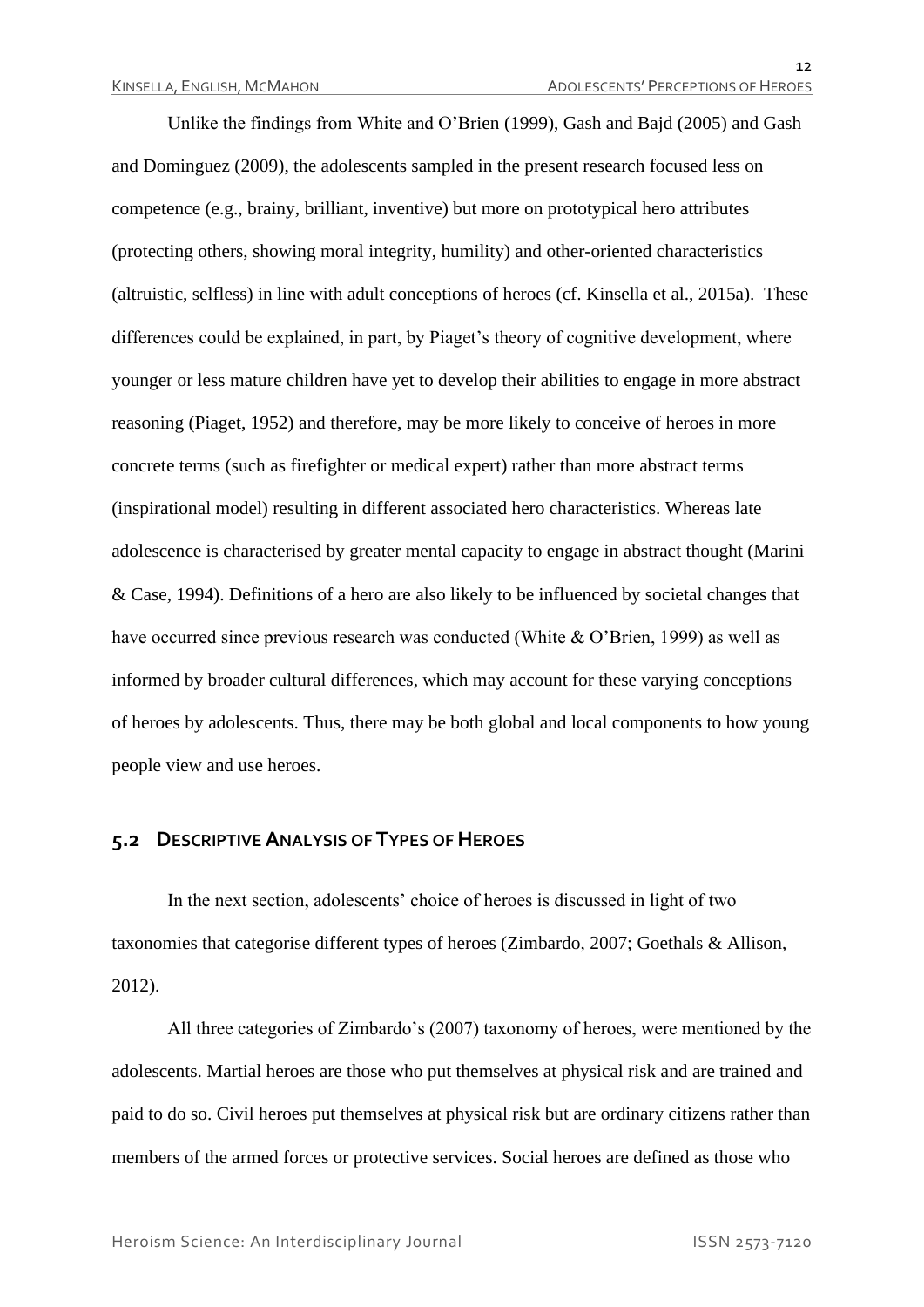contribute to society with minimal physical risk (Zimbardo, 2007). Good Samaritan heroes, an aspect of Zimbardo's social category of heroism, are those who are altruistic without putting themselves at physical risk. Zimbardo's social category of heroism was more recently extended with the additional of four categories by Allison and Goethals' (2013). In their taxonomy, transparent heroes are the 'unsung' heroes with who we interact with daily and are often taken for granted. Transforming heroes are defined as people who create something and make a difference. Trending heroes are heroes whose influence or popularity can trend upward or downward. Transitional heroes refer to those who are our hero during a particular developmental stage before we outgrow them (Allison & Goethals, 2013).

#### **5.2.1 Transparent heroes**

Transparent heroes such as parents, family members and friends were most commonly mentioned by the participants in our study. The emphasis on proximal and media-based heroes in the sample displays the role of the micro and macro levels of the environment on adolescent's development (Bronfenbrenner & Morris, 2006). This finding is consistent with previous research on 15-year-olds which found they prefer a combination of proximal and distal heroes (White & O'Brien 1999; Gash & Bajd, 2005; Gash & Dominguez, 2009).

#### **5.2.2 Trending heroes.**

Trending heroes were also popular among this age group. For example, one participant explained that a hero is:

"Anyone who is big in the media. Anyone, like if the charts say Arianna Grande is massive this week, she is the new hero and idol for everybody. Like it could change the next week, but that's what it is nowadays. Like everyone who is in the media and massive that week is everyone's hero".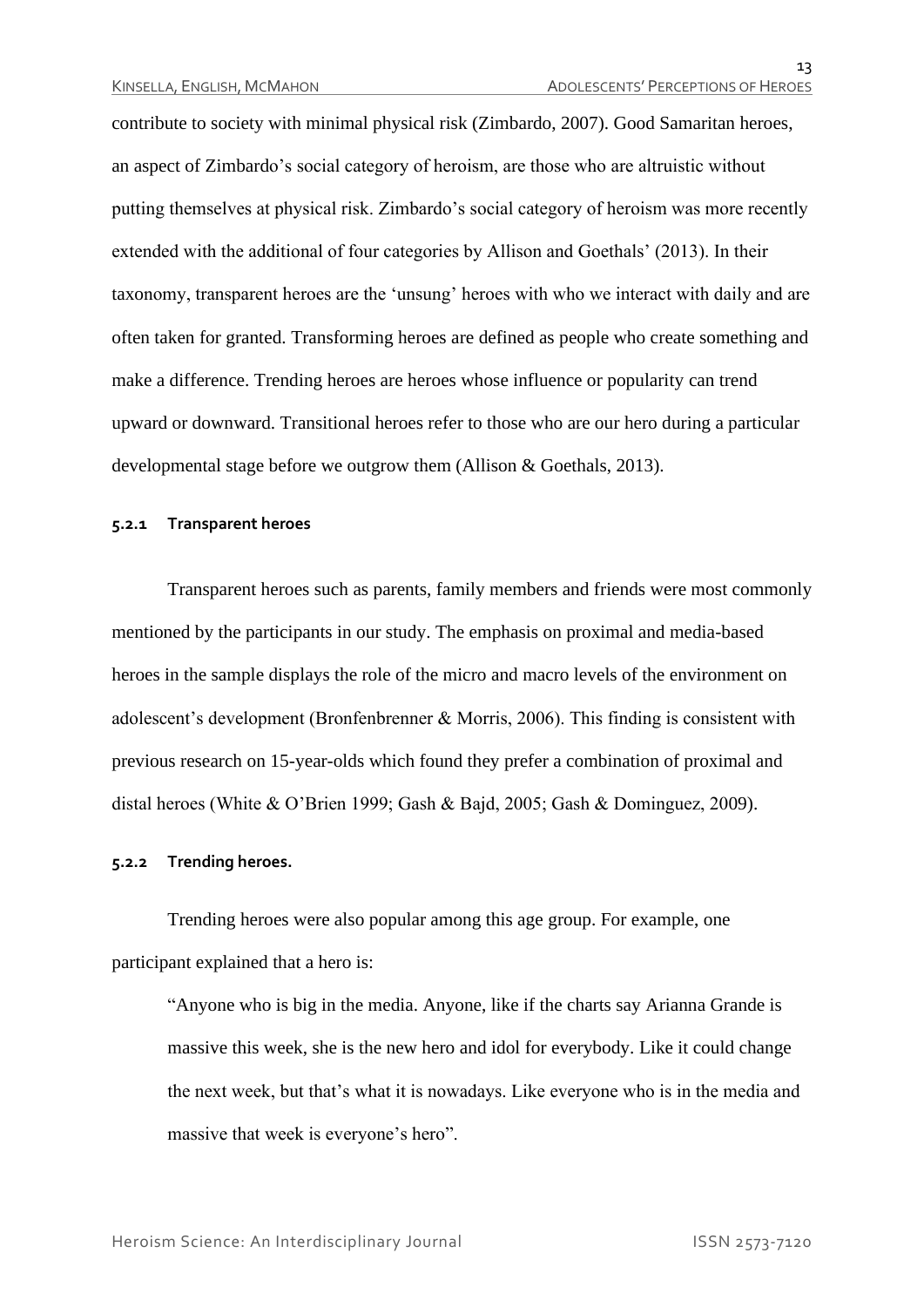$11.$ 

Here the participant illustrates that trending heroes correspond well with media culture in which celebrities' influence or popularity can increase or decline. The frequency of mediatype heroes reflects the extent of the role of the media in young people's construction of heroes and how heroism and celebrity-culture can overlap in modern discourse (North, Bland & Ellis, 2005). Furthermore, this sensitivity to mass media is likely to interact with peerinfluences, where young people experience pressure to behave in ways that are consistent with their peer group. Particular heroes that are celebrated in the media and by local peer groups become "everyone's hero" by default. This 'peer pressure' is less likely to exert influence on adult samples, who experience a greater sense of autonomy independent of their peer group (Steinberg & Silverberg, 1986).

Another participant reveals how a local singer was mentioned as a hero for some of the young people due to his online presence on YouTube and accessibility to his fans (reiterating the social influence of both peer groups and mass media on adolescent hero selection). This hero is both proximal and distal, readily accessible in daily life but also made famous through the internet. Previous research (e.g., White & O'Brien, 1999; Gash & Bajd, 2005; Gash & Dominguez, 2009) notes that this age group particularly value both proximal and distal aspects of heroes. One participant notes:

"And even like he [local singer] does all these things on like his Snapchat and Instagram and he like answers people's questions" and "You would always see him in town, he would always take pictures".

#### **5.2.3 Martial heroes**

Martial heroes were mentioned by one participant which indicates some recognition for the 'traditional' type of hero in this age group: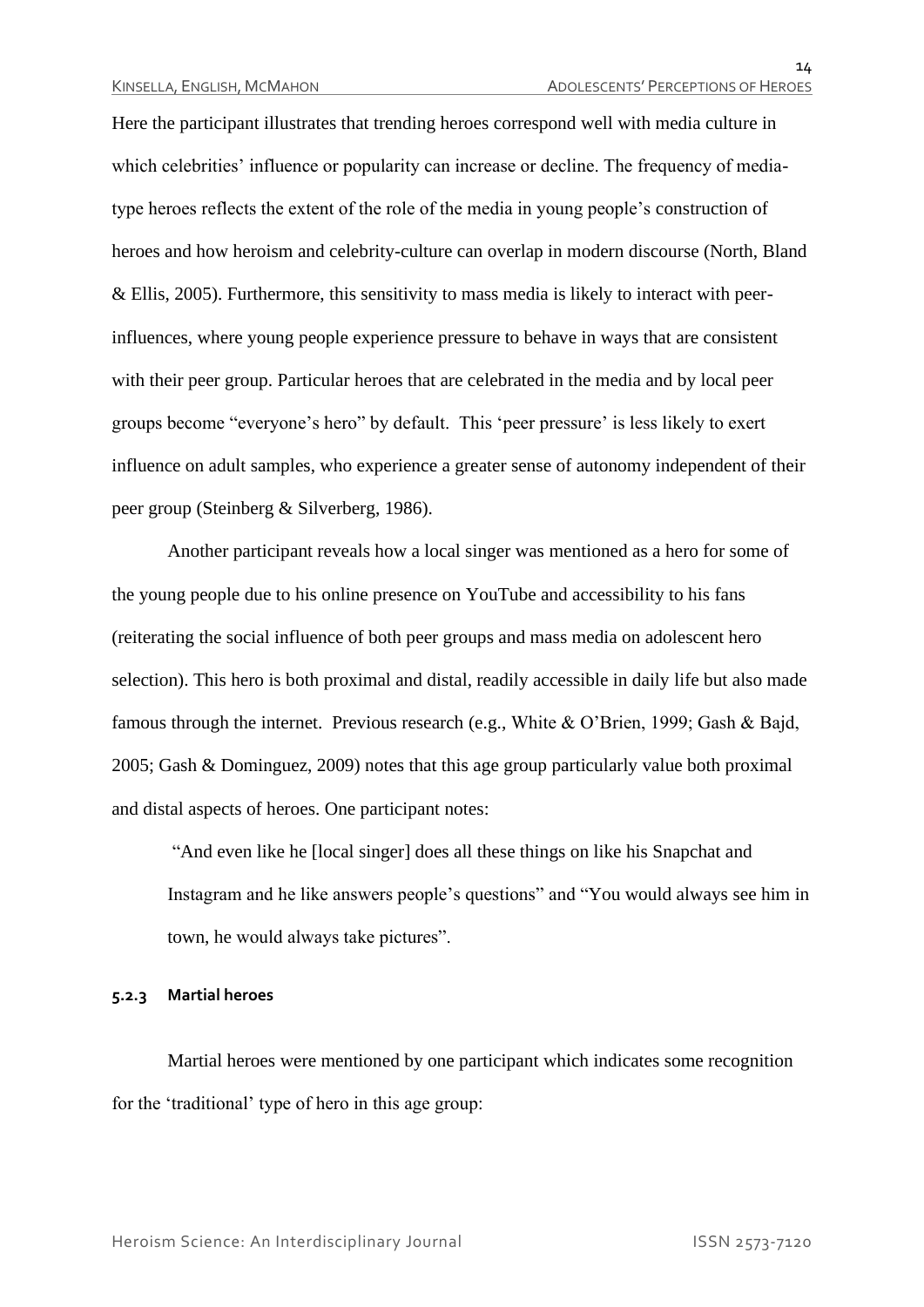"*Real* heroes like you know let's say, nurses or firemen or things like that, they don't really get the fame for that and they're doing like good like every day"

The use of the word "real" is notable, indicating that some of the others types of heroes are less real or even fake.

#### **5.2.4 Transitional heroes**

Transitional heroes are heroes that we outgrow as we age. The extract below is particularly interesting as the participant explains how young people may change their hero to match the ideals and values they acquire as they get older:

"Well like younger people may not be as mature, kind of just follow after someone who's like popular and trendy or whatever and they think everything they do is great, but I think maybe as you grow up like you discover who your hero would be someone more like inspirational and a better person".

Again, there is a sense that this participant believes that some heroes that are chosen by adolescents may be chosen because other people admire that person (i.e., popular or trendy), rather than because of the heroic characteristics or values associated with that person. Importantly, this participant refers to the maturity gained through the lifespan which can help to identify heroes who are both "inspirational" and "better". The use of the word better is interesting, suggesting that the heroes chosen in adolescence may be lesser than those chosen later in life. This complements Seiffge-Krenke (1997) who suggested that increased cognitive development in adolescents facilitates a greater level of independence from the influence of the media. Interestingly, there is evidence here of a meta-cognitive awareness that choices and decisions (including hero selection) are somewhat transient during their current life phase in line with dynamic identity formation processes. Extending this point, the participant seems to imply that adulthood will facilitate a more stable engagement with a suitable hero**.**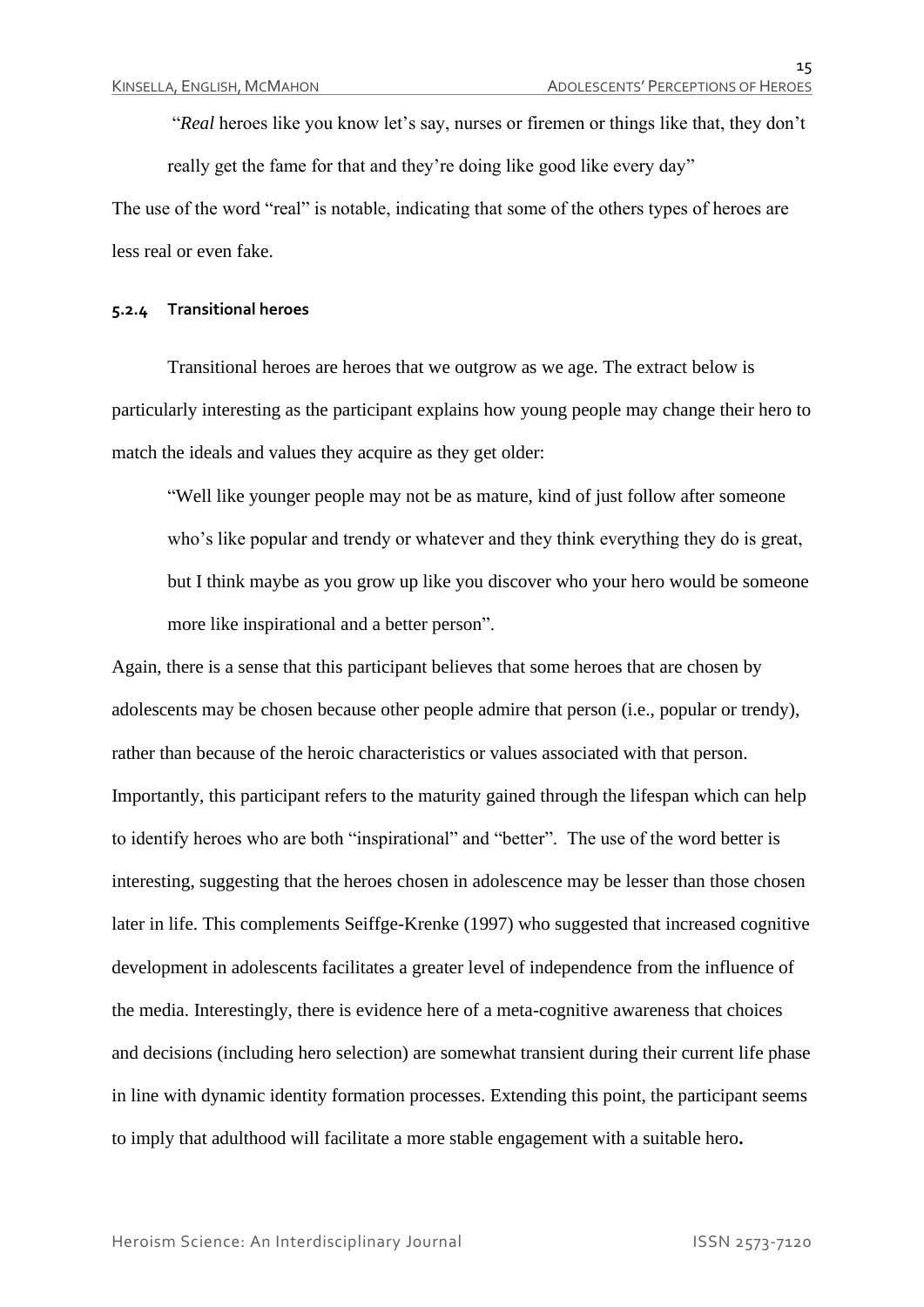#### **5.2.5 Good Samaritan heroes**

Finally, one participant spoke of Good Samaritan heroes, those who "*do something out of the kindness of their heart*". This response indicates that young people value the prosocial, communal motivated functions that heroes can serve.

"My auntie she works in a drug addiction place, and she does it voluntarily. She helps them, she talks to them. She goes to meetings and has meetings with them, she just does it voluntarily. Yeah she just tries to help them".

It is worth drawing attention to the types of heroes that were not mentioned from Zimbardo's (2007) social hero category by this age group; adventurer/explorer, bureaucracy heroes, martyrs, religious figure and whistle blowers. This indicates a difference in how adults and adolescents select and celebrate heroes. We speculate that the reasons for these differences could involve the changing role of religious institutions in society and also, changes to the post-primary (high) school curriculum (for instance, where history no longer is a compulsory academic subject in Ireland). Unexpectedly, the adolescents did not mention books, movies or comics as places to find heroic figures, although the mass media was mentioned several times.

### **6 THEMATIC ANALYSIS OF FUNCTIONS OF HEROES**

Four themes were identified subsequent to the analysis of all focus group data relating to psychological and social functions provided by heroes. These themes outlined below were 1) Heroes uplift others; 2) Heroes model good (or moral) behaviour; 3) Heroes protect others and help them to cope; and 4) Heroes aid identity exploration and formation. Both upsides and downsides of heroes were explored by the adolescents relating to each of the four thematic categories.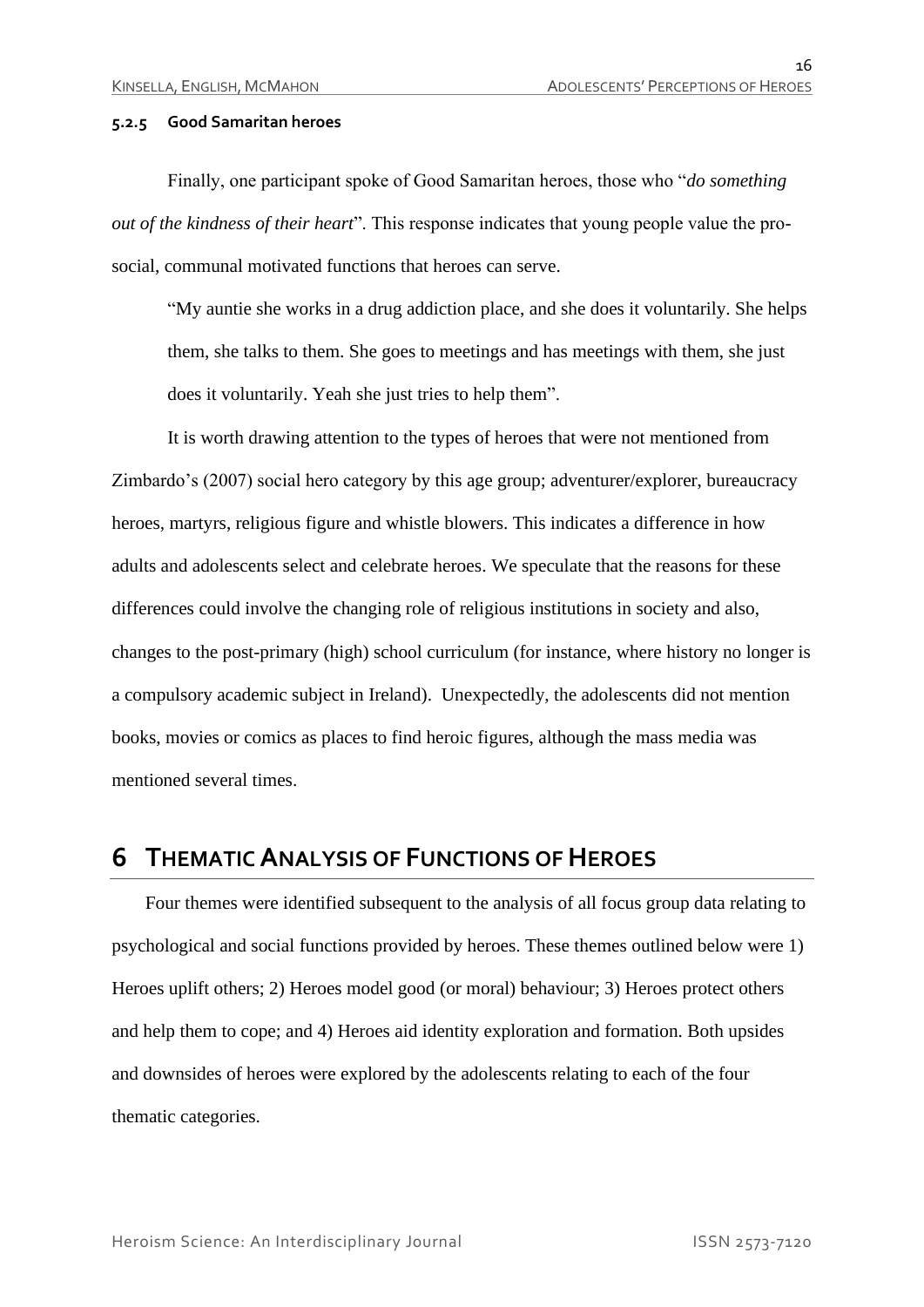#### **6.1 HEROES UPLIFT OTHERS**

In their accounts of heroes, adolescents noted that heroes uplift others by inspiring others, reminding others about the good in the world and offering hope. Participants also noted that heroes can disappoint others by not living up to expectations. Each of these sub-themes are discussed below.

#### **6.1.1 Inspire Others**

Participants reported that heroes inspire others in a number of different ways. For instance, one participant noted that a hero "might inspire you to be able to do something that you've always wanted to do and just help you get along with that". Another participant described how a hero can "inspire [someone] to come out of the bad habit".

One participant noted the importance of having a hero to look up to during this stage of their life:

"Because I think part of growing up and everything like that you need a hero to look up to and they can help you through growing up and if you don't have one it could be very difficult on you because you won't be able to strive to reach what that person has reached."

Interestingly this participant also highlights how the absence of a hero may adversely affect the young person, implying that they might not reach their full potential without the guiding influence of the hero. Many other participants echoed the sentiment that heroes inspire young people to "strive to reach what that person has reached" and are models "to look up to". This notion of looking *up* to someone implies that the hero is operating at a higher standard of behaviour (perhaps in terms of their competence or moral integrity) and therefore, are admired by others.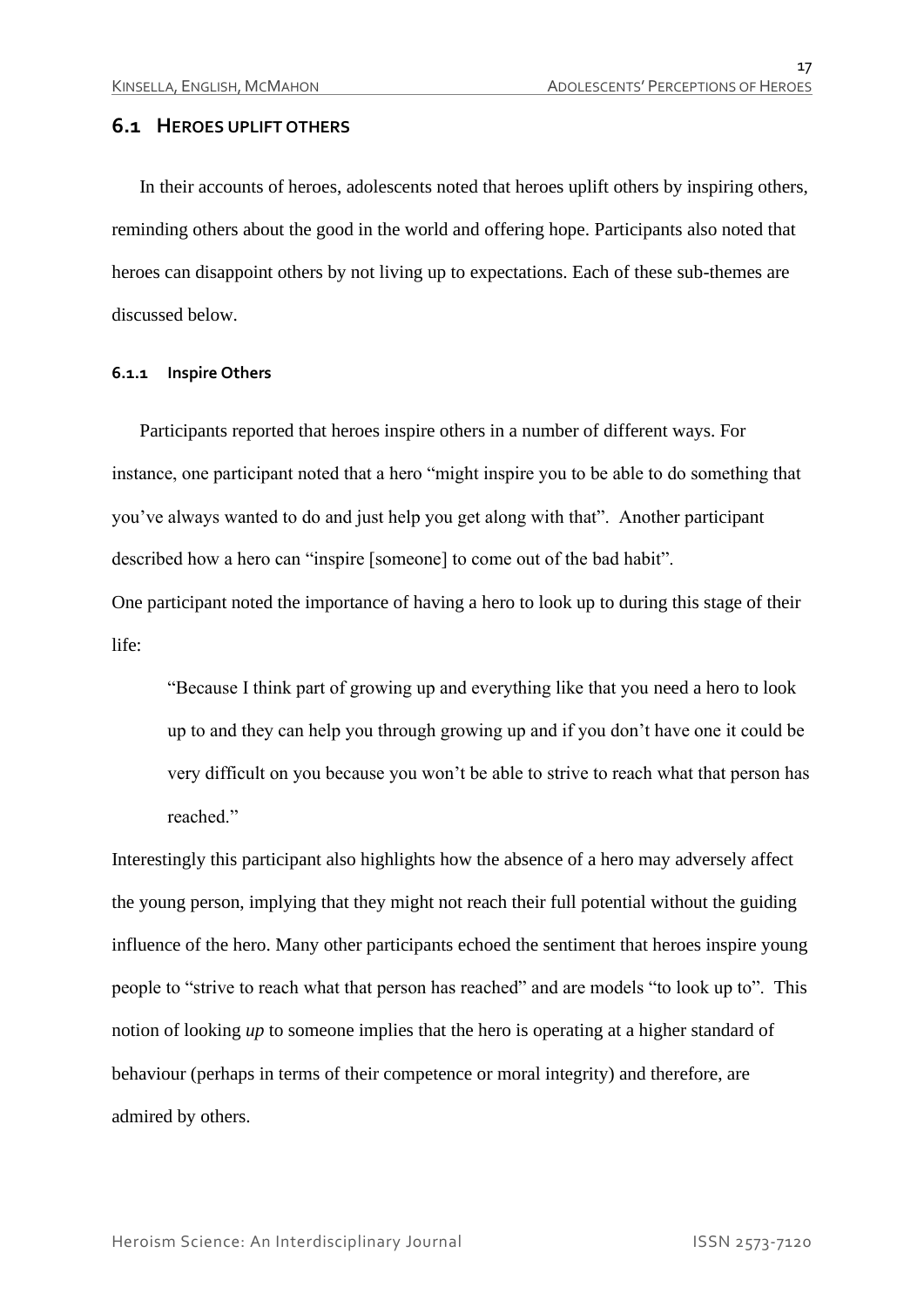#### **6.1.2 Remind about the good in the world**

One participant noted that heroes provide "peace of mind". Another noted that: "Sometimes the world can obviously be a very negative place and I think if you have someone to look up to, you see good in the world it kind of gives you some sort of, like, reason, do you know, like, to believe the world still has good in it like the way some people have their religion as a reason to believe there's a reason to, like, be here. I think if nobody had like a hero nobody would believe there's good in the world and there would not be a reason to be here".

In this quote, the participant draws parallels between having a hero and having a religion to draw from particularly during challenging (or negative) times. This indicates that heroes, like religion (Emmons, 2005), can offer a sense of meaning in life (see also, Kinsella, Igou, & Ritchie, 2017; Kinsella et al., 2017; Coughlan et al., 2017; Igou, van Tilburg, Kinsella & Buckley, 2018) – "a reason to be here" and that without heroes "there would not be a reason to be here". The notion that heroes remind others about the good in the world, particularly when things seem challenging, echoes adult views about the functions of heroes (see Kinsella et al., 2015b). Related to the theme of reminding about the good in the world is that heroes *offer hope*.

#### **6.1.3 Offer hope**

Several participants described heroes as doing "something good" and *offering others hope* through their actions and particularly by doing good. One participant noted that "if they're in a bad situation in their life [heroes] might give them hope to get out of it". This indicates that heroes serve a particularly useful function of offering hope when a young person is experiencing life challenges, and perhaps enabling the individual to take action "to get out of" the negative situation rather than remain a passive observer.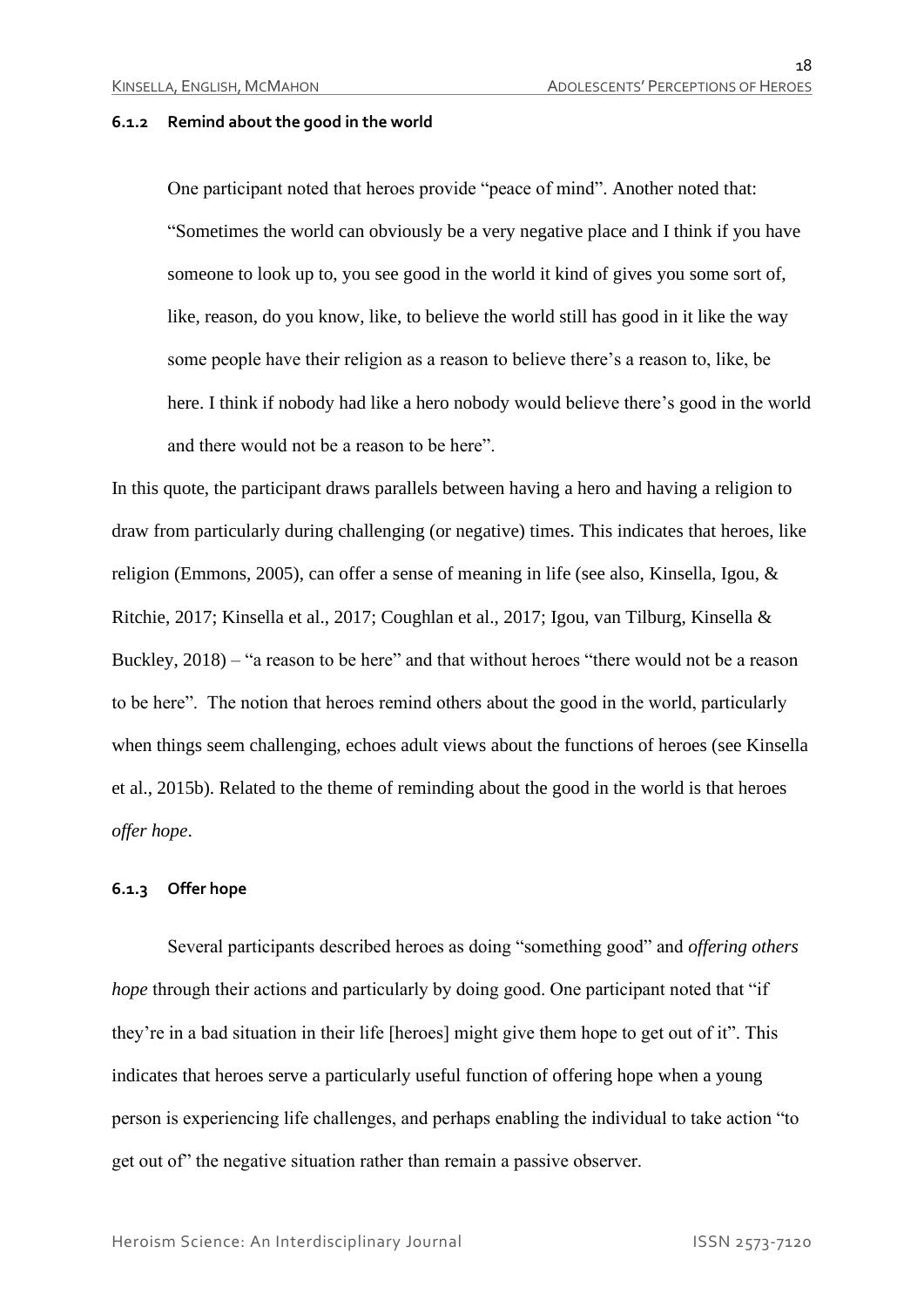#### **6.1.4 Provoke disappointment**

On the converse, participants noted that heroes can also disappoint those who follow them. One participant noted that:

"If we depend on a person to make us happy then that's a bad thing because they also have the ability to make you sad."

This participant has noted that heroes can influence our emotional state either positively or negatively. The use of the word "depend" is important, suggesting that the emotional state of the young person may, at times, hinge on their relationship with their hero. In this quote, as with a number of other quotes, we notice the adolescents using 'we', 'us' and 'they' as personal pronouns rather than "I" or "my" statements. There are a number of reasons for this. Perhaps this is a deliberate effort to distinguish between personal beliefs and more abstract beliefs about the functions served by heroes. Alternatively, this choice of pronouns may serve to deflect some of the more personal, private sentiments away from the self in front of peers and avoid appearing vulnerable or too dependent on a hero.

Another participant noted how the behaviour of the hero may result in negative affect:

"If they did something bad or you feel like you were let down".

And at times, the young person may be so invested in their hero that they "refuse to accept when [the hero does] something bad". This suggests that young people can become attached (or perhaps overly-attached) to their heroes and find it difficult to accept when their hero does not live up to the standard expected. Where individuals can bask in the reflected glory of their heroes (e.g., Cialdini, Borden, Thorne, Walker, Freeman, & Sloan, 1976), they may also experience strong emotions when their heroes let them down. Indeed, because aspects of our heroes become included into the self (see Sullivan & Venter, 2005), it may be harder to distance the self from the hero's negative or shameful behaviour.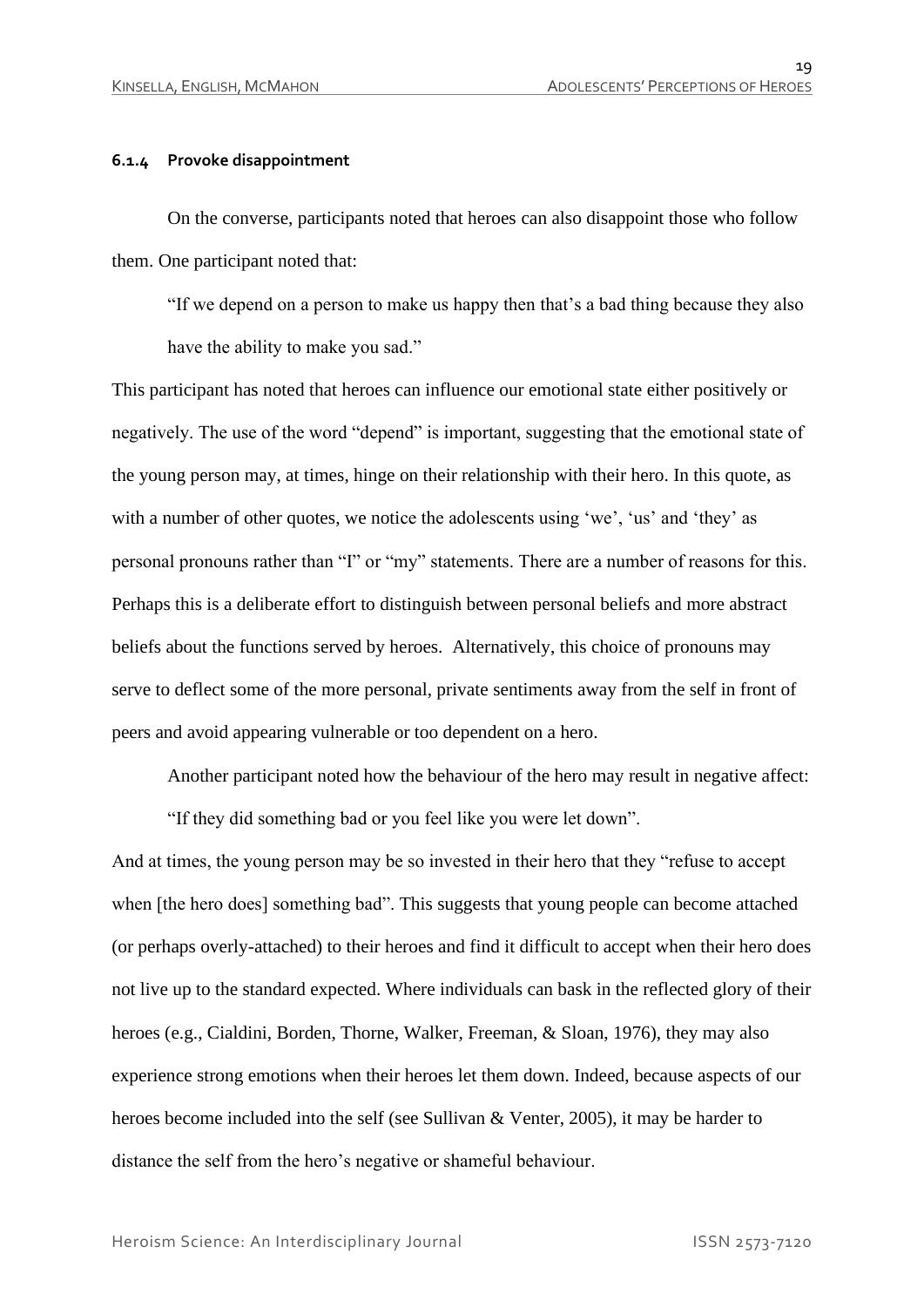#### **6.2 HEROES MODEL GOOD (OR MORAL) BEHAVIOUR**

In their accounts of heroes, participants emphasised that heroes show them how to do good or be a better person. One participant explained how heroes model prosocial behaviour and how that in turn may prompt the individual to also help others in the future:

"I think if someone did something for you in your life and then you're kind of looking up to them saying 'oh well they helped me like this, I'm going to grow up and help someone the way they helped me."

A number of participants emphasised that heroes "influence young people to do good things" and "teach [them] how to be a good person", and provide much-needed "guidance". Other participants noted that heroes "inspire them to become a good person as well" and "live their lives in a better way". These quotes reveal that heroes are cherished for their good behaviour, but also for their ability to inspire and teach others to follow suit. One participant noted that:

"Young children, their brains are like sponges and if they pick up bad habits from like other people they will do the same thing. But if they have a hero, that can influence them the right way, they will do good".

The use of the word "good" is interesting. It is possible to interpret the word in terms of competence (i.e., a good rugby player) or in terms of morality (i.e., a person who is morally virtuous). For the most part, we think the participants here were referring to the latter where heroes were described as being "helpful", "generous", showing "act[s] of kindness" and fighting for what is "right". The use of the word "good" is probably not surprising within this cohort of adolescents – throughout childhood they have been exposed to simplistic dichotomies good vs bad in children's stories, movies and games (e.g. "Beautiful people are good") rather than more nuanced interpretations of moral behaviour (Eco, 2004; Klein & Shiffman, 2006). This is also in line with Kohlberg's theory of moral development which emphasises that at about the age of 16 (similar to the age of this sample) there is a shift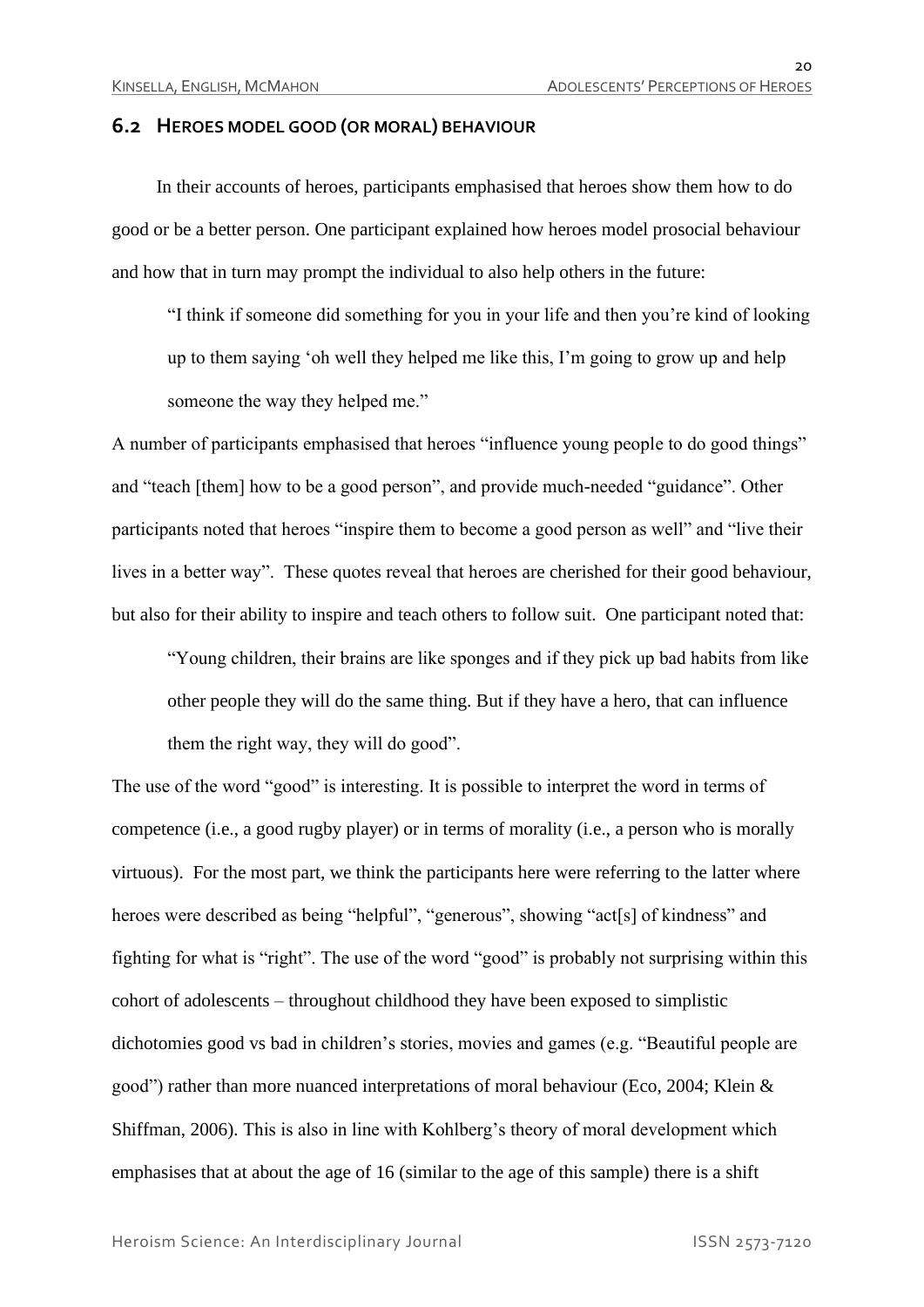towards right behaviour consisting of doing one's duty, showing respect for authority, and maintaining the given social order for its own sake (Kohlberg, 1971). In our previous analysis of adults' conceptions of heroes (Kinsella et al., 2015a), there was a more distinct emphasis of morally virtuous behaviour (where they explicitly described heroes as moral and as beacons of morality). This noticeable difference provides support for the proposal of morality as a developing in stages, with young people not yet advancing through the upper levels of Kohlberg's stages of moral development (1971) to reveal a more nuanced view of morality.

#### **6.2.1 Bad behavior**

Participants also noted that young people do not always select heroes that are appropriate ("like somebody who has a bad, like, light in the media") and in turn those heroes model 'bad' behaviour or sometimes provide a license to young people to behave in a certain way ("oh if my hero can do that so can I"). Participants reiterated the potential for heroes to influence adolescents:

"Like if, you might want to do something bad if they are doing something bad,

because like, they might influence you to do something bad."

Indeed, one participant noted that poor selection of heroes could result in more people adopting those same negative attitudes or beliefs:

"And like the Donald Trump thing as well, if he's, like, promoting racism as the president of America then his followers are going to listen to that and then they are going to start to become racist, which is setting everyone back. So, like….he is like an example of a bad role model and how children can aspire to be like someone like that. So there are some people like that give out negative, like, vibes."

From this quote, it is interesting to note that the participant is using the words hero and role model interchangeably. Whereas, adults are able to articulate clear differences between heroes and role models (see Kinsella et al., 2015a; 2015b), it seems these social categories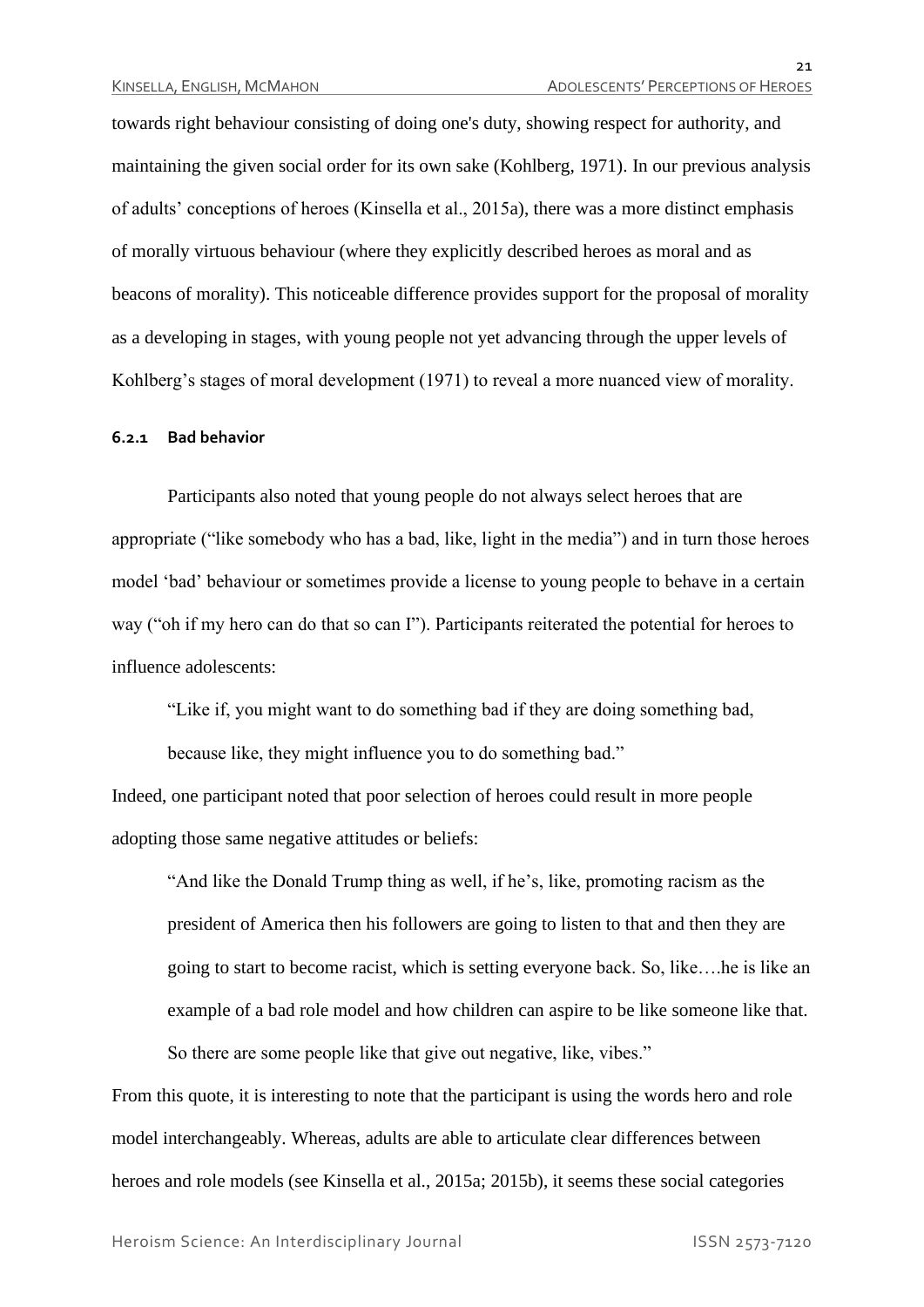may not as distinct for adolescents which serves to justify the inclusion of adolescents as a subgroup worth studying. A look at the types of heroes that many of the young people shows that many of the people they see as heroes are frequently located in their immediate environment, their microsystem (Bronfenbrenner & Morris, 2006; White & O'Brien, 1999) rather than heroes chosen by adults that may be located from a range of physical and spatiotemporal places (Kinsella et al, 2015a). In particular, a number of participants note the potential dangers of choosing fame or celebrity status as a criterion for heroism. For instance, one participant explained that some famous people are struggling in their own lives and would not make a good heroic model for young people:

"I also feel like famous people, people that have loads of money you see all these scandals of how their lives, kind of, they're all depressed and they don't really have like, proper relationships with people all they do is try and be famous and keep up with everyone."

One participant described how adolescents may be actually limited by the heroes they choose:

"They might feel like they mightn't amount to go do anything better than what they've done they might just aspire to do just what they've done and reach for bigger goals like."

This quote suggests that if an individual focuses on a particular hero they may be actually limiting themselves to achieve a similar level of accomplishment to their hero rather than setting themselves original and "bigger" goals.

In a similar vein, another participants describes how young people may follow in the footsteps of the hero which may not always result in a positive outcome:

"They might lead you down the wrong path, you know, like go down the same path as everyone else."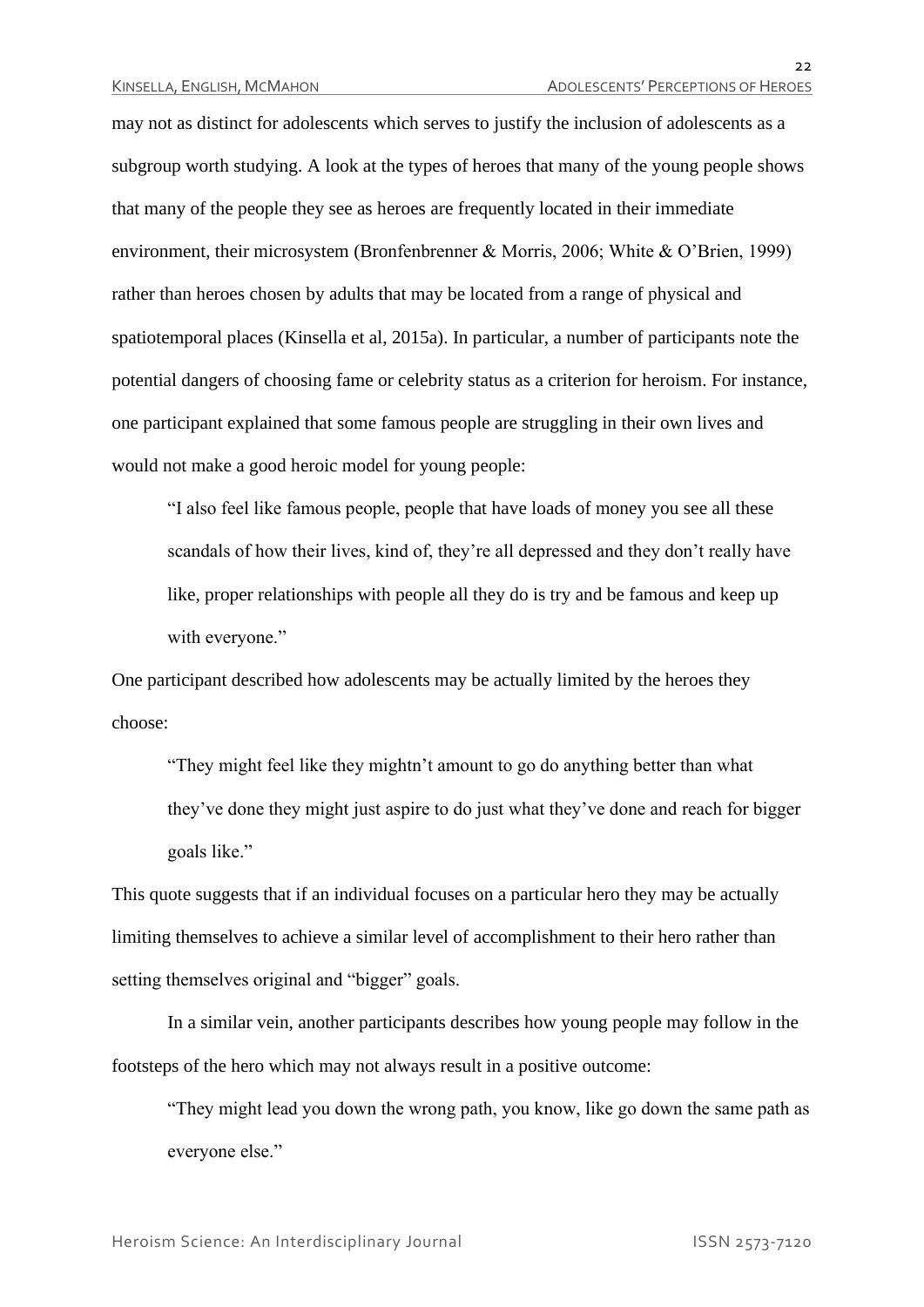Due to a person's focus on their hero, one participant noted that an individual may not find their own path in life:

"Maybe just because they're better at something maybe they don't enjoy that as much but they probably would be better at that as well but they don't realise it." Indeed, one participant noted that a young person is better off with no hero than a *bad* hero. This dichotomy (bad hero vs good hero) proposed by the young people in this sample can also be linked with Stage 3 of Kohlberg's theory, the good boy vs good girl orientation (Kohlberg, 1971) suggesting that some young people in this study viewed heroes as a means to help them identify good behaviour which may be a risk if the young person is not discerning.

#### **6.3 HEROES PROTECT OTHERS AND HELP THEM TO COPE**

Our third theme related to the role of heroes in protecting young people from physical or psychological challenges and particularly, helping young people to cope with personal challenges or challenging circumstances – "helping people carry on and to keep going" and acting as "good coping mechanisms for some people". One participant noted that adolescents may "be lost without them" (i.e., their hero). To provide greater clarity to this theme, we outline six sub-themes relating to heroes and coping below.

#### **6.3.1 Emotional support**

Heroes are cited as providing emotional support – often helping young people to regulate their own emotional state – a hero is "always there for you" and in particular "during times of need". Heroes were frequently described as helping people into a more positive state of mind – "It gives you like positive thoughts as well to know that you are close to someone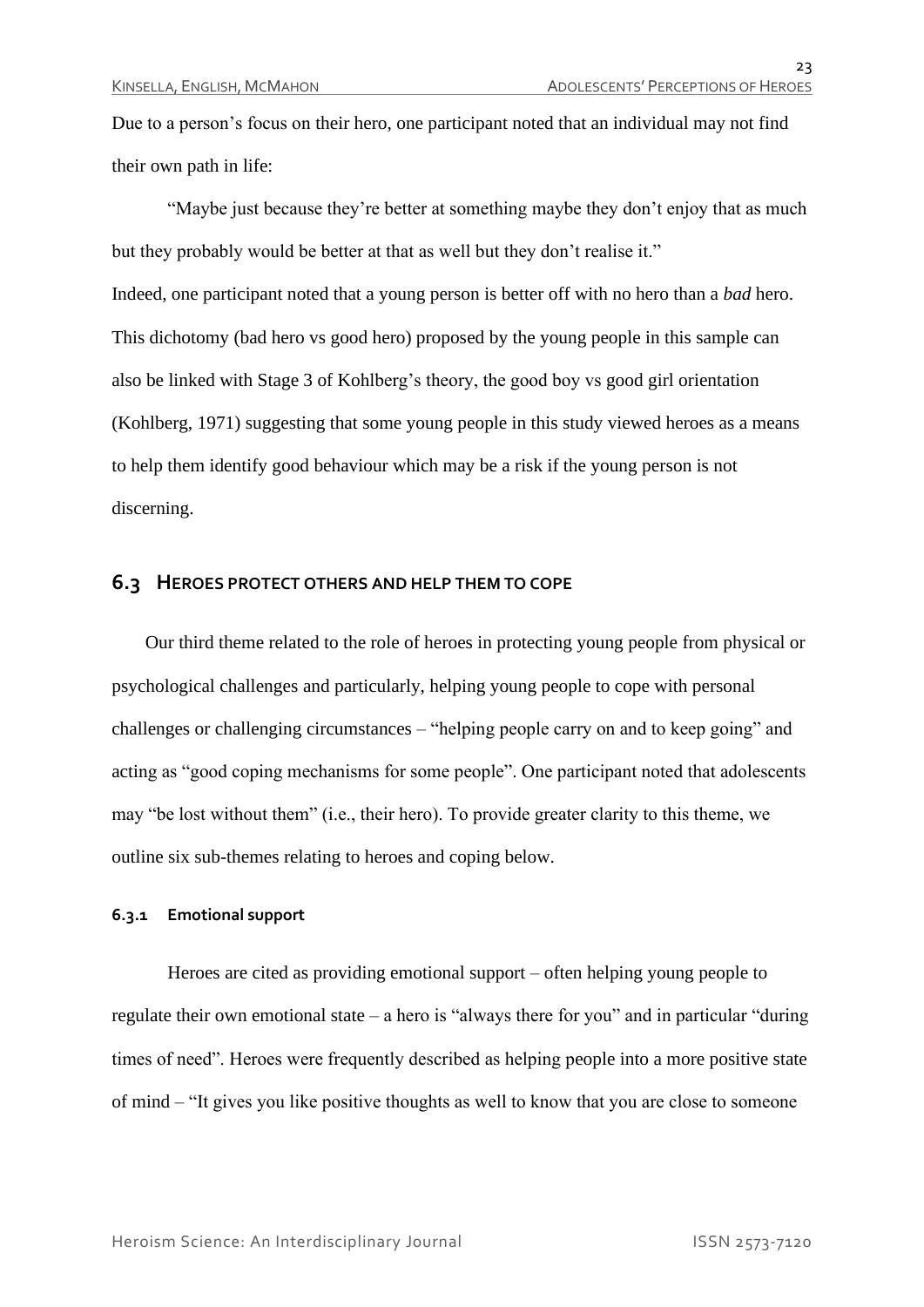that's so good." and "to make you feel good". One participant explains how heroes can be used as a tool to regulate emotions during tough times:

"When they [a young person] are in trouble or a time of need they can think back and go to that person [a hero] and be like, am, think of all the stuff that they have done good in their life."

And other participant agrees with this sentiment:

"If you're having like a bad day with negative thoughts you can kinda like think of the positive because you look up to them."

#### **6.3.2 Social support**

Heroes are described as providing social support. For instance, "[heroes] will be there" "someone to have close to you as well, like you can kinda talk to them about whatever" and "you can get advice off them".

#### **6.3.3 Instrumental support**

Heroes are noted as offering instrumental support. For instance, "doing little things for you" and doing "little things every day that makes [others'] lives easier". Three participants made reference to heroes that are involved with charitable work that serves to make the lives of others better (e.g., through education or health projects).

#### **6.3.4 Coping self-efficacy**

Interestingly, heroes are described as helping others to experience a greater sense of self-efficacy particularly during times of doubt (Prelow, Weaver & Swenson, 2006). One participant noted that having a hero "can boost your confidence as well like, to like to have someone there". Similarly, another participant noted that a hero can "inspire you to like work hard, to do it because someone who believes in you".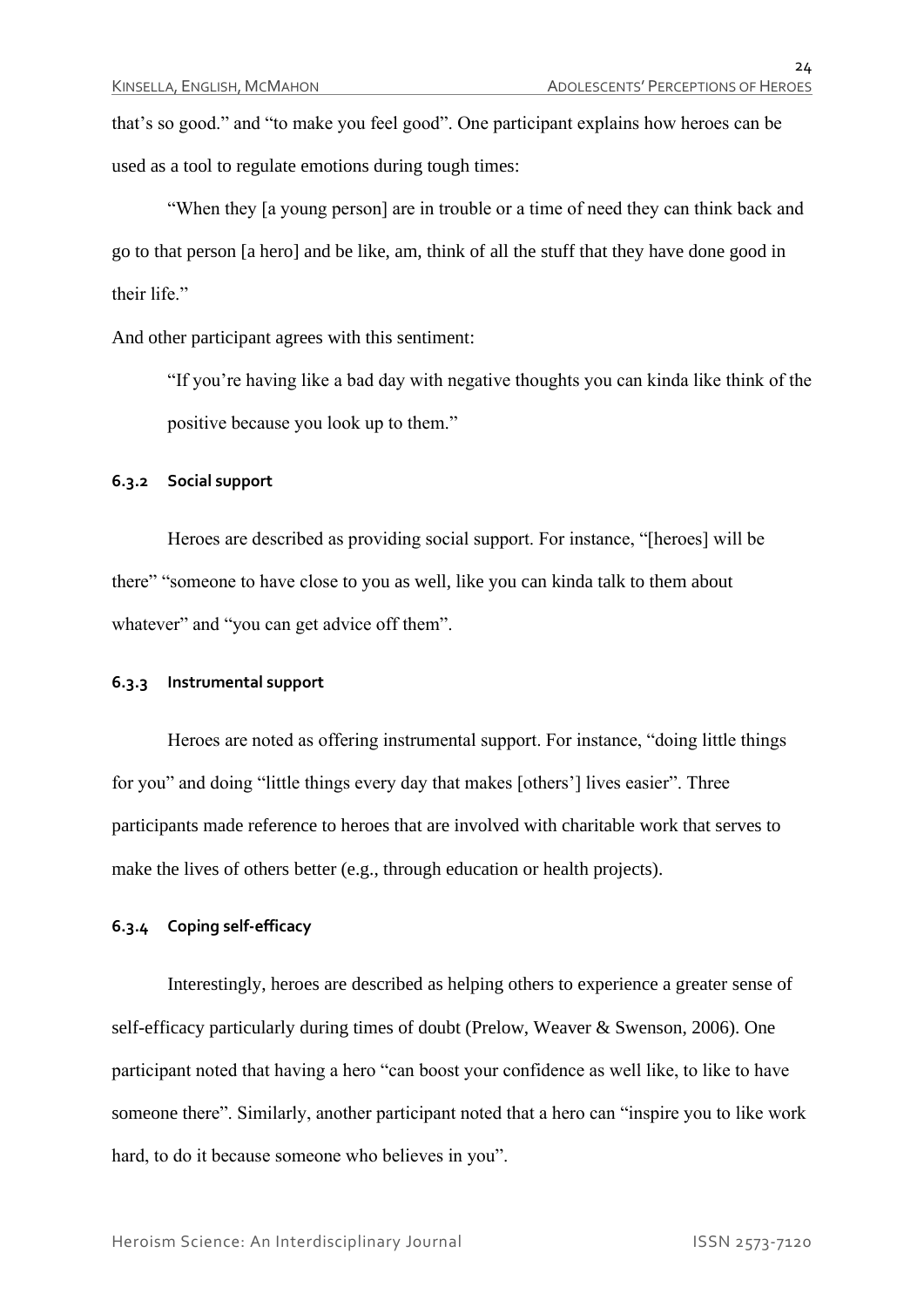#### **6.3.5 Social control**

One person noted that heroes effect a sense of social control – stopping people going out of control:

"I think in this day and age definitely need heroes because everyone is just like going out of control."

Although the participant does not explain in detail, it is implied that heroes are needed to bring order and guidance where young people are "going out of control".

#### **6.3.6 Physical protection**

One participant noted that heroes offer physical protection in a more traditional sense of the word "hero" (from the Greek word *heros* meaning protector):

"They catch bad people…so that's good and they um, they keep our city safe and things like that so that's pretty good."

#### **6.3.7 Overreliance**

On the other hand, one participant noted that young people may rely on their heroes too much and in a sense, become over reliant on the hero rather than feeling confident in their own ability to cope:

"Relying on them [the hero] you will always like ask them for help and you might not get anything done by yourself."

Self-regulation, the act of managing thoughts and feelings to enable goal directed actions, undergoes considerable development in adolescence (Kagan, Reznick Snidman, Gibbons, & Johnson, 1998). With the confluence of behavioural, cognitive, emotional and situational changes the young person is compelled to develop new approaches to intentional self-regulation (Gestdottir & Lerner, 2007). Our research suggests that young people are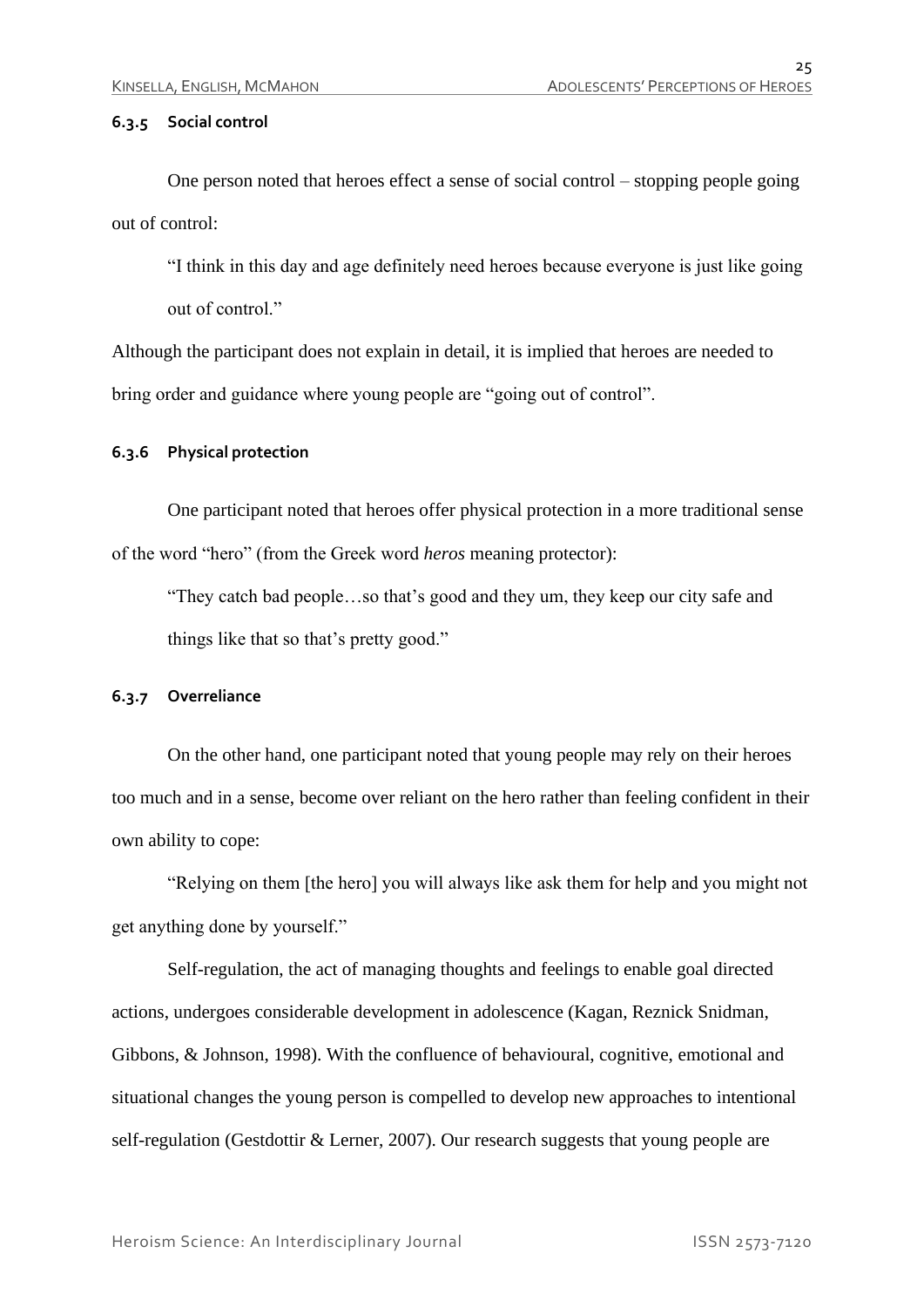harnessing heroes to help them navigate this new terrain which may open up avenues to promote the development of this important skill for more positive youth development.

#### **6.4 HEROES AID IDENTITY EXPLORATION AND FORMATION**

Many participants in their accounts of heroes claim that heroes are particularly important during adolescence as they help young people to experiment with their own sense of self and develop a greater sense of clarity about their authentic sense of self. One participant described this in detail:

"It's important to have a hero but like at this age, going into secondary school and everything, you kind of need to find yourself."

In an apparent paradox, identifying with and/or emulating a hero appears to serve as a useful tool for gaining a clearer sense of self. This is in keeping with the social identity approach where it is argued that it is through our interactions and social comparisons with others that we develop our own sense of self and identity (see Abrams and Hogg, 1990).

Another participant described how heroes bring clarity to our life goals:

"They kind of give you a sense of what you're looking forward to in life. Like if you

have a hero you might see where they're going in life and want to be like that."

One participant noticed the challenges of the adolescent period and the role of a hero in navigating those challenges:

"It's just a very confusing time, really know where you're going or what you want to do for the rest of your life but if you have a hero you might."

Heroes may also fill a void for a young person:

"Because sometimes someone might not have someone they can look up to in their personal life so a hero might just be a way of helping that person find who they are,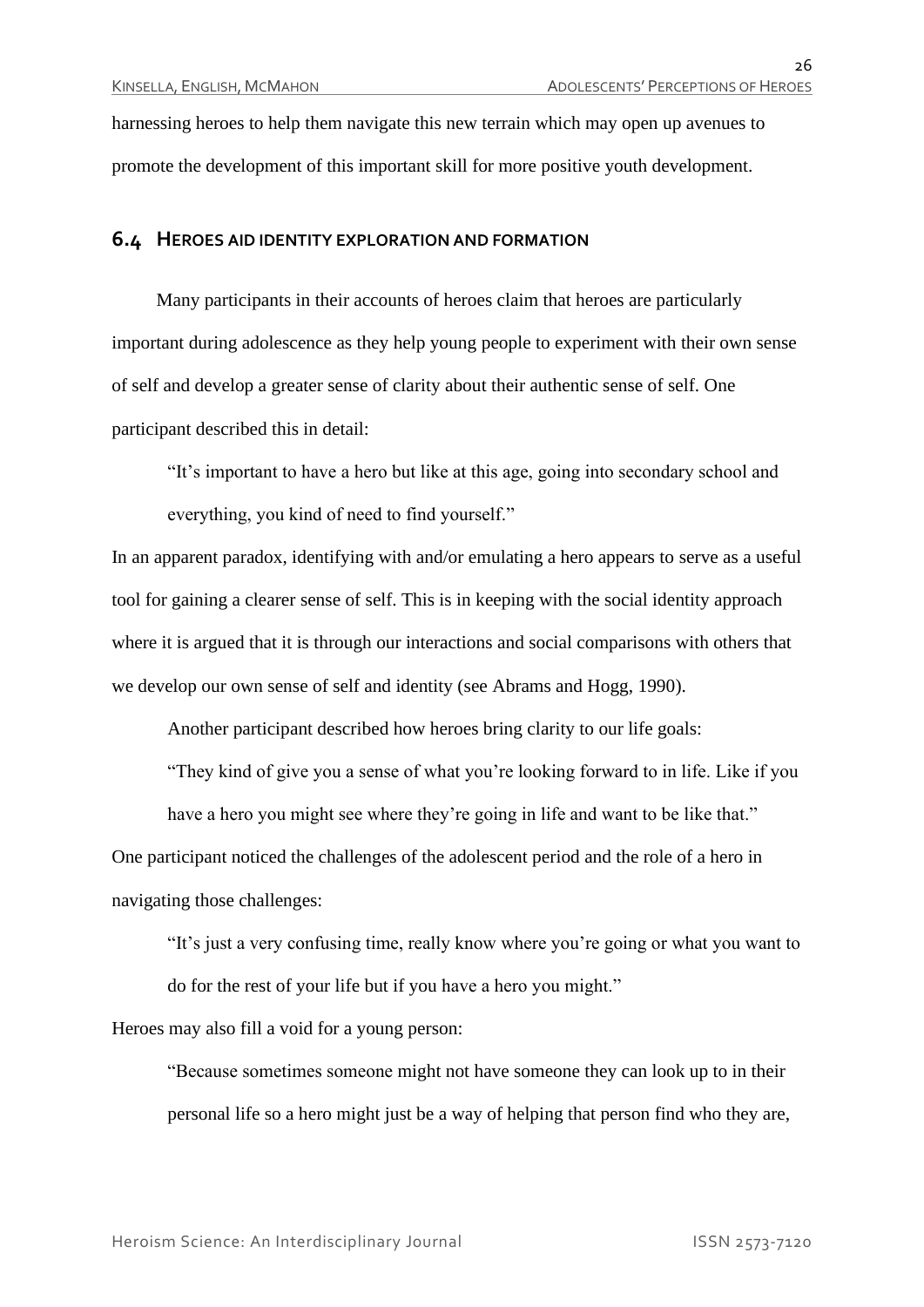because like \_\_\_\_\_ said, a lot of teenagers change and they try to find themselves or whatever".

In this quote, the participant acknowledges the particular challenges of identity exploration and formation during the adolescent phase and the role of heroes in helping the individual to "find themselves".

Interestingly, one participant noted that one's choice of hero "could change in a week" and our heroes are "constantly evolving" – we are reminded that adolescence is a state of flux and change, and adolescent's' patterns of hero selection reflect this. Another participant noted that adolescents may choose heroes that are consistent with other members of their social groups (in keeping with earlier discussion of peer influence and peer pressure):

"Especially teenagers and stuff like everyone kind of has their groups and in your group you kind of share interests with those people. So like one group, there is a chance that you can all have the same hero".

#### **6.4.1 Ideal Self**

A major sub-theme in this area, noted by participants, was that heroes embody a person's ideal self, which in turn help to regulate behaviour towards goals and provide direction. This notion of having an ideal self that helps regulate behaviour is strongly linked to self-discrepancy theory (Higgins, 1987). According to Higgins, one's ideal self acts as a self-guide to motivate towards self-improvement and behavioural change. Here, heroes were described as representing a "certain image of themselves they want to be", "the best version of themselves", "somebody to look up to" and "a high standard to become" – in other words, heroes personify or symbolise ideal self-representations. More specifically, having a hero was described as giving people "a goal in life" and "something to aspire to".

One participant noted how heroes may influence career paths and life choices in adulthood:

Heroism Science: An Interdisciplinary Journal ISSN 2573-7120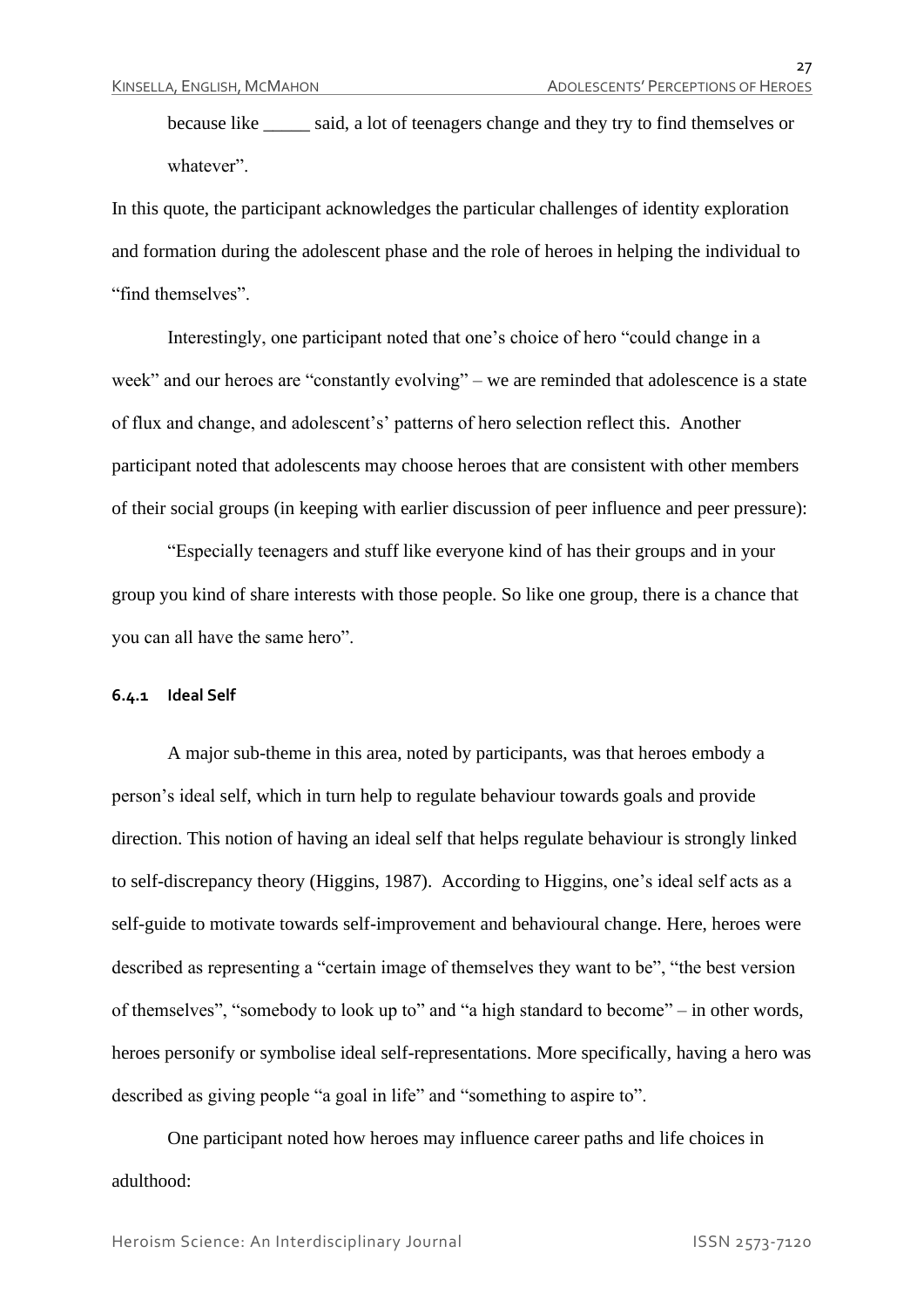"Like their hero could be in the profession they're interested in and they want to do it. Like some child might want to be like a famous footballer like Ronaldo or Messi and he might want to follow in their footsteps so you might look up to them and think 'oh I can do that one day".

This fourth theme relating to the role of heroes in influencing identity during adolescence was somewhat unexpected as it had not been cited by adults as a psychosocial function of heroes in previous studies (e.g., Kinsella et a., 2015b). Yet, identity exploration has long been emphasised as an important theme within the study of adolescence and the findings of this study lend support to work by developmental theorists such as Erikson (1968) and Marcia (1993). In his theory of lifespan development, Erikson spoke of the young person's need to come to terms with, the person and social worlds they inhabit, recognising choices, making decisions and finding unity within one's self while claiming a place in the world (Erikson, 1968 in Ferrer-Wreder, Palchuk, Poyrazli, Small & Domitrovich, 2008). Marcia noted that this consolidation of identity is synonymous with late adolescence and marks the end of childhood and the beginning of adulthood (Marcia, 1993). Therefore, it is particularly of note that adolescents draw from heroes as a means to explore and form their own sense of identity during this critical life stage in a way that adults from previous samples did not articulate.

Research by McAdams (1985) proposes that young people produce a coherent narrative identity which emerges in late adolescence and cites societal expectations as well as maturation processes as important in the development of 'stories' about themselves (McAdams et al., 2013). The findings of this study suggest that this process may be more dynamic than researchers have previously suggested and that young people may be actively seeking opportunities to stimulate the story making process with heroes acting as potential catalysts for youth identity exploration. This observation provides an important justification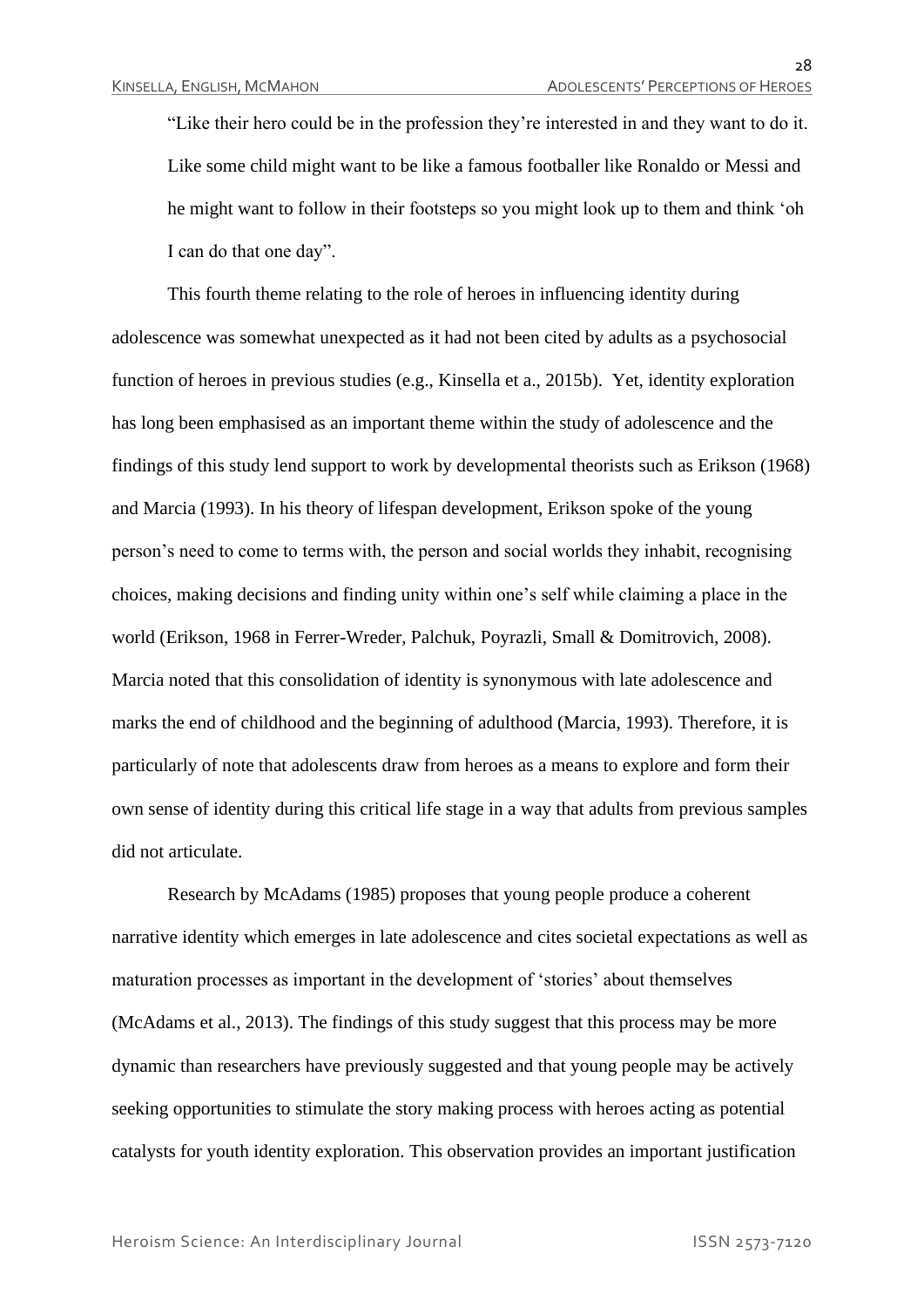for this study and to further examine the function of heroes for young people, given that heroes may provide a means to positively direct the trajectory of adolescent development.

While heroes sometimes serve to support youth identity exploration, as in the case of the other themes, participants also noted that heroes have the potential to negatively impact young people. According to Higgins (1987), failure to achieve the standards of the ideal self is often associated with the experience of dejection-related emotions (e.g., disappointment, dissatisfaction, sadness). Given that heroes sometimes represent the ideal self for young people, it is likely that a perceived discrepancy between one's actual self and ideal self (represented by hero) may lead to the same predicted negative emotions. While negative emotions are not specified, one participant did note the risk of modelling oneself on a hero but never actually living up to those expectations:

"Or maybe they [adolescents] might feel like they want to be like them [hero] but then sometimes they might feel like they're never get there and be like them.". Furthermore, while striving to be like their hero, adolescents may actually lose a clear sense

of themselves (develop an inauthentic sense of identity) – "you can't be too caught up in your hero and trying to be them because you kinda have to find out who you are".

### **7 CONCLUSION**

To summarise, heroes are characterised in ways that are generally consistent with adults in previous studies (see Allison & Goethals, 2011; Kinsella et al., 2015a; 2015b). Adolescents noted that heroes could be described as inspirational, helpful, protects others, selfless, altruistic, humble, saves others, personable and moral integrity. Indeed, 25 of the 26 prototypical features of heroes identified in previous research (Kinsella et al., 2015a) were mentioned by the young people in this sample. However, the adolescents sampled showed remarkable differences to adults with the *types* of people they considered heroic – with the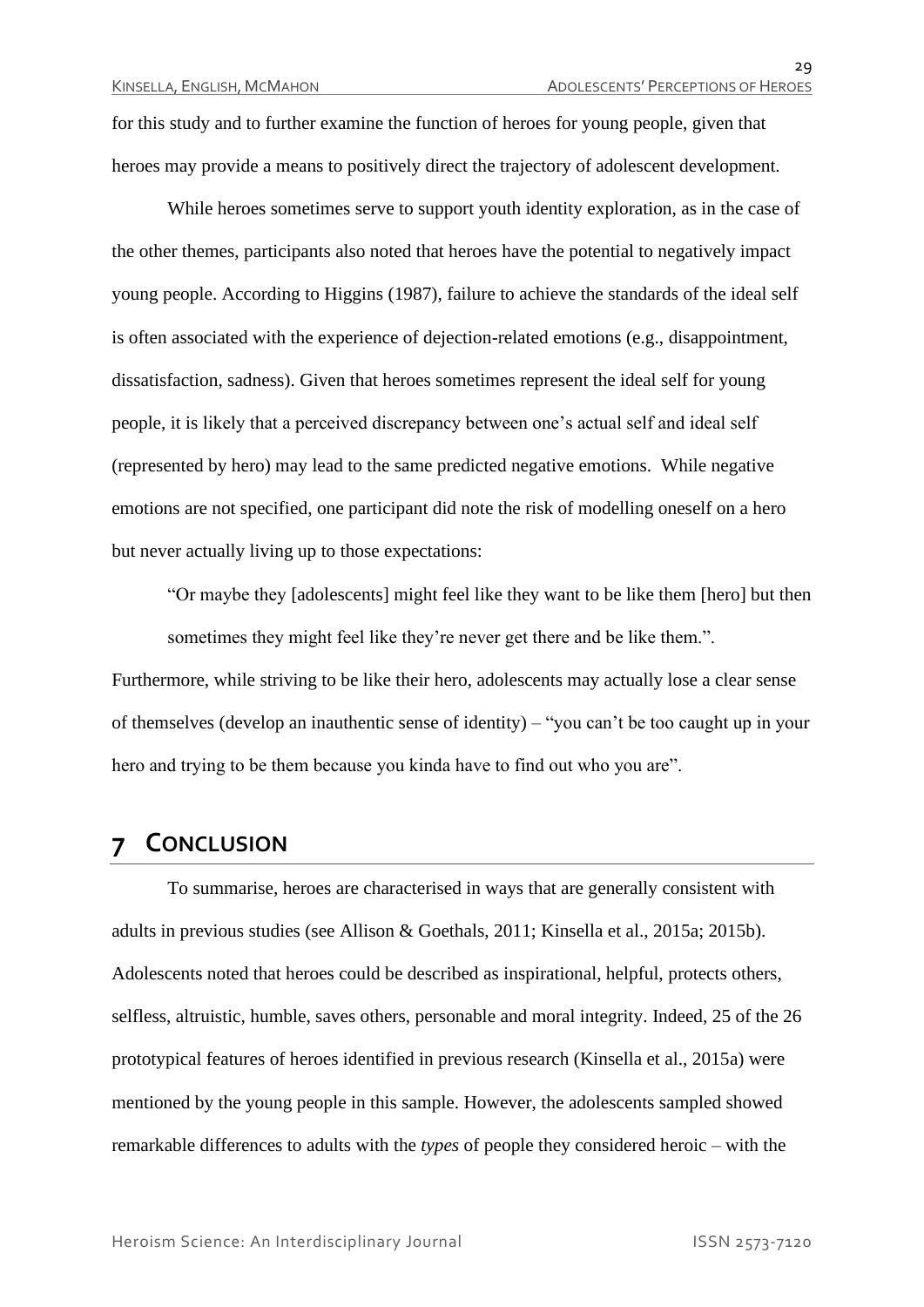young people showing a much greater focus on celebrity and media-based figures than adults (consistent with Gash & Bajd, 2005, Gash & Dominguez 2009).

The most significant contribution of the present work is offered in terms of the novel insights about the psychological and social functions that heroes provide during adolescence. While previous research has indicated three overarching functions (see Kinsella et al., 2015b), the present study, which employed qualitative methods, has revealed more detail than previous adult studies. The thematic analysis is consistent with the three categories outlined in the hero functions framework (Kinsella et al., 2015b, 2017) but has provided more detail in relation to *how* exactly heroes might provide psychological and social functions, and has revealed that heroes may provide an additional and important *identity exploration and formation* function during adolescence.

According to research with adults, heroes provide an enhancing function (Kinsella et al., 2015b) which is very similar to what the adolescents in the present sample describe. Heroes serve to inspire, offer hope, remind about the good in the world. However, unlike adults, the young people in the present study noted that heroes can disappoint others - perhaps because heroes often represent the ideal self which is a high standard to compare one's actual self – evoking negative dejection-related emotions as well as positive emotions. This is perhaps an unexpected finding, as one might expect that adults would have experienced more opportunities than adolescents for disappointment through their interactions with heroes over time. However, as one adolescent noted adults may become more astute at choosing appropriate heroes as they gain maturity and therefore, experience less disappointment.

Research with adults has indicated that heroes provide a moral modelling function – behaving in ways that are consistent with societal values and norms, challenging immoral actions, reminding others that there are 'good' people in the world, and proactively making the world a better place (Kinsella et al., 2015a). In the present research, heroes were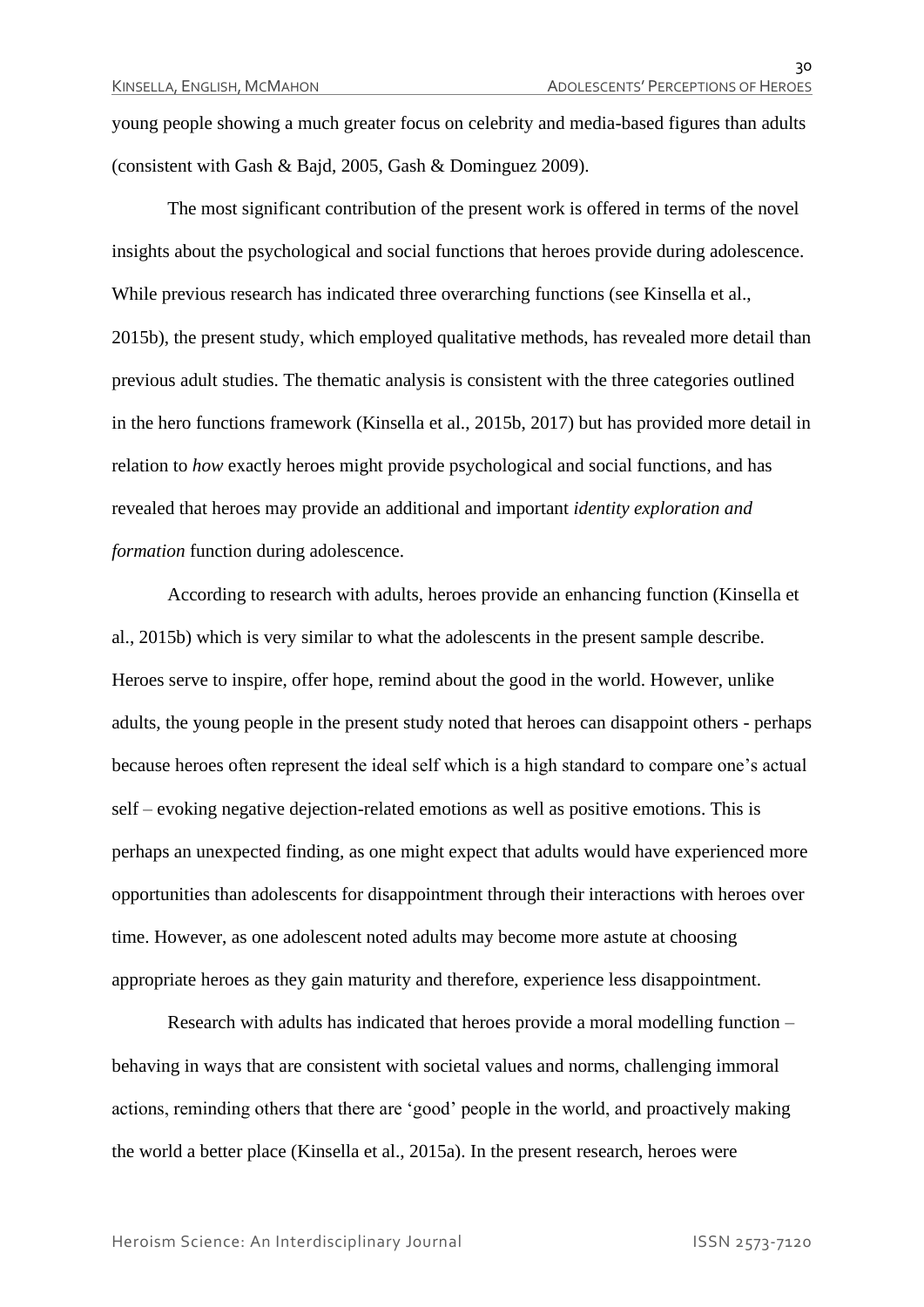described as people who show "good" behaviour and model how to be a good or better person. Young people in this study noted that selecting 'bad heroes' may result in negative consequences for adolescents (note: the topics of 'bad heroes' or negative consequences of having heroes were not mentioned by adults in previous studies). While the essence of the descriptions are similar (this is clear as the examples of behaviour that the young people cited as heroic were very much self-sacrificing, altruistic and prosocial), it is likely that the focus on good vs bad behaviour rather than various shades of moral behaviour is primarily linked to more simplistic views of morality (Kohlberg, 1971). As suggested by White and O'Brien in their study with children and adolescents (1999), the maturing of cognitive processing, social development and moral reasoning all influence conceptions of heroes and heroism.

In previous research with adults (Kinsella et al., 2015b) and children (White  $\&$ O'Brien, 1999), heroes have been described as providing a protecting function – where heroes are cherished for confronting evil or danger, by acting in situations when others are afraid, unable or unwilling, saving, helping, and protecting others from physical or psychological threat. Young people in this study noted that heroes help others both physically and psychologically, with the greatest emphasis on heroes helping others to cope. It is notable that heroes are described as a tool in coping with life challenges, particularly at this stage of life when young people are experiencing a high degree of stress and challenge. Within this category there was a much clearer emphasis by young people (as opposed to previous adult samples) on the use of heroes to support emotion regulation. Emotion regulation has been related to a wide variety of domains of functioning, including social functioning, psychological and physical well-being, and academic performance (Gross & Thompson, 2007). Interestingly, adolescents warned that having heroes may result in over-reliance on their heroes rather than relying on themselves to cope with negative life situations. This potential drawback was not mentioned by adults in previous research. As such future research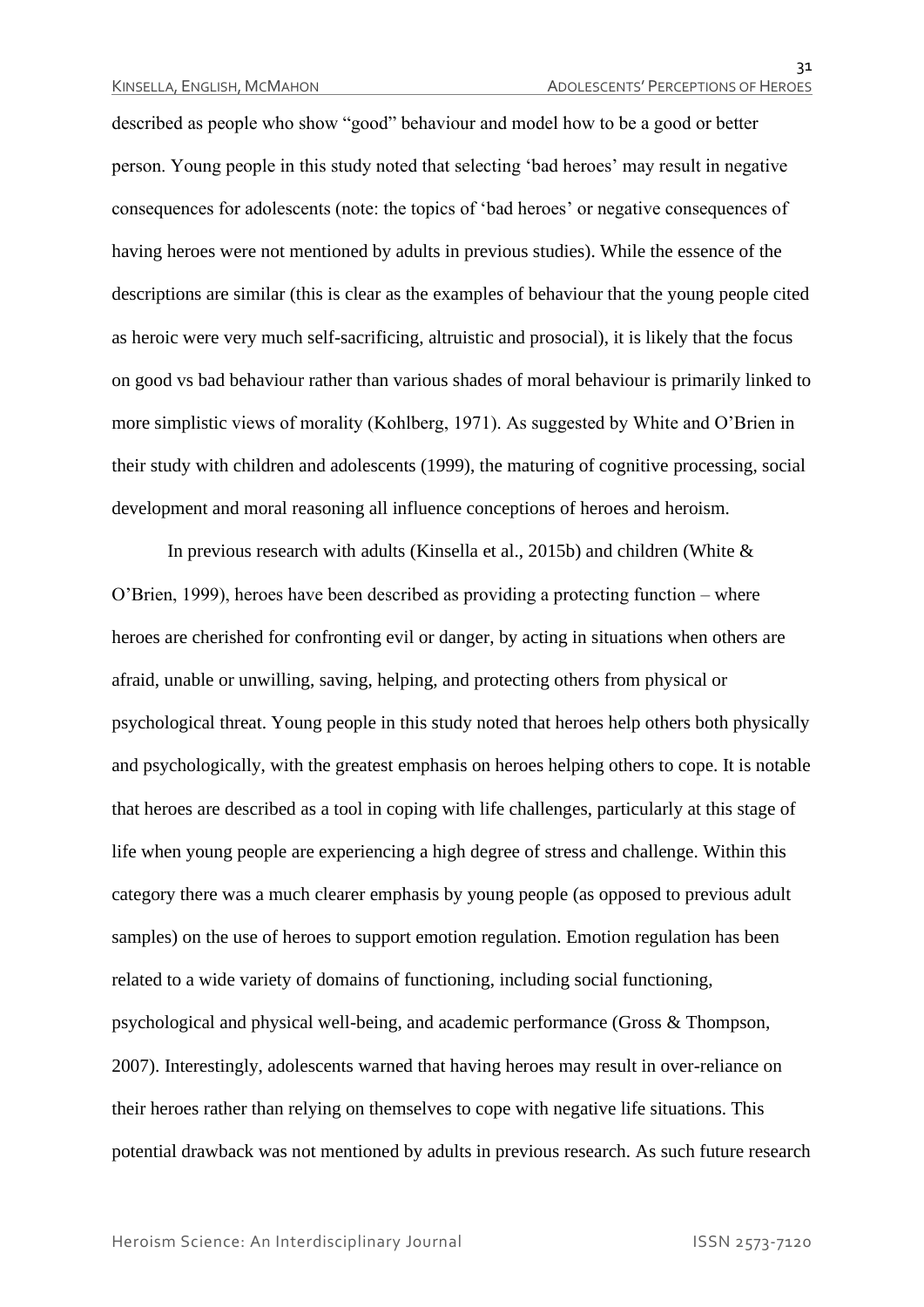may seek to unpack when and how heroes can be used to facilitate more effective coping and emotional regulation.

Another important finding and contribution of this study is that heroes likely provide an identity exploration and formation catalyst for some young people. In other words, heroes can help young people to consider their own goals, values and desired life paths at this important life stage. This function was not previously noted by adults but supports a large body of research on the importance of identity exploration and formation for adolescents linked to key developmental milestones.

Our analysis of perspectives of adolescents on hero features and functions offers a more rounded understanding of the positive and negative influences of heroes than existing research on the topic. Overall, adolescents describe heroes in ways that suggest that heroes play a role in fulfilling basic human needs (see Fiske, 2008) such as self-esteem (feeling good about the self and others) through uplifting others, belonging (enabling people to live effectively in group and collective societies by behaviour in good and moral ways) and maintaining certainty and predictability (protecting vulnerable others and making people feel safe, as well as coping with uncertainty and chaos). Furthermore, heroes are cited as providing more specific, developmentally-appropriate needs during adolescence with a particular emphasis on identity exploration and formation (see Erikson, 1968) and emotional self-regulation (see Reidiger & Klipker, 2013).

This study is not without limitations. The participants sampled for this study were homogenous in ethnicity, race, and age. In the future this research can be expanded by including adolescents from rural areas, diverse nationalities, ethnicities and socioeconomic groups, as well as sampling adolescents of varying ages between 12-18 years old. While the findings from the current study are unlikely to be representative of the views of all adolescents; they do provide a sound basis for future research. We posit that two critical and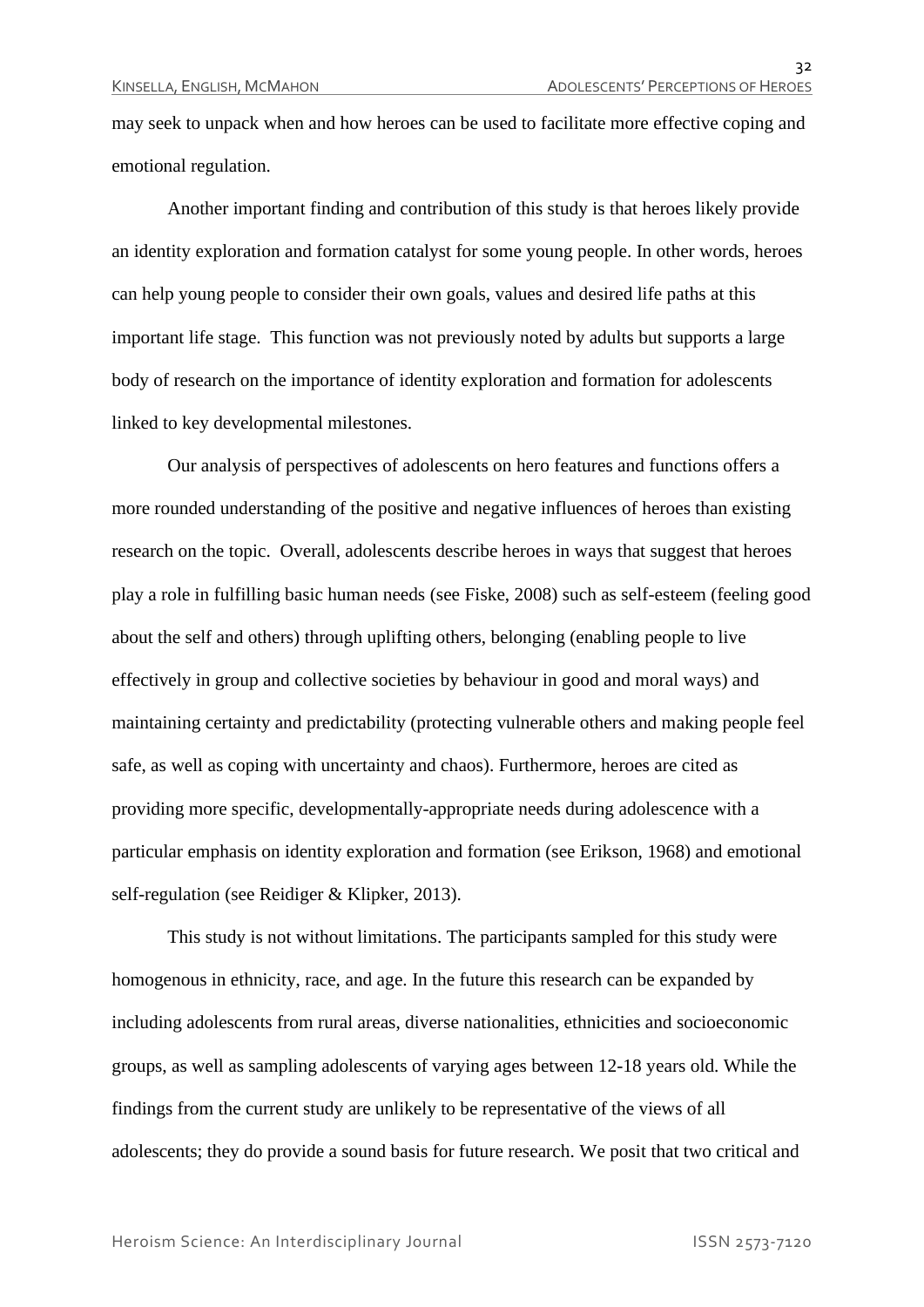novel areas of future research will be to explore the role of heroes in shaping identity during adolescence and to examine the role of heroes in promoting adaptive forms of coping (in particular, emotion regulation).

Overall, the findings of this study indicate that heroes play a significant role in the unique stage of adolescent development. Adolescents use heroes to meet the challenges in their everyday lives. For this age group, the lines between heroes, role models and celebrities are often blurred. For adolescents to continue to benefit from heroism they must be exposed to the full range of heroism potential which the media does not guarantee to provide. A number of drawbacks of having heroes during adolescence were identified by adolescents – most of which were the result of choosing inappropriate heroes. It follows that there is an opportunity for people who interact with young people to challenge them to question and reflect upon the heroes they are cherishing, and to spotlight a range of diverse heroes in order to expand their repertoire of *what* and *who* could be considered heroic.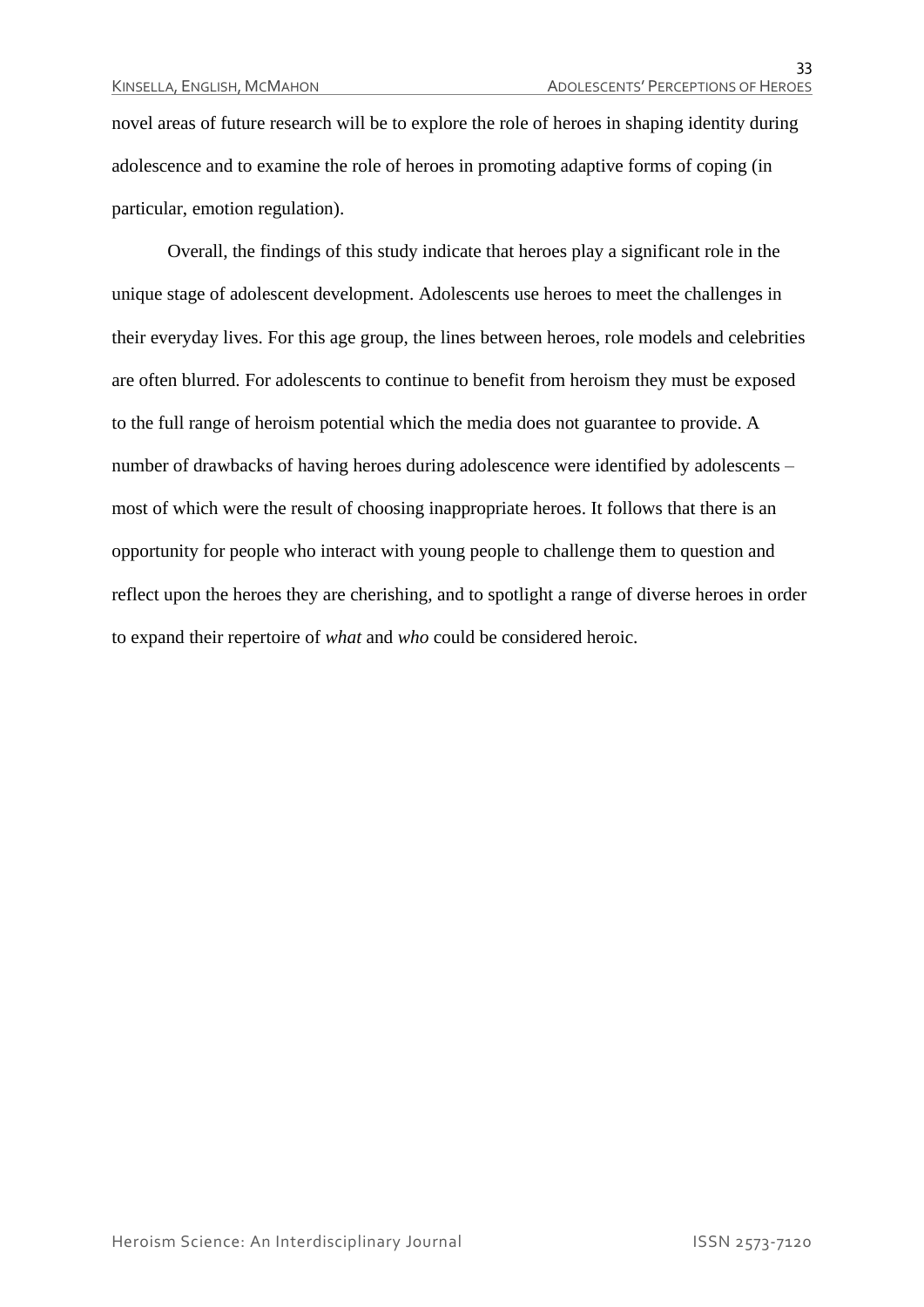### **8 REFERENCES**

- Abrams, D., & Hogg, M. A. (Eds.). (1990). Social identity theory: Constructive and critical advances. Springer-Verlag Publishing.
- Allison, S. T., & Goethals, G. R. (2011). Heroes: What they do and why we need them. New York: Oxford University Press.
- Allison, S. T., & Goethals, G. R. (2013). *Heroic leadership: An influence taxonomy of 100 exceptional individuals*. New York: Routledge.

Bandura, A. (1977). Social Learning Theory. New York: General Learning Press.

Becker, E. (1975). *Escape from evil*. New York, NY: The Free Press.

- Becker, S.W., & Eagly, A.H. (2004).The heroism of men and women. *The American Psychologist*. *59*, 163–178. doi: 10.1037/0003-066X.59.3.163.
- Bor, W., Dean, A. J., Najman, J., & Hayatbakhsh, R. (2014). Are child and adolescent mental health problems increasing in the 21st century? A systematic review. *Australian & New Zealand Journal of Psychiatry*, *48*(7), 606-616. doi:

<https://doi.org/10.1177/0004867414533834>

- Bottino, S. M. B., Bottino, C., Regina, C. G., Correia, A. V. L., & Ribeiro, W. S. (2015). Cyberbullying and adolescent mental health: systematic review. *Cadernos de saude publica*, *31*(3), 463-475. doi: https://doi.org/10.1590/0102-311X00036114
- Braun, V., & Clarke, V. (2006). Using thematic analysis in psychology. *Qualitative research in psychology*, *3*(2), 77-101. doi: [10.1191/1478088706qp063oa](https://doi.org/10.1191/1478088706qp063oa)
- Braun, V., & Clarke, V. (2012) Thematic analysis. In H. Cooper, P. M. Camic, D. L. Long, A. T. Panter, D. Rindskopf, & K. J. Sher (Eds.), *APA handbook of research methods in psychology*, Vol. 2: Research designs: Quantitative, qualitative, neuropsychological, and biological (pp. 57-71). Washington, DC: American Psychological Association.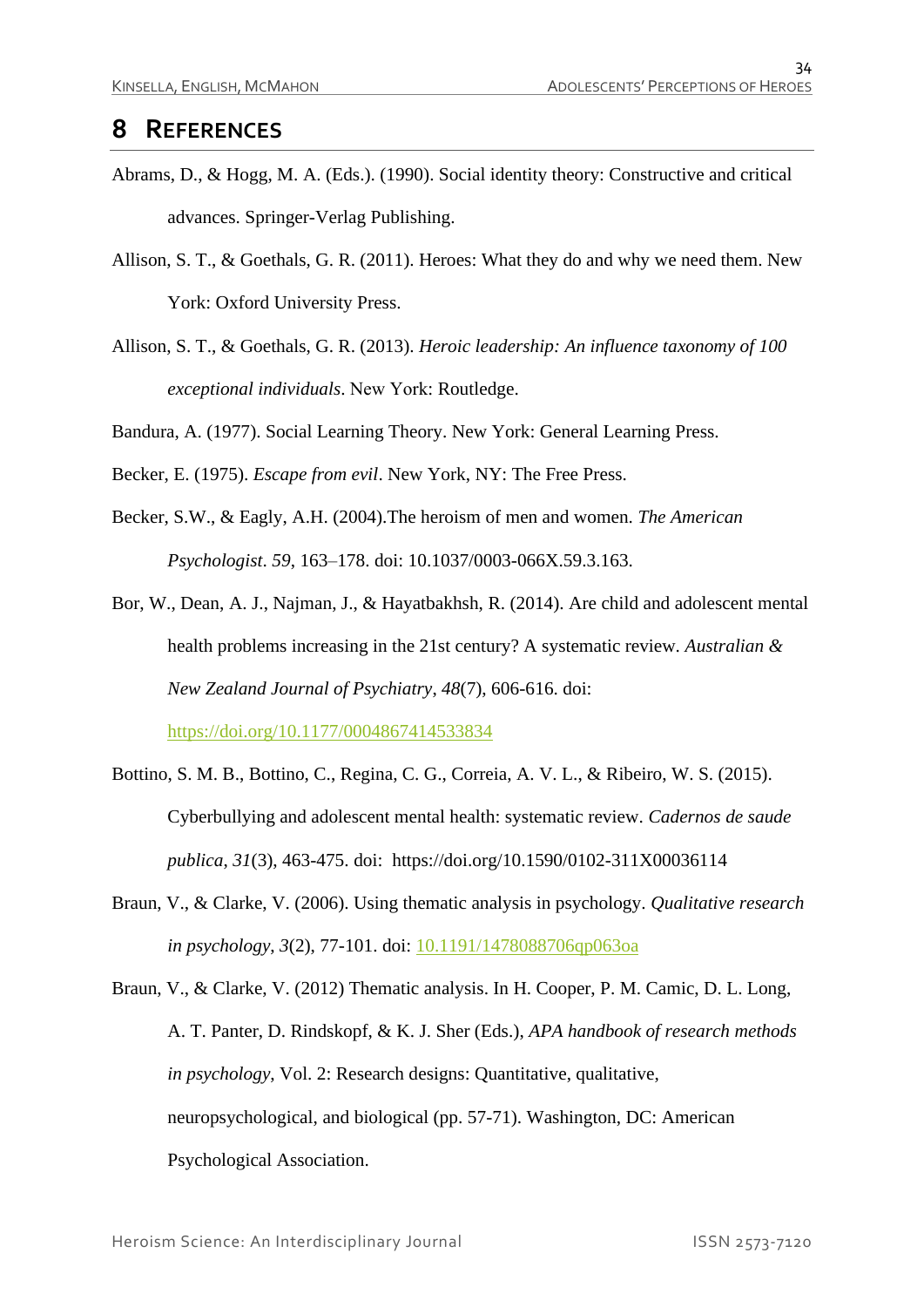Bronfenbrenner, U., & Morris, P.A. (2006). The bioecological model of human development. *Handbook of child psychology*. Wiley online. doi: 10.1002/9780470147658.

Brownhill, S. (2015). The 'brave' man in the early years (0–8): defining the 'role model'. *European Early Childhood Education Research Journal*, *23*, 370-379, doi: 10.1080/1350293X.2015.1043811

Cantor, N., & Mischel, W. (1977). Traits as prototypes: Effects on recognition memory. *Journal of Personality and Social Psychology*, 35, 38–48. doi: <http://dx.doi.org/10.1037/0022-3514.35.1.38>

- Cialdini, R. B., Borden, R. J., Thorne, A., Walker, M. R., Freeman, S., & Sloan, L. R. (1976).Basking in reflected glory: Three (football) field studies. Journal of Personality and Social Psychology, 34 366-375.
- Coughlan, G., Igou, E. R., van Tilburg, W. A. P., Kinsella, E. L. & Ritchie, T. D. (2017). From boredom to perceptions of heroes: A meaning-regulation approach to heroism. Journal of Humanistic Psychology,<https://doi.org/10.1177/0022167817705281>
- Davies, M. & Kandel, D. B. (1981) Parental and peer influences on adolescents' educational plans: Some further evidence. American Journal of Sociology, 87, 363–387.
- Dick, B., & Ferguson, B. J. (2015). Health for the world's adolescents: a second chance in the second decade. *Journal of Adolescent Health*, *56*(1), 3-6.
- Dooley, B. A., O' Connor, C., Fitzgerald, A. & O'Reilly A. (2019). My world survey: National study of youth mental health in Ireland. Jigsaw and UCD School of Psychology.
- Eco, U. (2004). On beauty: A history of a Western idea. London, England: Secker and Warburg.
- Emmons, R. A. (2005). Striving for the sacred: Personal goals, life meaning, and religion. *Journal of Social Issues*, *61*(4), 731-745.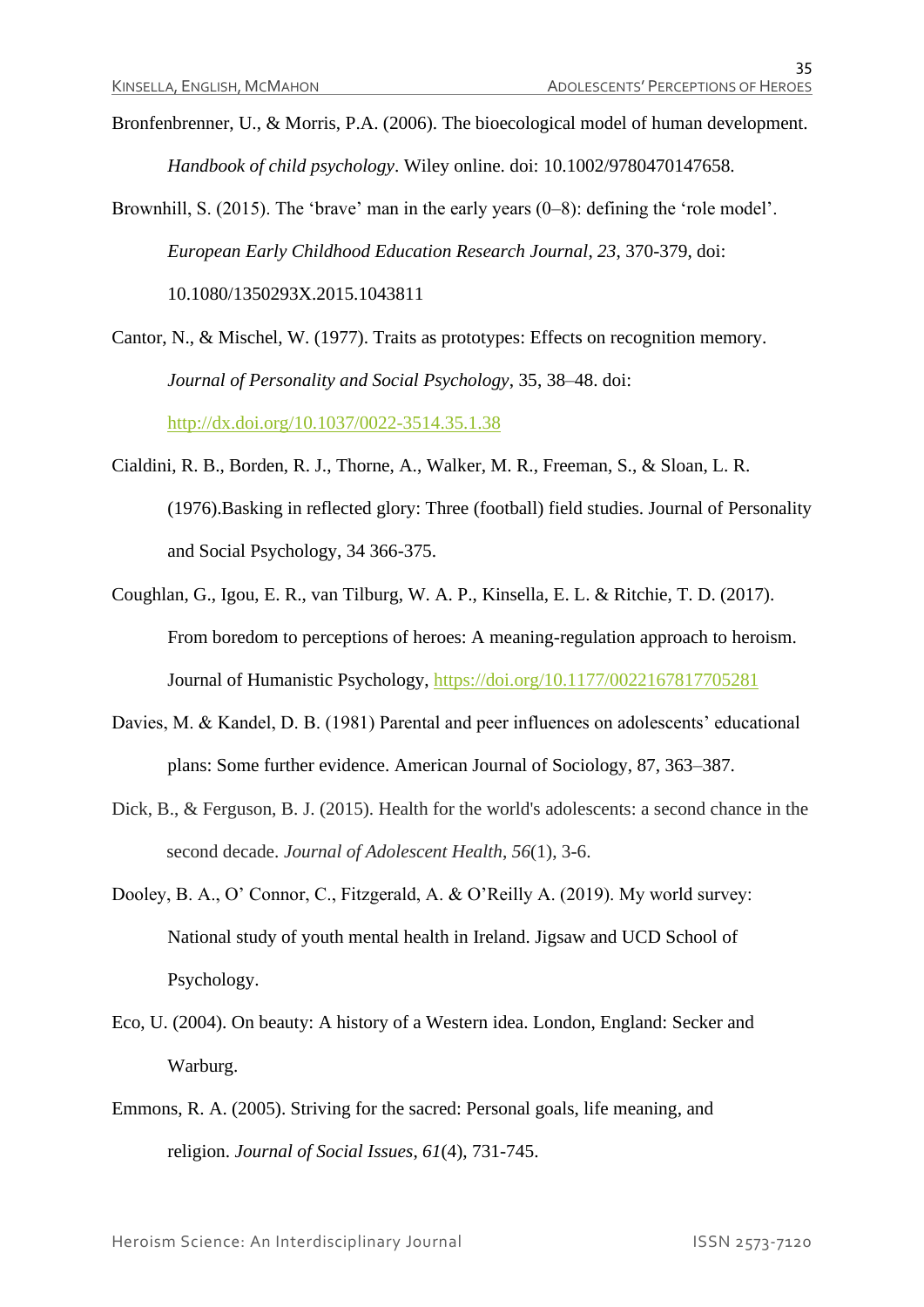Erikson, E. H. (1968). *Identity: Youth and Crisis*. New York, NY: Norton.

- Ferrer-Wreder, L., Palchuk, A., Poyrazli, S., Small, M. L., & Domitrovich, C. E. (2008). Identity and adolescent adjustment. *Identity: An International Journal of Theory and Research*, *8*(2), 95-105. doi:10.1080/15283480801938143
- Fiske, S. T., & Taylor, S. E. (2008). *Social cognition: From brains to culture*. Boston, MA: McGraw-Hill.
- Franco, Z. E., Blau, K., & Zimbardo, P. G. (2011). Heroism: A conceptual analysis and differentiation between heroic action and altruism. *Review of General Psychology*, *15*(2), 99. doi: [http://dx.doi.org/10.1037/a0022672](http://psycnet.apa.org/doi/10.1037/a0022672)
- Franco, Z., & Zimbardo, P. (2006–07, Fall–Winter). The banality of heroism. *Greater Good*, *3*(2), 30–35.
- Gash, H., & Bajd, B. (2005). Young people's heroes in Ireland and Slovenia. *The Irish Journal of Psychology*, *26*(3-4), 137-148.

doi: <https://doi.org/10.1080/03033910.2005.10446216>

- Gash, H., & Conway, P. (1997). Images of heroes and heroines: How stable. *Journal of Applied Developmental Psychology*, 18, 349–372. doi: [https://doi.org/10.1016/S0193-](https://doi.org/10.1016/S0193-3973(97)80005-6) [3973\(97\)80005-6](https://doi.org/10.1016/S0193-3973(97)80005-6)
- Gash, H., & Dominguez, P. D. (2009). Young people's heroes in France and Spain. *The Spanish journal of psychology*, *12*(1), 246-257. doi: <https://doi.org/10.1017/S1138741600001657>
- Goethals, G. R. & Allison, S. T., (2012). Making heroes: The construction of courage, competence, and virtue. *Advances in experimental social psychology*. *46,* 183-235. doi: 10.1016/B978-0-12-394281-4.00004-0.
- Gestsdóttir, S., & Lerner, R. M. (2007). Intentional self-regulation and positive youth development in early adolescence: Findings from the 4-h study of positive youth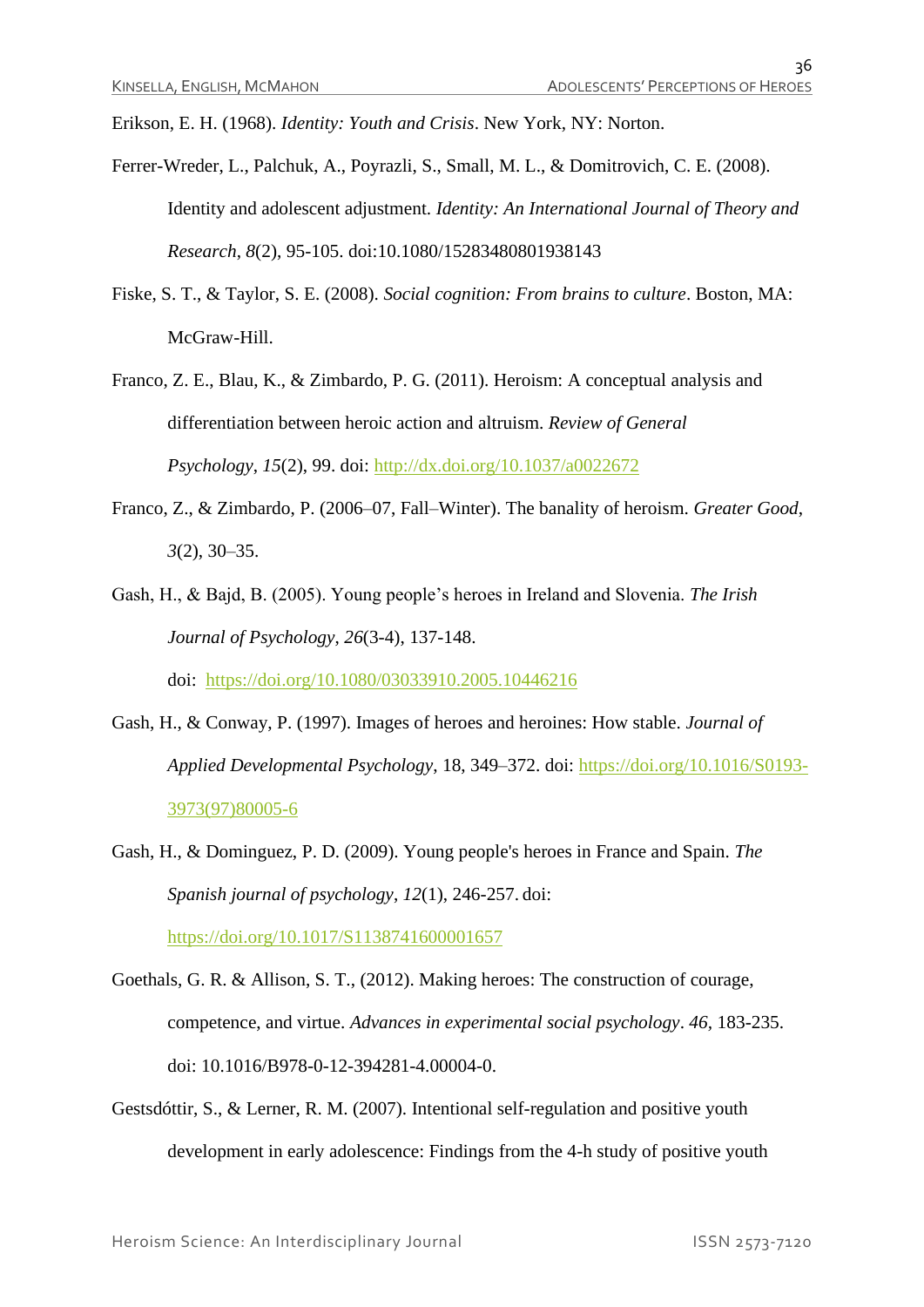development. *Developmental psychology*, *43*(2), 508. doi: 10.1037/0012- 1649.43.2.508

Gibson, F. (2007). Conducting focus groups with children and young people: strategies for success. *Journal of research in nursing*, *12*(5), 473-483. doi:

<https://doi.org/10.1177/1744987107079791>

- Gibson, F., Aslett, H., Levitt, G., & Richardson, A. (2005a). Follow up after childhood cancer: a typology of young people's health care needs. *Clinical Effectiveness in Nursing*. 9, 133–146. doi:<https://doi.org/10.1016/j.cein.2006.08.005>
- Green, J., & Hart, L. (1999). The impact of context on data. In Barbour, R.S., Kitzinger, J. (eds). *Developing Focus Group Research: Politics, Theory and Practice*. London, England: Sage Publications.
- Gross, J. J, & Thompson R.A. (2007). *Emotion regulation: Conceptual foundations.*
- Gwon, S. H., & Jeong, S. (2018). Concept analysis of impressionability among adolescents and young adults. Nursing Open, 5(4), 601-610.
- Higgins, E. T. (1987). Self-discrepancy: A theory relating self and affect. Psychological Review, 94(3), 319–340. https://doi.org/10.1037/0033-295X.94.3.319
- Igou, E. R., van Tilburg, W. A. P., Kinsella, E.L. and Buckley, L.K. (2018). On the Existential Road From Regret to Heroism: Searching for Meaning in Life. Front. Psychol. 9:2375. doi: 10.3389/fpsyg.2018.02375.
- Kagan, J., Reznick, J., Snidman, N., Gibbons, J., & Johnson, M. (1988). Childhood Derivatives of Inhibition and Lack of Inhibition to the Unfamiliar. Child Development, 59(6), 1580-1589. doi:10.2307/1130672
- Kinsella, E. L., Igou, E.I., & Ritchie, T.R. (2017). Heroism and the pursuit of a meaningful life. *Journal of Humanistic Psychology*. First Published April 3, 2017. doi: 10.1177/0022167817701002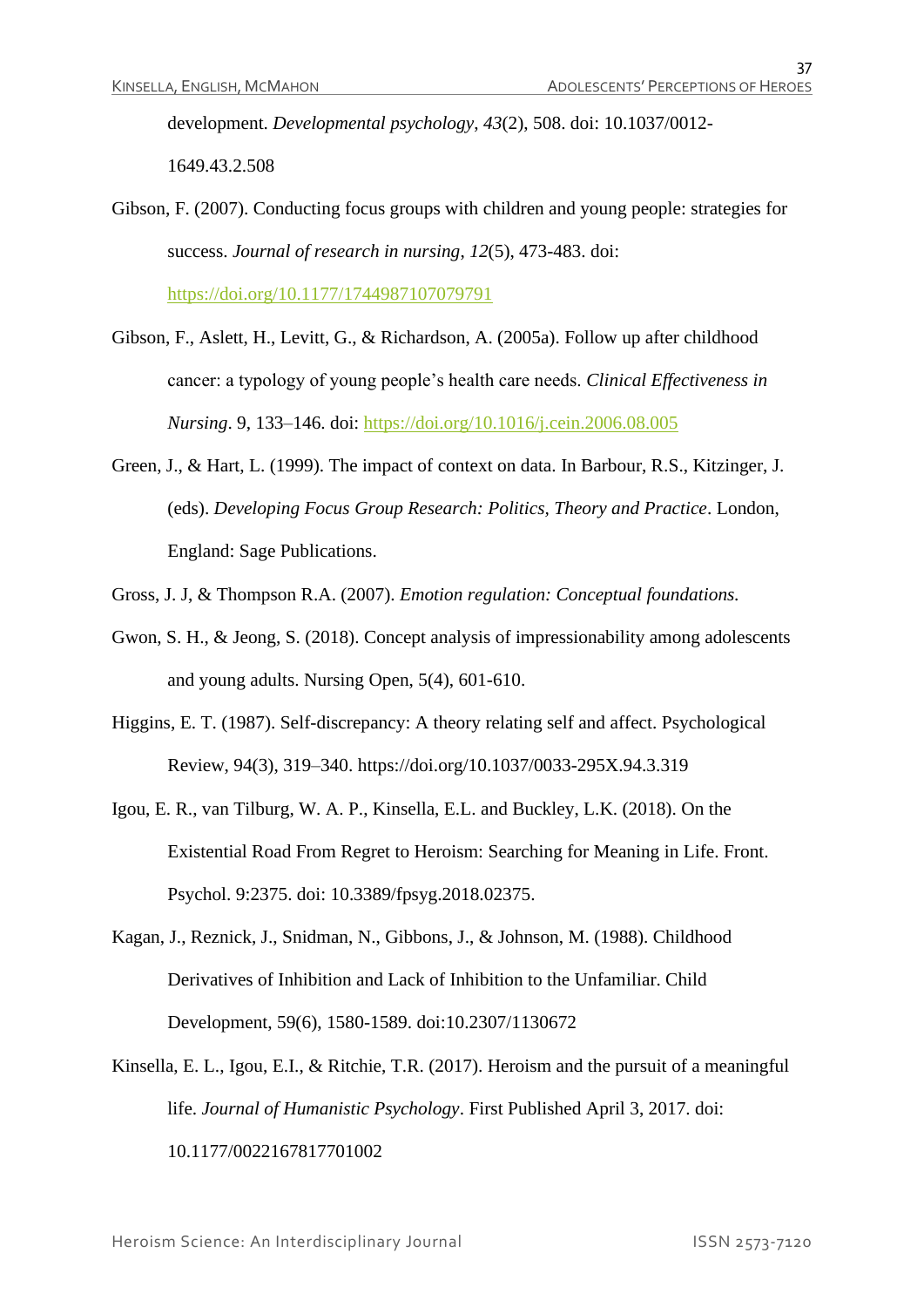- Kinsella, E. L., Ritchie, T. D., & Igou, E. R. (2015a). Zeroing in on heroes: a prototype analysis of hero features. *Journal of personality and social psychology*, *108*(1), 114. doi: [http://dx.doi.org/10.1037/a0038463](http://psycnet.apa.org/doi/10.1037/a0038463)
- Kinsella, E. L., Ritchie, T. D., & Igou, E. R. (2015b). Lay perspectives on the social and psychological functions of heroes. *Frontiers in psychology*, *6*. doi: <https://doi.org/10.3389/fpsyg.2015.00130>
- Kinsella, E. L., Ritchie, T. D., & Igou, E. R. (2017). Attributes and applications of heroes: A brief history of lay and academic perspectives. *Handbook of heroism and heroic leadership*, 19-35.
- Klapp, O. E. (1954). Heroes, villains and fools, as agents of social control. *American Sociological Review*, *19*(1), 56– 62. doi: 10.2307/2088173
- Klein, H., & Shiffman, K. S. (2006). Messages about physical attractiveness in animated cartoons. *Body Image*, 3, 353–363. http://dx.doi.org/10.1016/j.bodyim.2006.08.001
- Ko, J. (2007, May). Everybody wants to be a hero. Convention presentation at the Western Psychological Association, Vancouver, BC.
- Kohlberg, L. (1971). Stages of moral development. *Moral education*, *1*(51), 23-92.
- Kohlberg, L. (1978). The cognitive-developmental approach to moral education. In P. Scharf (Ed.), Readings in moral education (pp. 36–51). Minneapolis, MN: Winston Press.
- Kraus, L., Seitz, N. N., Piontek, D., Molinaro, S., Siciliano, V., Guttormsson, U., ... & Griffiths, P. (2018). 'Are The Times A‐Changin'? Trends in adolescent substance use in Europe. Addiction, 113(7), 1317-1332.
- Levesque R.J.R. (2018) Fanaticism. In: Levesque R.J.R. (eds) Encyclopedia of Adolescence. Springer, Cham.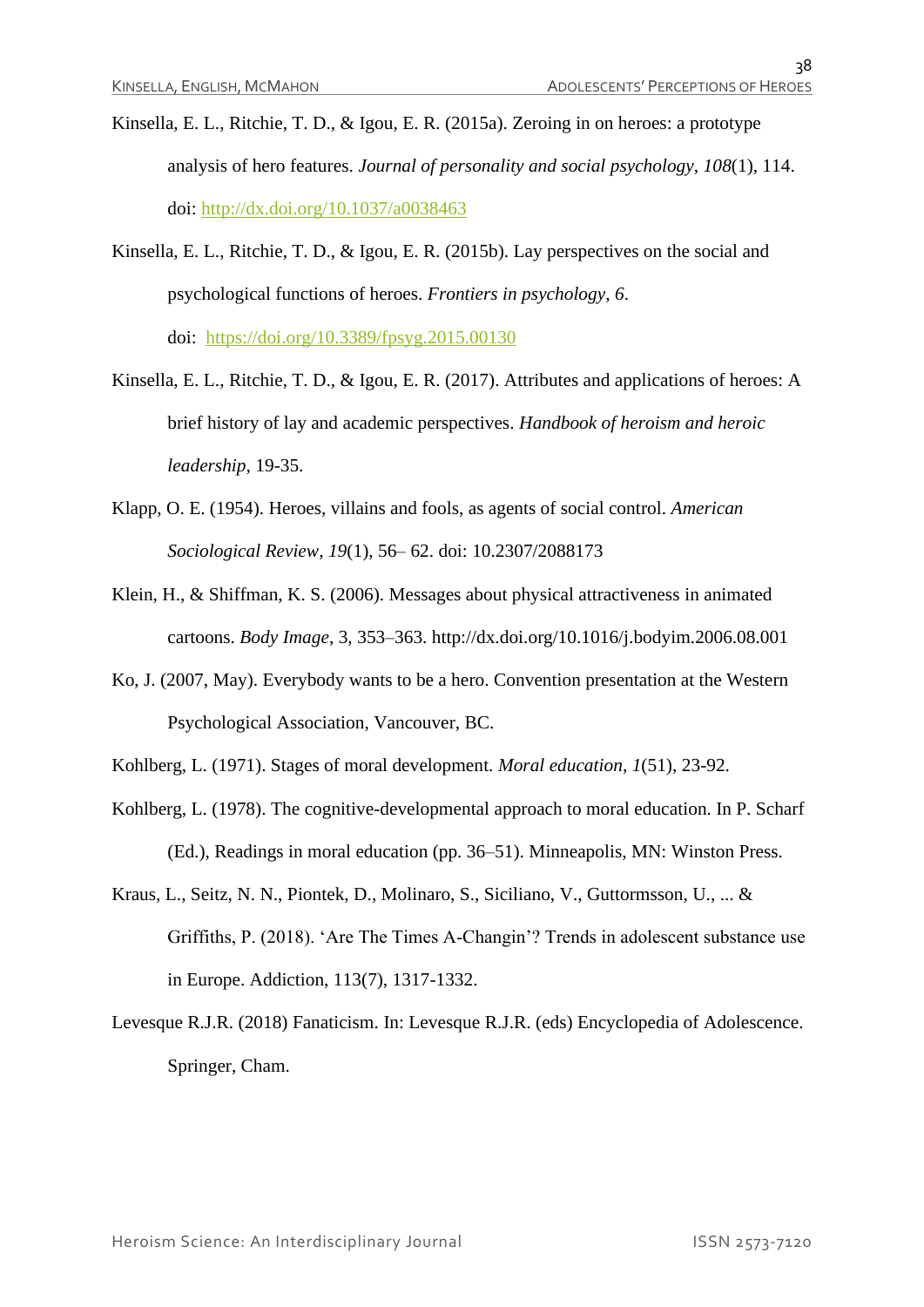Lockwood, P., & Kunda, Z. (1997). Superstars and me: Predicting the impact of role models on the self. Journal of Personality and Social Psychology, 73, 91–103. <http://dx.doi.org/10.1037/0022-3514.73.1.91>

Marcia, J. E. (1993). The ego identity status approach to ego identity. In *Ego identity* (pp. 3- 21). Springer, New York, NY.

- Marini, Z., & Case, R. (1994). The development of abstract reasoning about the physical and social world. *Child Development*, 65, 147-159.
- McAdams, D. P. (1985). *Power, intimacy, and the life story: Personological inquiries into identity*. New York, NY: Guilford Press.
- McAdams D. P. (2008). Personal narratives and the life story. Handbook of Personality: Theory and Research (3rd ed., pp. 241-261). New York: Guilford.
- McAdams, D. P., & McLean, K. C. (2013). Narrative identity. *Current directions in psychological science*, 22(*3*), 233-238. [https://doi.org/10.1177/0963721413475622](https://doi.org/10.1177%2F0963721413475622)
- McCrary, J. H. (1999) Children's heroes and heroines: developing values manifested through artwork, paper presented at the Annual meeting of the Mid-South Educational Research Association, Point Clear, AL, 17–19 November
- North, A. C., Bland, V., & Ellis, N. (2005). Distinguishing heroes from celebrities. *British Journal of Psychology*, *96*, 39–52. doi: http://dx.doi.org/ 10.1348/000712604X15473.
- Perry, B. I., & Singh, S. (2016). A virtual reality: Technology's impact on youth mental health. *Indian Journal of Social Psychiatry*, 32(3), 222.
- Piaget, J. (1952). The origins of intelligence in children (Vol. 8, No. 5, pp. 18-1952). New York: International Universities Press.
- Piaget, J. (1965). The moral judgment of the child. New York: Macmillan. (Original work published 1932).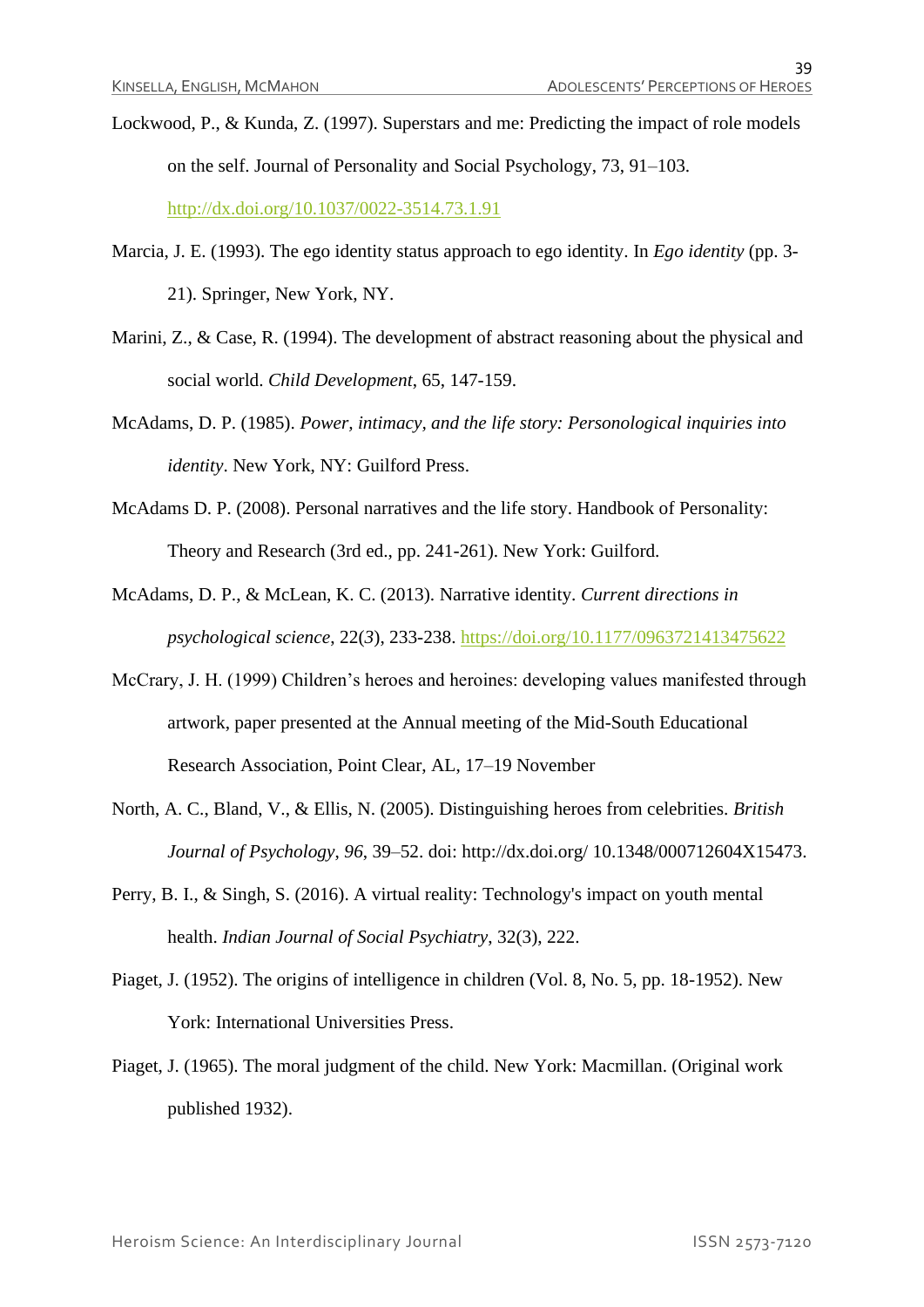Prelow, H. M., Weaver, S. R., & Swenson, R. R. (2006). Competence, self-esteem, and coping efficacy as mediators of ecological risk and depressive symptoms in urban African American and European American youth. *Journal of Youth and Adolescence*, *35*(4), 506. doi: 10.1007/s10964-006-9068-z

- Riediger, M., & Klipker, K. (in press). Emotion regulation in adolescence. In J. Gross (Ed.), *Handbook of emotion regulation* (2nd ed.). New York, NY: Guilford Press
- Sampson, J. P., & Chason, A. K. (2008). Helping gifted and talented adolescents and young adults. In *Handbook of giftedness in children* (pp. 327-346). Boston, MA: Springer.
- Sawyer, S.M., Rima, A.A., Bearinger, L.H., Blakemore, S, Dick, B., Ezeh, A. C., & Patton, G. C. (2012). Adolescence: a foundation for future health. *Lancet*, 379, 1630–40.
- Schwartz, B. (2009, February). Barry Schwartz on our loss of wisdom [Video file]. Retrieved from [http://www.ted.com](http://www.ted.com/)
- Schwartz, J. A., & Schwartz, R. B. (2010). *The Wounds that Heal: Heroism and Human Development*. Lanham, MD: University Press of America.
- Seiffge-Krenke, I. (1997). Imaginary companions in adolescence: Sign of a deficient or positive development? *Journal of Adolescence*, *20*(2), 137–154. doi: <https://doi.org/10.1006/jado.1996.0072>
- Solomon, D., Watson, M., & Battistich, V. (2001). Teaching and schooling effects on moral/prosocial development. In V. Richardson (Ed.), Handbook of research on teaching (4th ed., pp. 566–603). Washington, D.C.: American Educational Research Association.
- Steinberg, L., & Morris, A. S. (2001). Adolescent development. *Annual Review of Psychology*, *52*(1), 83–110. [http://dx.doi.org/10.1146/annurev .psych.52.1.83](http://dx.doi.org/10.1146/annurev%20.psych.52.1.83)
- Steinberg, L., & Silverberg, S. B. (1986). The vicissitudes of autonomy in early adolescence. Child development, 841-851.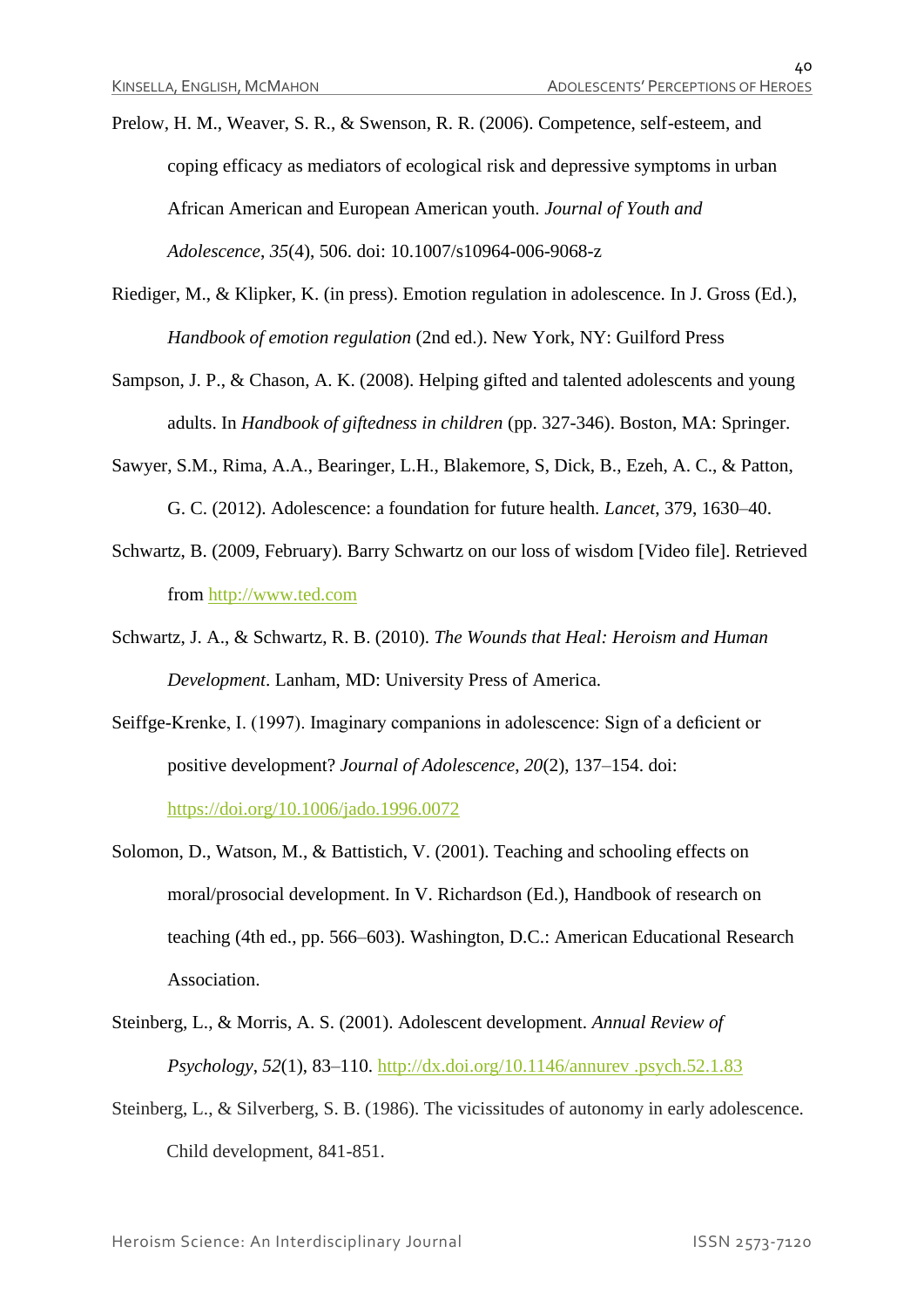- Sullivan, M. & Venter, A. (2005). The Hero Within: Inclusion of Heroes into the Self. *Self and Identity*. 4. 101-111. 10.1080/13576500444000191.
- Weybright, E. H., Schulenberg, J., & Caldwell, L. L. (2019). More Bored Today Than Yesterday? National Trends in Adolescent Boredom From 2008 to 2017. *Journal of Adolescent Health*.
- White, S., and J. O'Brien. 1999. "What Is a Hero? An Explratory Study of Students' Conception of Heroes." *Journal of Moral Education* 28 (1): 81–95.
- Yurgelun-Todd, D. (2007). Emotional and cognitive changes during adolescence. *Current opinion in neurobiology*, 17, 251-257.

Zimbardo, P. G. (2007). *The Lucifer Effect*. Reading, Berkshire: Blackwell Publishing Ltd.

Zimbardo, P. G., & Boyd, J. N. (1999). Putting time in perspective: A valid, reliable individual-differences metric. *Journal of Personality and Social Psychology*, *77*, 6, 1271–1288. doi: [https://doi.org/10.1007/978-3-319-07368-2\\_2](https://doi.org/10.1007/978-3-319-07368-2_2)

\_\_\_\_\_\_\_\_\_\_\_\_\_\_\_\_\_\_\_\_\_\_\_\_\_\_\_\_\_\_\_\_\_\_\_\_\_\_\_\_\_\_\_\_\_\_\_\_\_\_\_\_\_\_\_\_\_\_\_\_\_\_\_\_\_\_\_\_\_\_\_\_\_\_\_

# **9 APPENDIX**

Table 1

*Central and peripheral characteristics of heroes*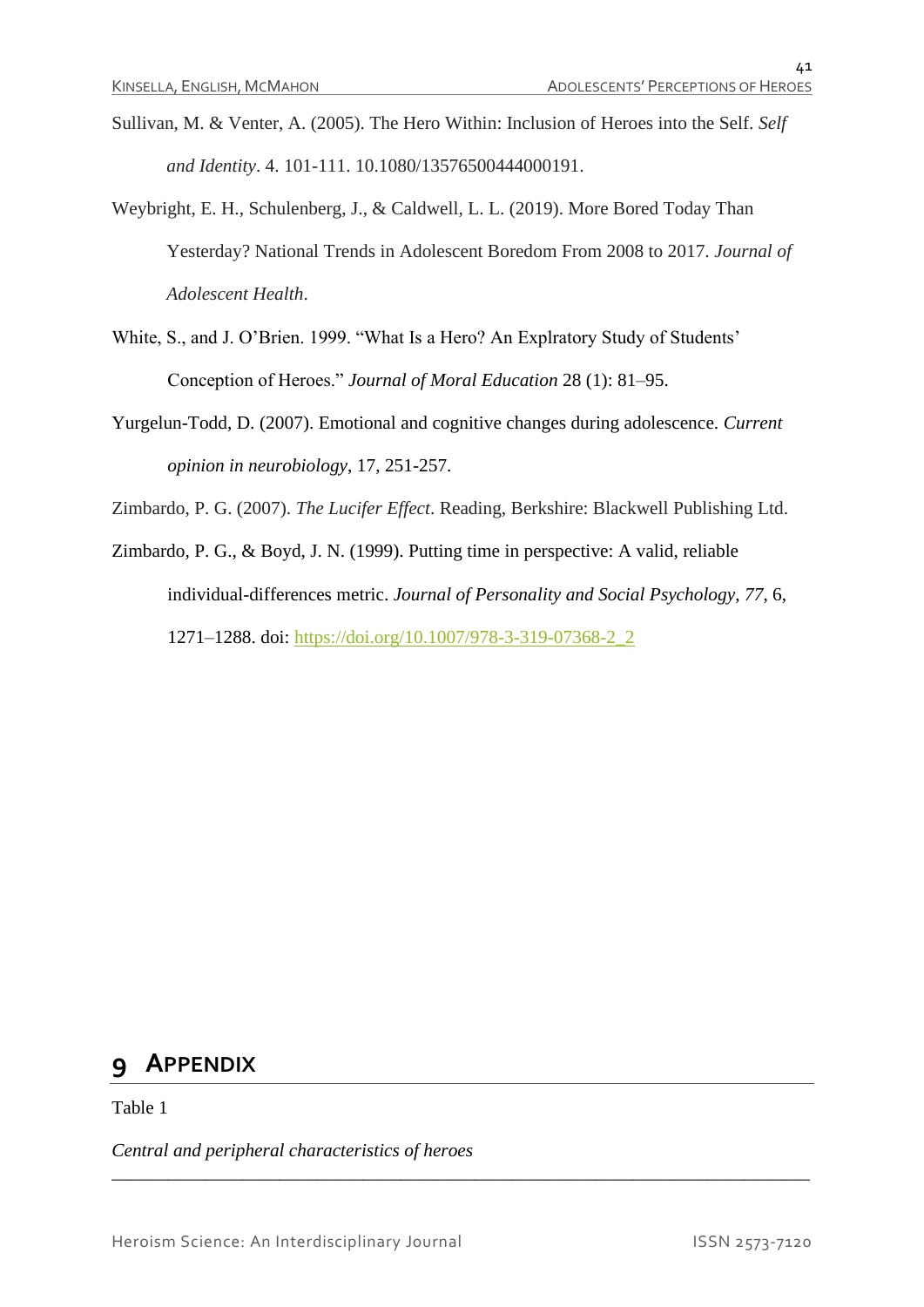| Central                 | Examples                                                                                          | Frequencies      |
|-------------------------|---------------------------------------------------------------------------------------------------|------------------|
| Altruistic              | "Someone who does good things for people"                                                         | 12               |
| <b>Brave</b>            | "They would have to be like brave"                                                                | 4                |
| Conviction              | "Doing something just because you think it's right"                                               | $\overline{c}$   |
| Courageous              | "Helped someone that fell into the sea"                                                           | $\overline{3}$   |
| Determined              | "Sports people, people who have come up from nothing"                                             | $\overline{4}$   |
| Helpful                 | "They can help you through growing up"                                                            | 38               |
| Honest                  | "Someone who's honest"                                                                            | $\overline{2}$   |
| Inspiration             | "Someone who's inspirational"                                                                     | 54               |
| Moral integrity         | "Heroes teach us how to be a good person"                                                         | 13               |
| Protect                 | "They try to protect you from the world                                                           | 26               |
| <b>Saves</b>            | "Someone who saves lives"                                                                         | 10               |
| Selfless                | "Selfless"                                                                                        | 22               |
| Self-sacrifice          | "Puts other people's needs in front of their own"                                                 | 1                |
|                         |                                                                                                   |                  |
| Peripheral              | Examples                                                                                          | Frequencies      |
|                         |                                                                                                   | 5                |
| Caring                  | "They would be caring"                                                                            | $\overline{4}$   |
| Compassionate           | "Helping an old woman across the street"                                                          | $\mathbf{1}$     |
| Exceptional<br>Fearless | "Malala stood up for education in her country"                                                    | $\mathbf{1}$     |
| Humble                  | "Arianna Grande and what she did for the Manchester shooting"<br>"Not expect something in return" | 13               |
|                         | "A person who is like, smart"                                                                     | 3                |
| Intelligent<br>Leader   | "A hero leads"                                                                                    | $\overline{2}$   |
| Personable              | "Very friendly"                                                                                   | 10               |
| Powerful                |                                                                                                   | $\boldsymbol{0}$ |
| Proactive               | "They act to keep our city safe"                                                                  | $\overline{7}$   |
| Risk-taker              |                                                                                                   | $\mathbf{1}$     |
| Strong                  | "What he did during the 80's with the hunger strike"<br>"They're strong"                          | $\frac{2}{3}$    |

\_\_\_\_\_\_\_\_\_\_\_\_\_\_\_\_\_\_\_\_\_\_\_\_\_\_\_\_\_\_\_\_\_\_\_\_\_\_\_\_\_\_\_\_\_\_\_\_\_\_\_\_\_\_\_\_\_\_\_\_\_\_\_\_\_\_\_\_\_\_\_\_\_\_\_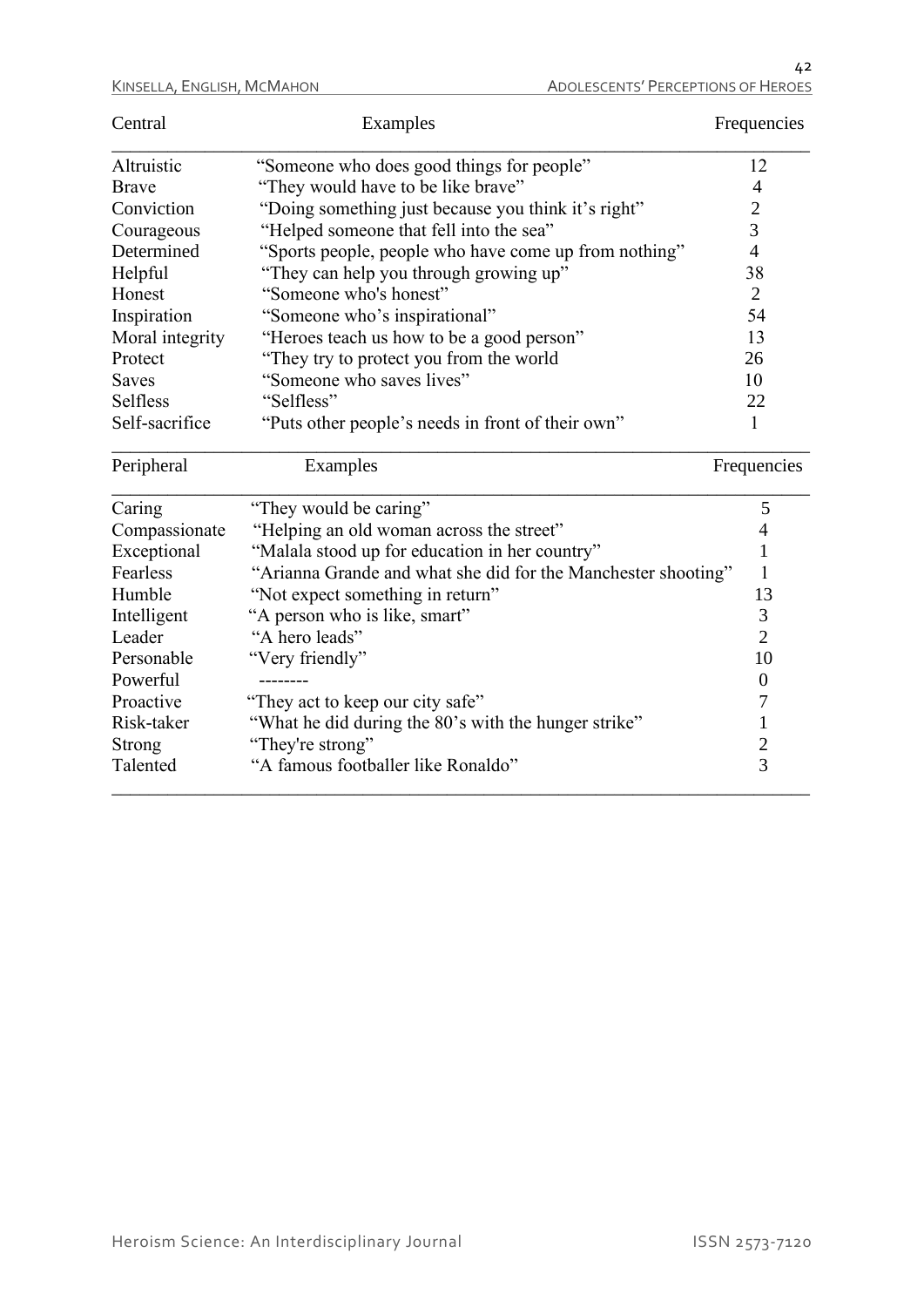#### Table 2

*Types of heroes*

| Type                       | Examples                                                     | Frequencies      |
|----------------------------|--------------------------------------------------------------|------------------|
| <b>Civil Heroes</b>        | Citizen saves another from train, fire, sea                  | 10               |
| <b>Martial Heroes</b>      | Doctors, nurses, firemen, police.                            | 16               |
| <b>Social heroes</b>       |                                                              | 138              |
| Adventurer/explorer        |                                                              | $\overline{0}$   |
| Bureaucracy heroes         |                                                              | $\overline{0}$   |
| Good Samaritan             | Volunteers                                                   | 13               |
| <b>Martyrs</b>             |                                                              | $\overline{0}$   |
| Odds beater, underdog      | Conor McGregor, Malala Yousafz                               | 6                |
| Political military leader  | Barack Obama, Bobby Sands                                    | 8                |
|                            | Politico-religious leader Martin Luther King, Nelson Mandela | $\overline{2}$   |
| Pseudo-heroes              | Those with 'bad intentions'                                  | 16               |
| Religious figure           |                                                              | $\overline{0}$   |
| Scientific discovery       | Scientists                                                   | 1                |
| Transforming hero          | Alicia Keys, Steve Jobs                                      | $\overline{2}$   |
| <b>Transitional heroes</b> | Justin Bieber, Nicki Minaj, Beyoncé                          | 14               |
| Transparent                | Parents, friends, teachers                                   | 52               |
| Trending heroes            | Soccer players, YouTubers, Snapchatters                      | 32               |
| Whistle blowers            |                                                              | $\boldsymbol{0}$ |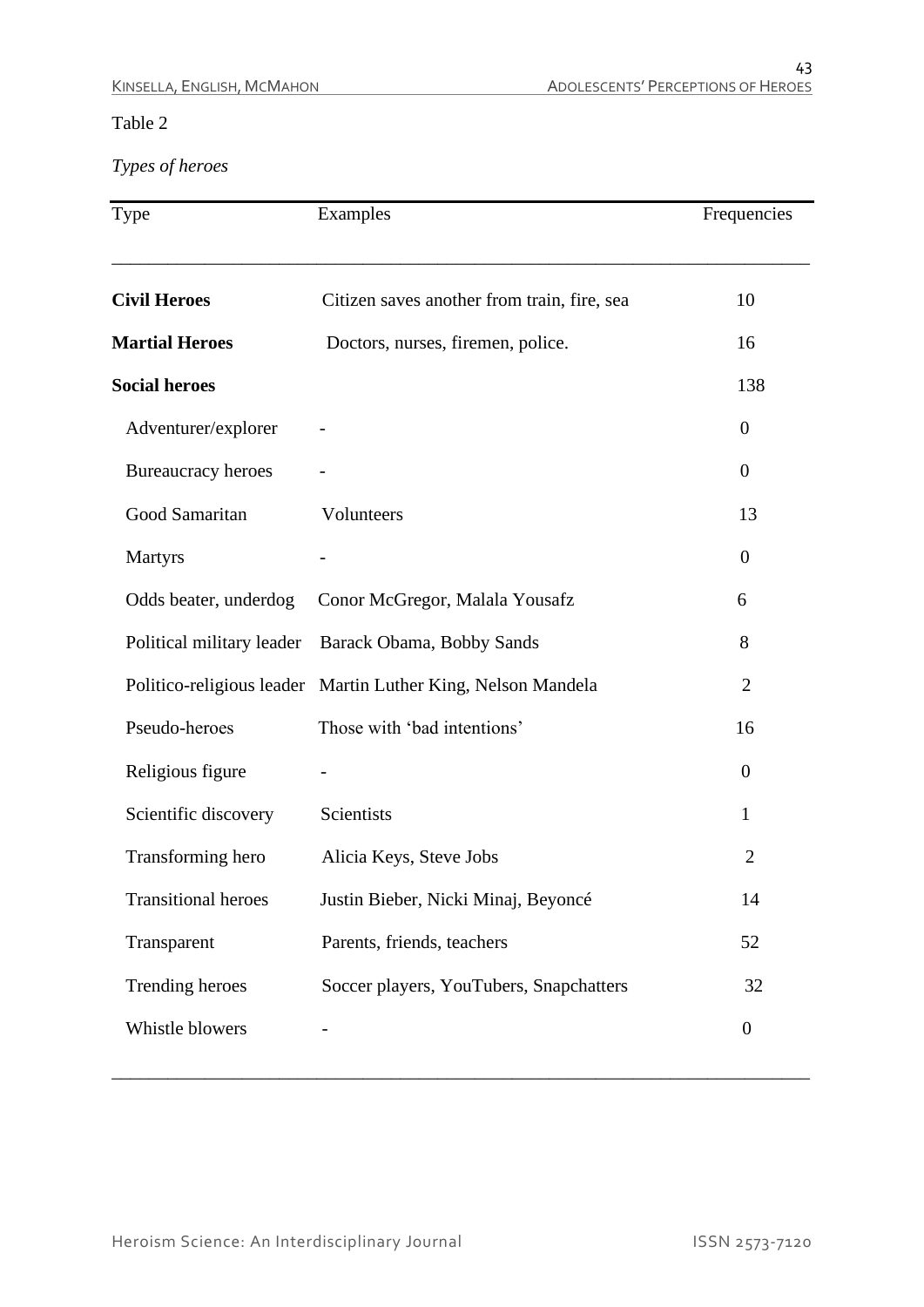#### **Supplementary Material 1: Focus group questions**

#### *Defining heroes*

- 1. What does the word 'hero' mean?
- 2. What are the characteristics/traits/features of a hero??
- 3. In what ways are heroes similar or different from role models?
- 4. In what ways are heroes similar or different from leaders?
- 5. In what ways are heroes similar or different from celebrities?

#### *What is heroism?*

- 6. Can you give an example of a heroic act?
- 7. Can you give an example of a hero and what they do?

#### *Functions of Heroes*

- 8. Why do people have heroes?
- 9. How can having a hero help a person? Anything else?
- 10. How do heroes help people in every-day life?
- 11. What are the drawbacks of having heroes?

#### *Relevance*

- 12. Do you think heroes are needed?
- 13. Do you think young people (your age) need heroes?

#### *Who are the heroes?*

- 15. Who are the heroes that young people have today in Ireland?
- 16. How do popular heroes for young people fit with your idea of hero?
- 17. Are there enough heroes for young people today in Ireland?
- 18. Can women and men both be heroes?